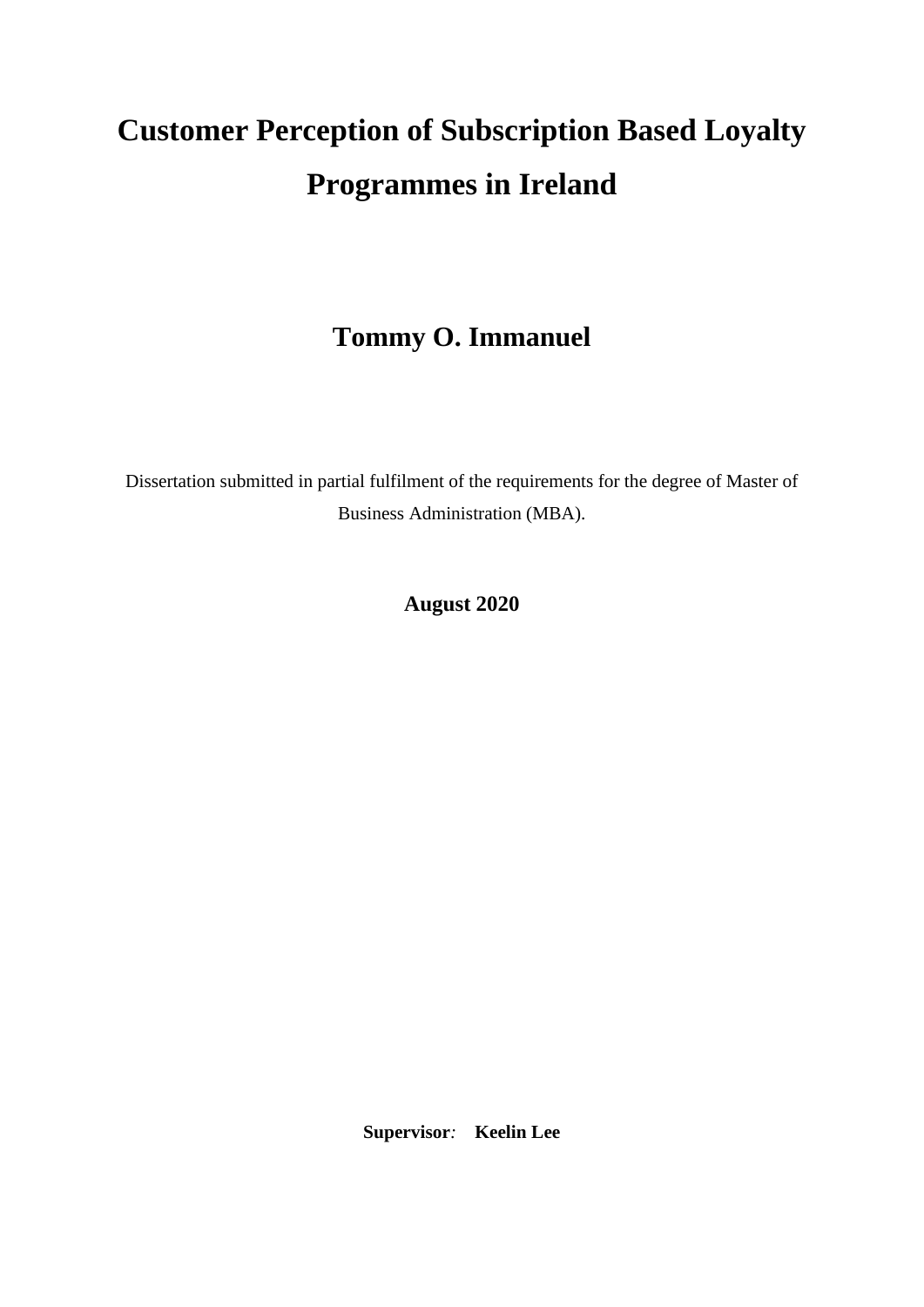## **DECLARATION**

<span id="page-1-0"></span>I declare that this dissertation that I have submitted to Dublin Business School for the award of Masters in Business Administration is the result of my own investigations, except where otherwise stated, where it is clearly acknowledged by references. Furthermore, this work has not been submitted for any other degree.

**Signed:** Tommy, Immanuel O. **Student Number:** 10531074 **Date:** 25/08/2020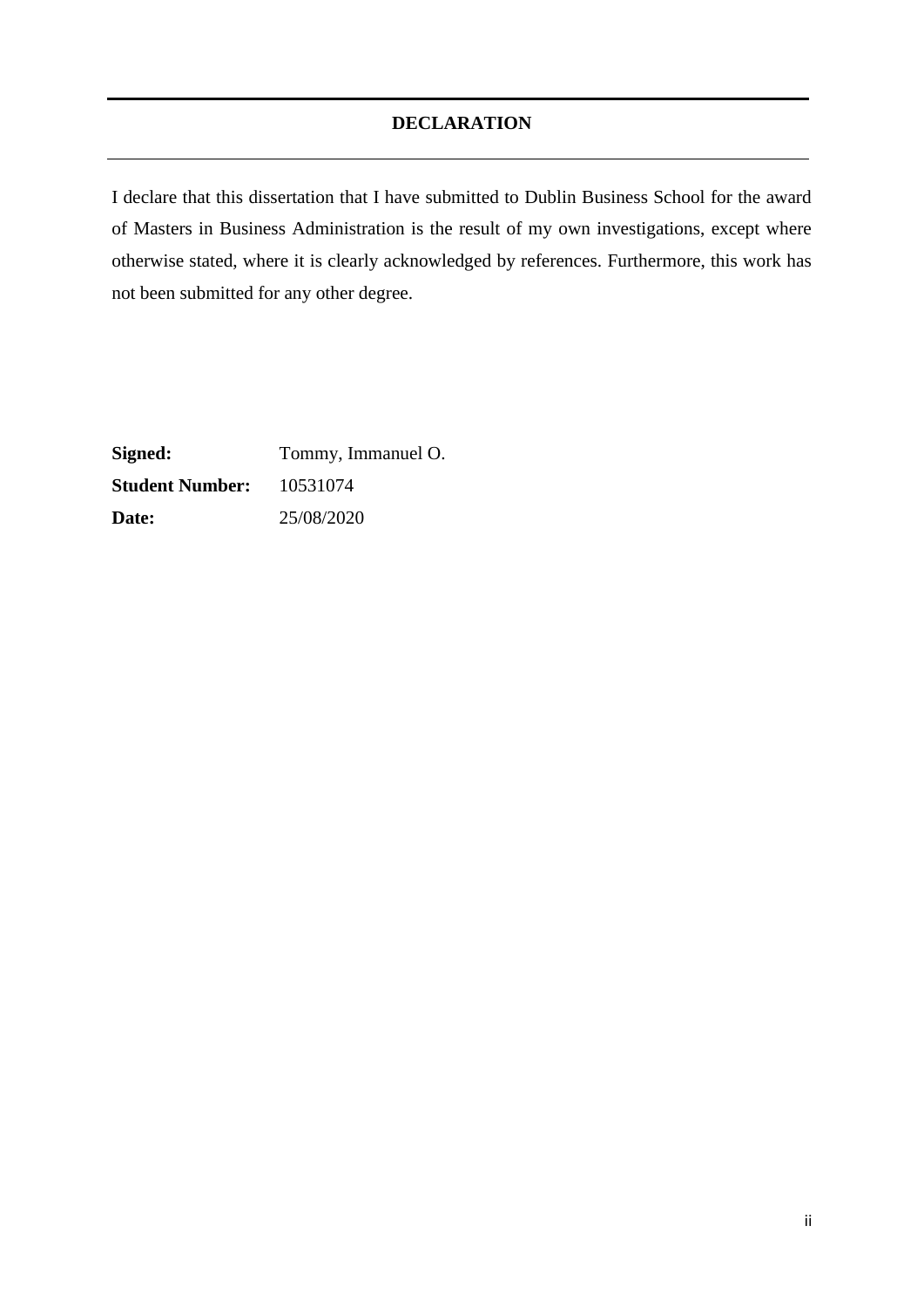#### **ABSTRACT**

<span id="page-2-0"></span>The aim of the research was to examine how customers perceive subscription based loyalty programmes and if it influences their behaviour in respect to frequency of visits, increase spend during these visits or social status with a secondary objective to find their expectations for such programmes. The research design was descriptive and cross-sectional which used a quantitative research methods. There were 85 participants and the survey method was used for data collection which captured basic demographics, loyalty programme membership, perceptions and expectations. The results showed that the respondents mostly perceived economic value, and a strong influence on their purchase behaviour, while only perceiving little interactional value and no psychological value. Results also showed the importance of price, a high preference for cash rewards and immediate reward timing where expectations were concerned. The findings were discussed and the implications for academia as well as applications for business practice were detailed.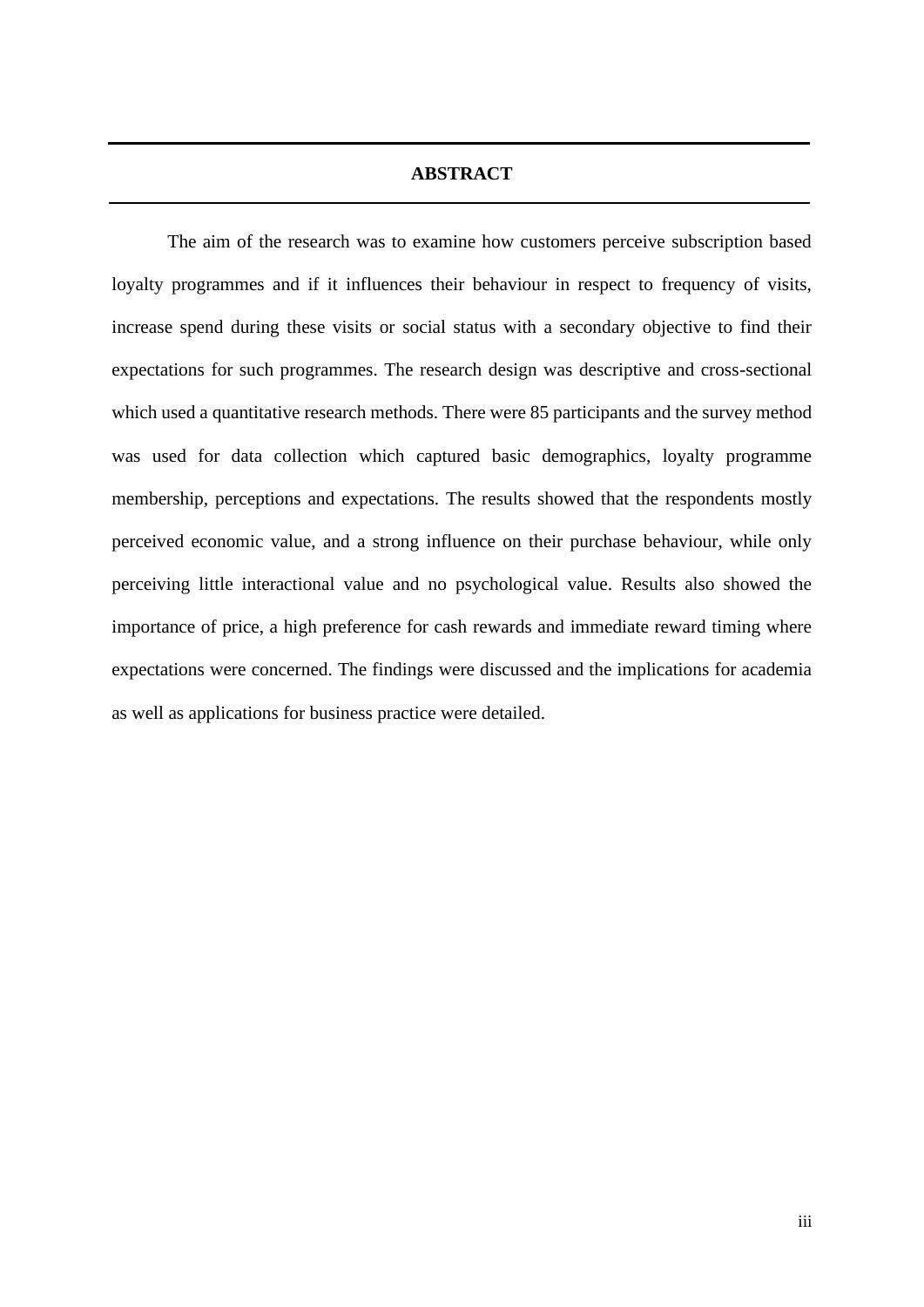## **TABLE OF CONTENTS**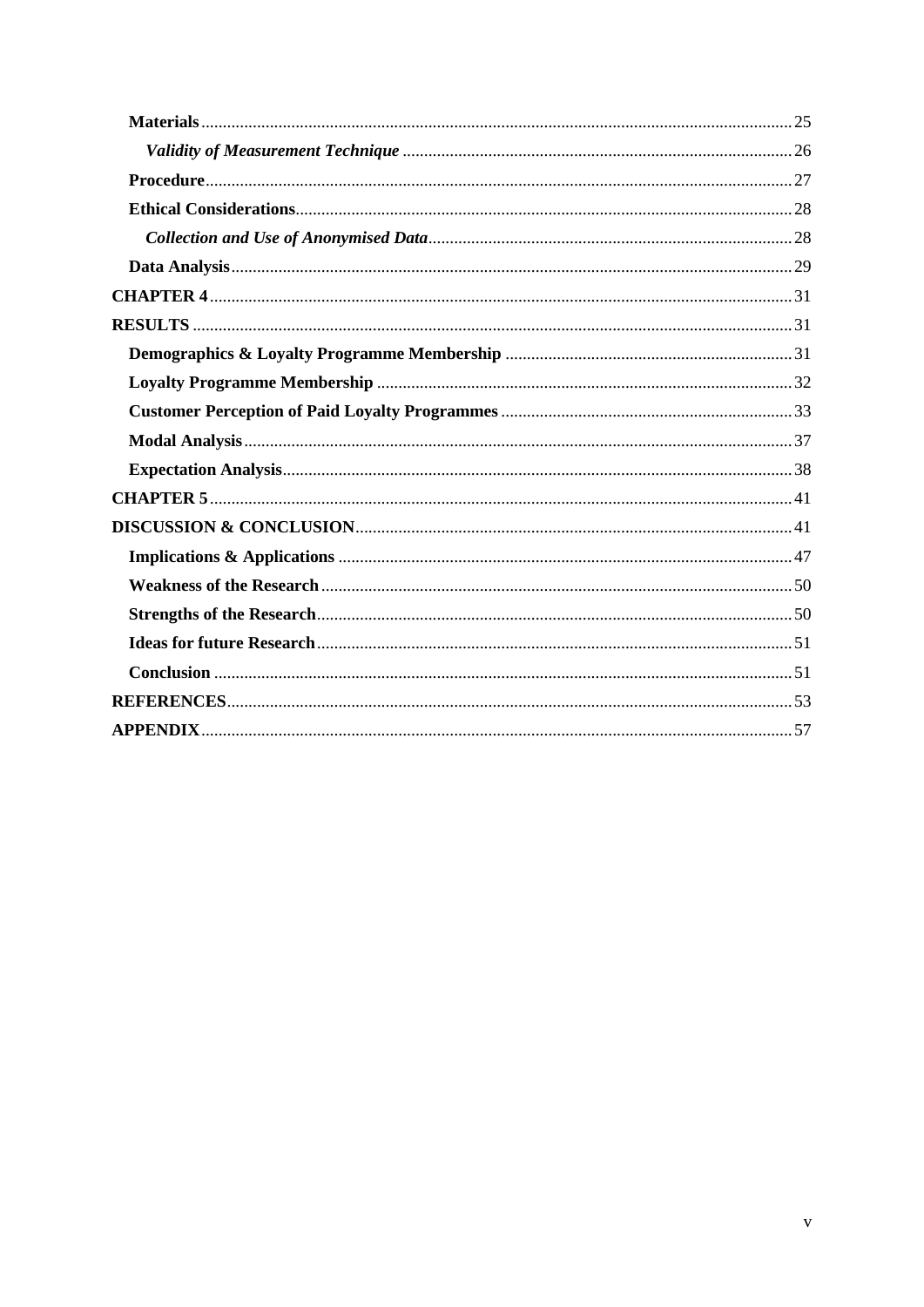## **LIST OF FIGURES**

<span id="page-5-0"></span>

| Figure 4: Charts showing loyalty programme member and how recent it was used33 |  |
|--------------------------------------------------------------------------------|--|
|                                                                                |  |
| Figure 6: Customer perception based on household income of respondents35       |  |
| Figure 7: Price analysis of customer expectation for paid loyalty programme 38 |  |
|                                                                                |  |
|                                                                                |  |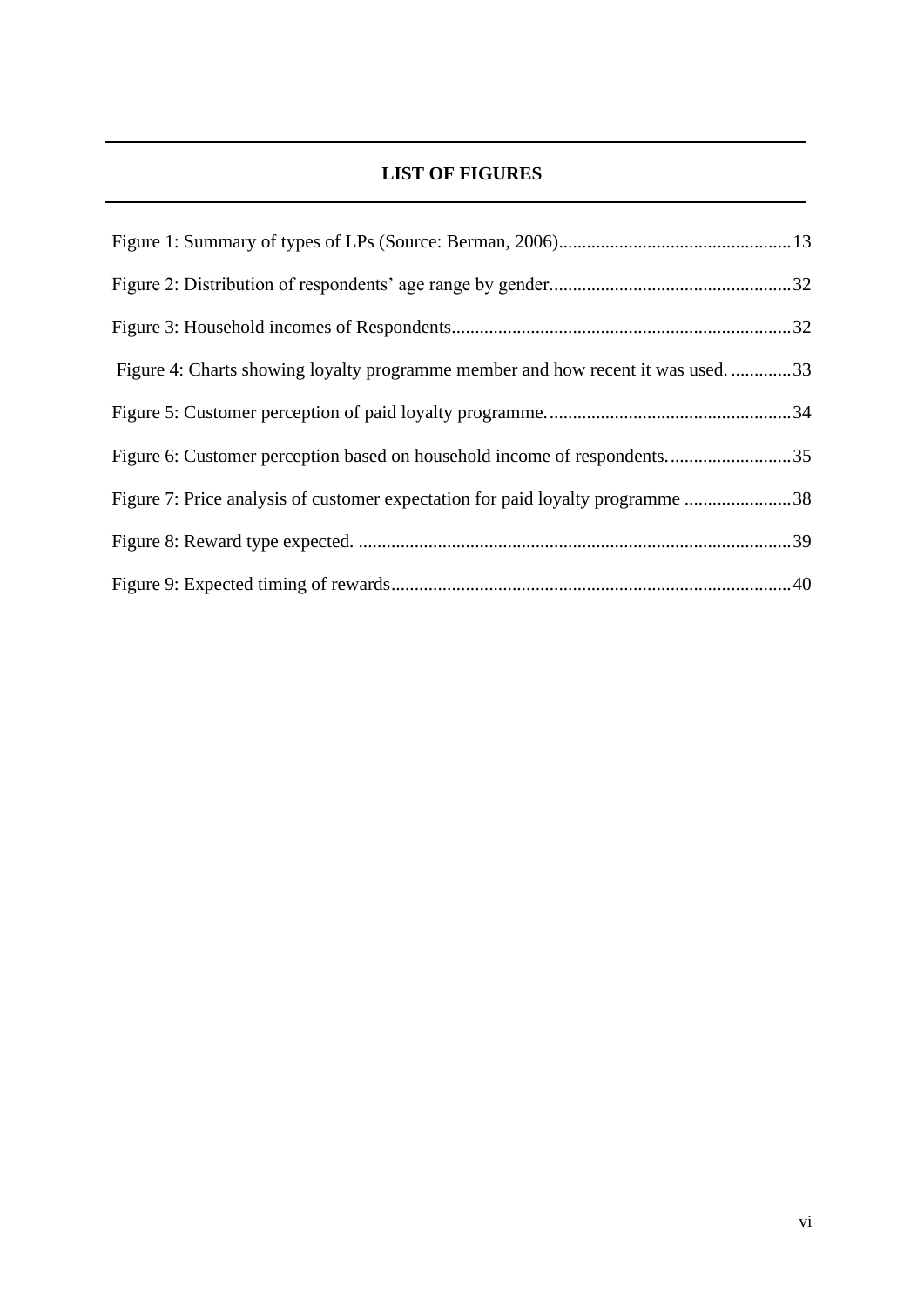## **LIST OF TABLES**

<span id="page-6-0"></span>

| Table 4: Customer perception based on household income (highlighted to show patterns) 36 |  |
|------------------------------------------------------------------------------------------|--|
|                                                                                          |  |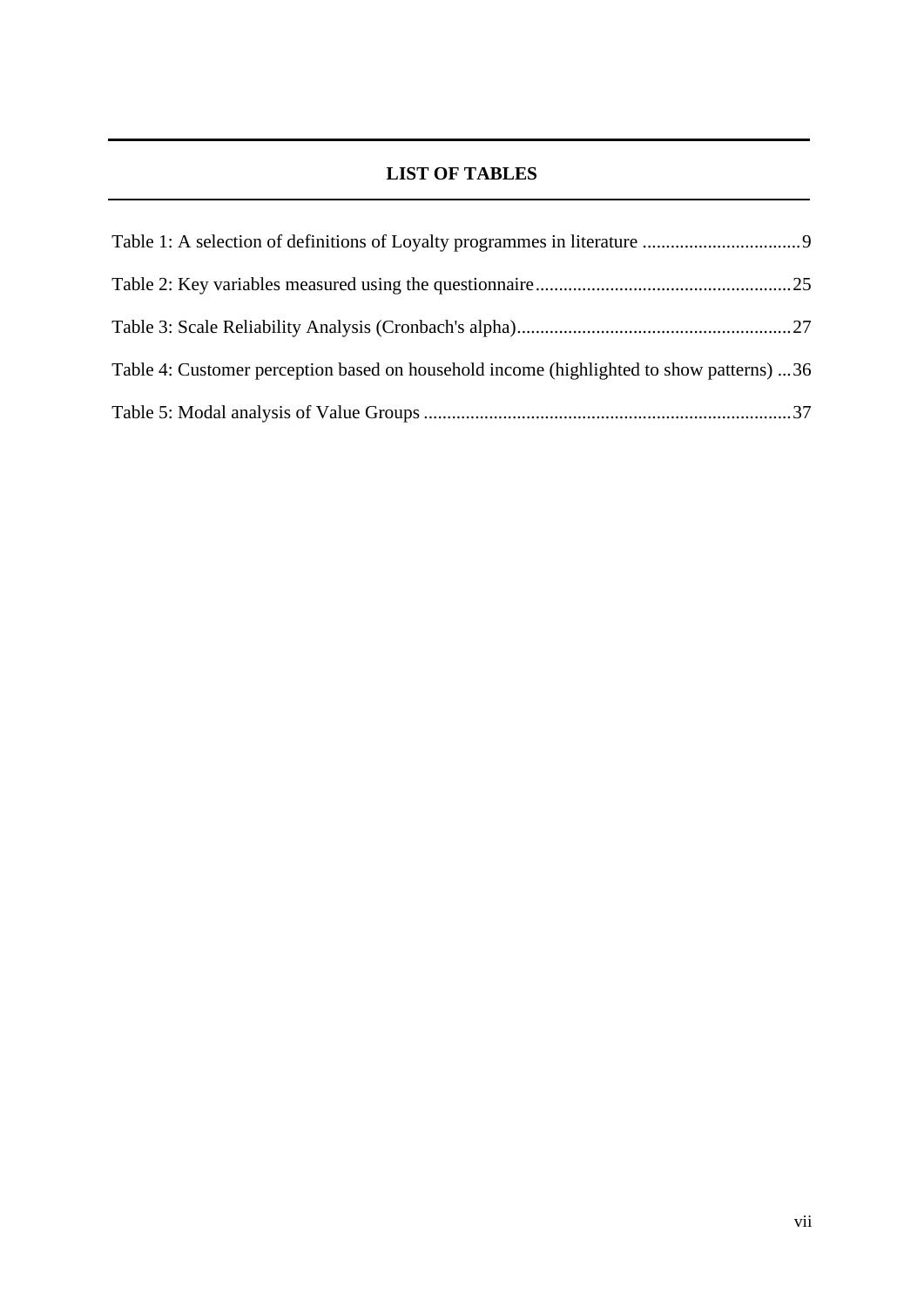## **ACKNOWLEDGEMENTS**

<span id="page-7-0"></span>I want to use this opportunity to thank all who helped to make this dissertation possible. I want to specially thank my supervisor, Ms. Keelin Lee, for taking the time out to give the much needed guidance and support through the whole exercise.

I also want to thank my brother, Mr. Solomon Tommy, for taking time out to review the work that was done to give useful feedback towards the research. I want to thank Dr. Oluwatomi Ibidapo-Obe for her useful advice as well.

And, my wife, for giving useful advice for the structure of the research and because beside every successful man is a superwoman who is cheering him on.

Finally to my Lord and Saviour Jesus Christ, to Whom be all glory, honour and praise.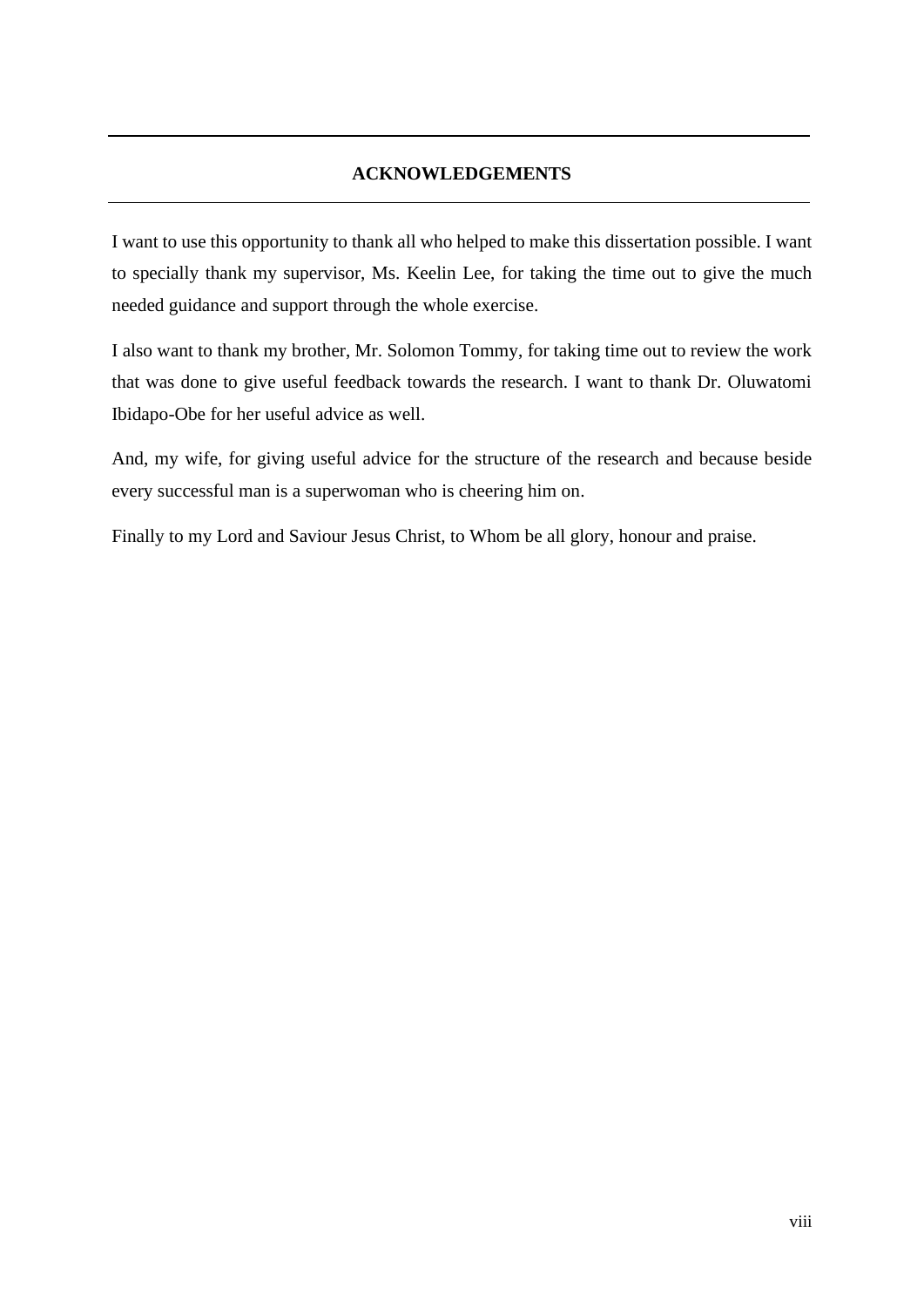#### **INTRODUCTION**

<span id="page-8-1"></span><span id="page-8-0"></span>Customer loyalty is considered vital, if a business is to grow and succeed as it costs less to keep existing customers than it is to acquire new ones (Magatef and Tomalieh, 2013) and as such, is an important part of the marketing mix and customer journey map of various organizations. Several researchers have linked customer loyalty to profitability for companies (Noordhoff, Pauwels and Odekerken-Schröder, 2004; Helgesen, 2006; Magatef and Tomalieh, 2013). A recent research on customer loyalty/retention by online retailers estimated that a little rise in customer retention led to over 25% rise in profits (Magatef and Tomalieh, 2013). The understanding that loyal customers are profitable to businesses has led to the increasing popularity of loyalty schemes as a focus for practice and research in industry and academia respectively and have become an important area of customer relationship management (Marques, Cardoso and Lindeza, 2017). This popularity is reflected in the growth of the size and memberships of loyalty programmes, for example, according to Marques, Cardoso and Lindeza, (2017) on average, US households are subscribed to over 20 different loyalty schemes, with companies spending over \$1.2billion annually on such programmes. Chun, Iancu and Trichakis, (2018) estimated that the total membership to loyalty schemes amounted to 3.3 billion as at 2014 in the US over various industries such as financial services, travel and hospitality as well as retail accounting for 17%, 27% and 39% respectively.

Loyalty programmes are beneficial to both consumers and companies alike, although initially purposed as method of rewarding customers (Chun, Iancu and Trichakis, 2018) has also become a tool for competitive advantage for many companies. This has also influenced customer behaviour such that in a recent survey report, 72% of the respondents indicated that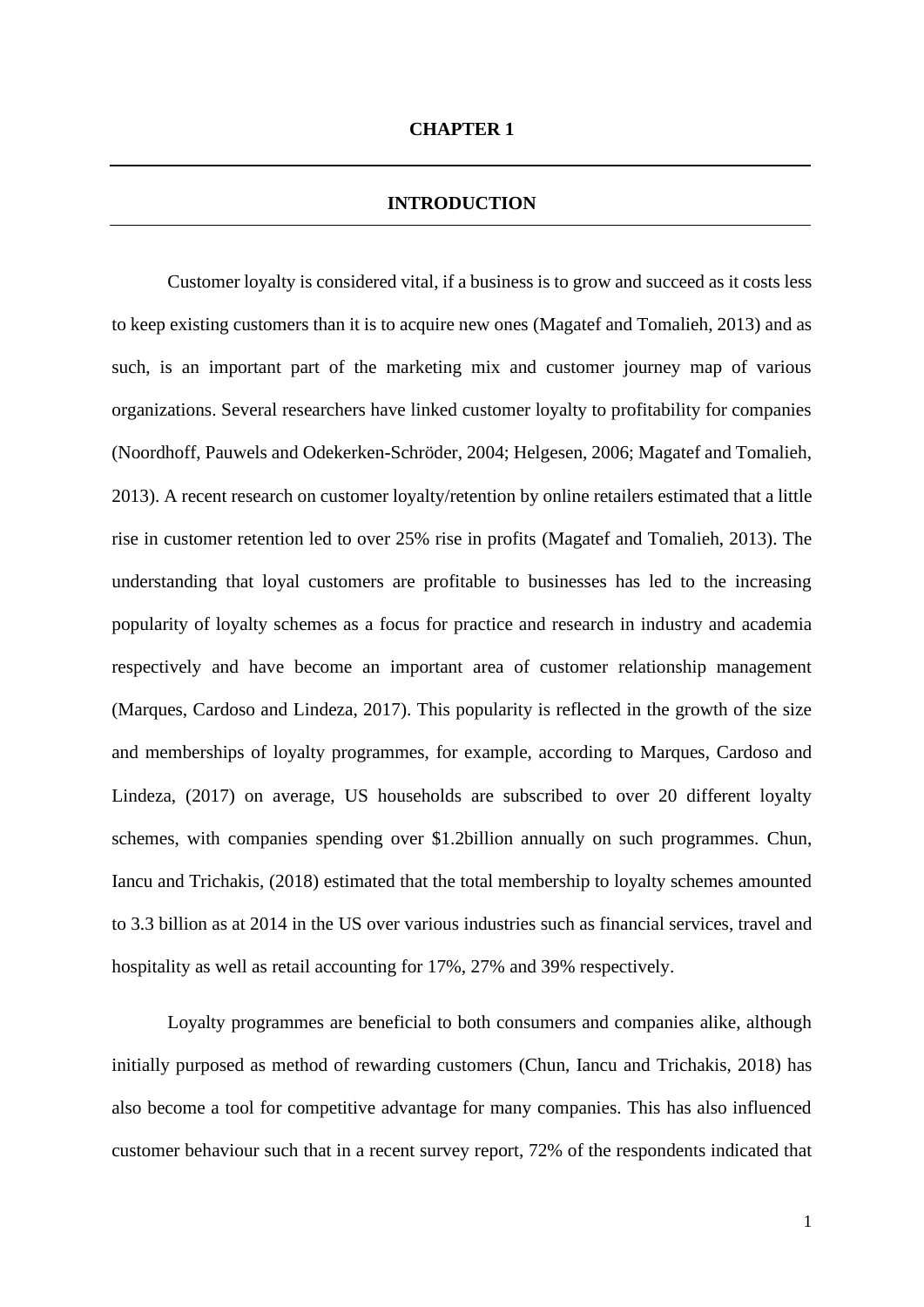they would most likely buy from retailer which offers a loyalty programme than one which does not, 74% indicated they would become loyal to the brand and over 65% admitting that they were more likely to increase the frequency of their visits and increase their spending at a retailer that offered a loyalty scheme (Nielsen, 2016). In the report, more than half of the respondents indicated preference to monetary rewards such as product discounts, cashbacks, free products and free shipping (Nielsen, 2016).

Loyalty programmes are usually free, allowing customers to easily join and most of them are point based in that customers earn points with every purchase made (Chun, Iancu and Trichakis, 2018). Given that customers are drawn more to monetary rewards and the point based loyalty systems, these loyalty systems are therefore capital intensive or viewed as a liability (Chun, Iancu and Trichakis, 2018) and has led to several companies, such as ASDA, ending their loyalty programmes due to their inability to cope with the attendant costs of running such a programme (Benavent and Meyer-Waarden, 2001).

Subscription based loyalty scheme, Amazon Prime, recently announced, that it had reached 100 million subscribers effectively sparking the conversation about subscription based loyalty schemes (Oliverio, 2019). This may appeal to businesses which have invested a lot of money in their loyalty programs such as Delta airlines and Marriot international whose loyalty programmes represent 10% and 25% of their total liabilities respectively (Chun, Iancu and Trichakis, 2018). While several research has been done on loyalty programs, little research exists on subscription based loyalty schemes and how they are perceived by customers.

## <span id="page-9-0"></span>**Research Aims & Objectives**

<span id="page-9-1"></span>*Aim*

The aim of this research is to examine how customers perceive subscription based loyalty programmes and if it influences their behaviour in respect to frequency of visits, increase spend during these visits or social status.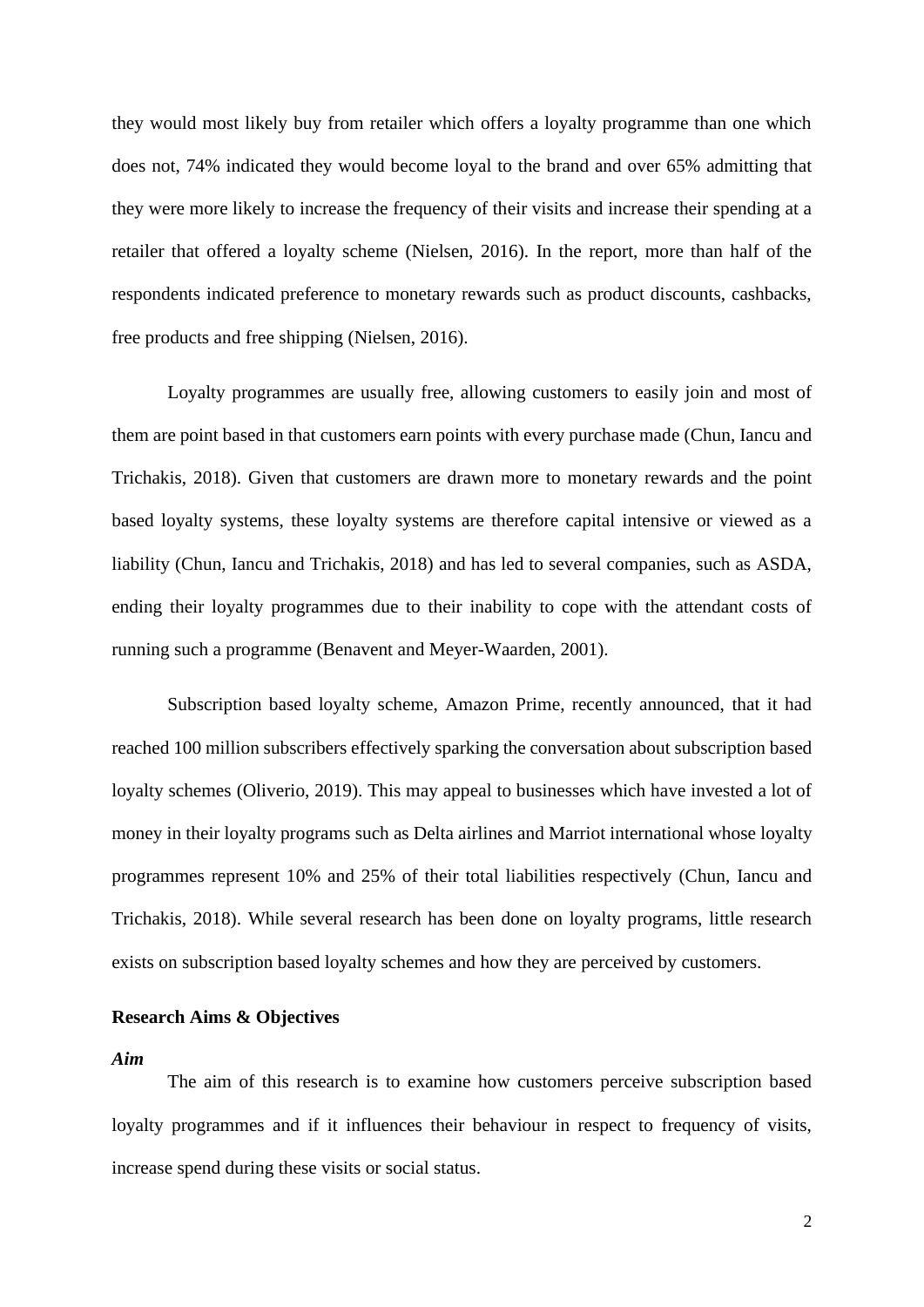#### <span id="page-10-0"></span>*Primary Objective*

In order to achieve this objective, Dublin residents will be surveyed about their perception of fee/subscription based loyalty programmes and whether it will influence their behaviour with respect to spend, frequency of visits, and if they would attach some social status being a subscriber to these programmes. Utilizing the data collected from the survey, statistical analysis would then be conducted to determine the relationship, if any exists, between feebased loyalty programmes and customers' perception and behaviour. The results would then be critically analysed, with extant academic literature, to answer the overarching research question.

## <span id="page-10-1"></span>*Secondary Objective*

One other key objective of this research would be to analyse what customer would expect from a fee-based loyalty programme that would make them subscribe to it and in order to achieve this some questions would be asked in the survey that would list benefits or value added services which customers might consider as a trigger to subscribe to fee-based loyalty programmes. This will help to give recommendations, later in the research, to organisations which hope to implement fee-based loyalty programmes in the future.

#### <span id="page-10-2"></span>**Research Question**

How do customers perceive subscription/fee-based loyalty programmes and does it influence their behaviour in terms of spend, visits, social status? What would they expect a feebased loyalty programme to have in order to make them subscribe to it?

## <span id="page-10-3"></span>**Justification for the research**

As a result of the enormous cost of running a loyalty programme (Chun, Iancu and Trichakis, 2018), it makes sense for companies to search for a way to either reduce some of the cost associated with the programme or completely cover it without eating into the profits or increasing the operating cost hence some companies opt to charge an upfront fee to for people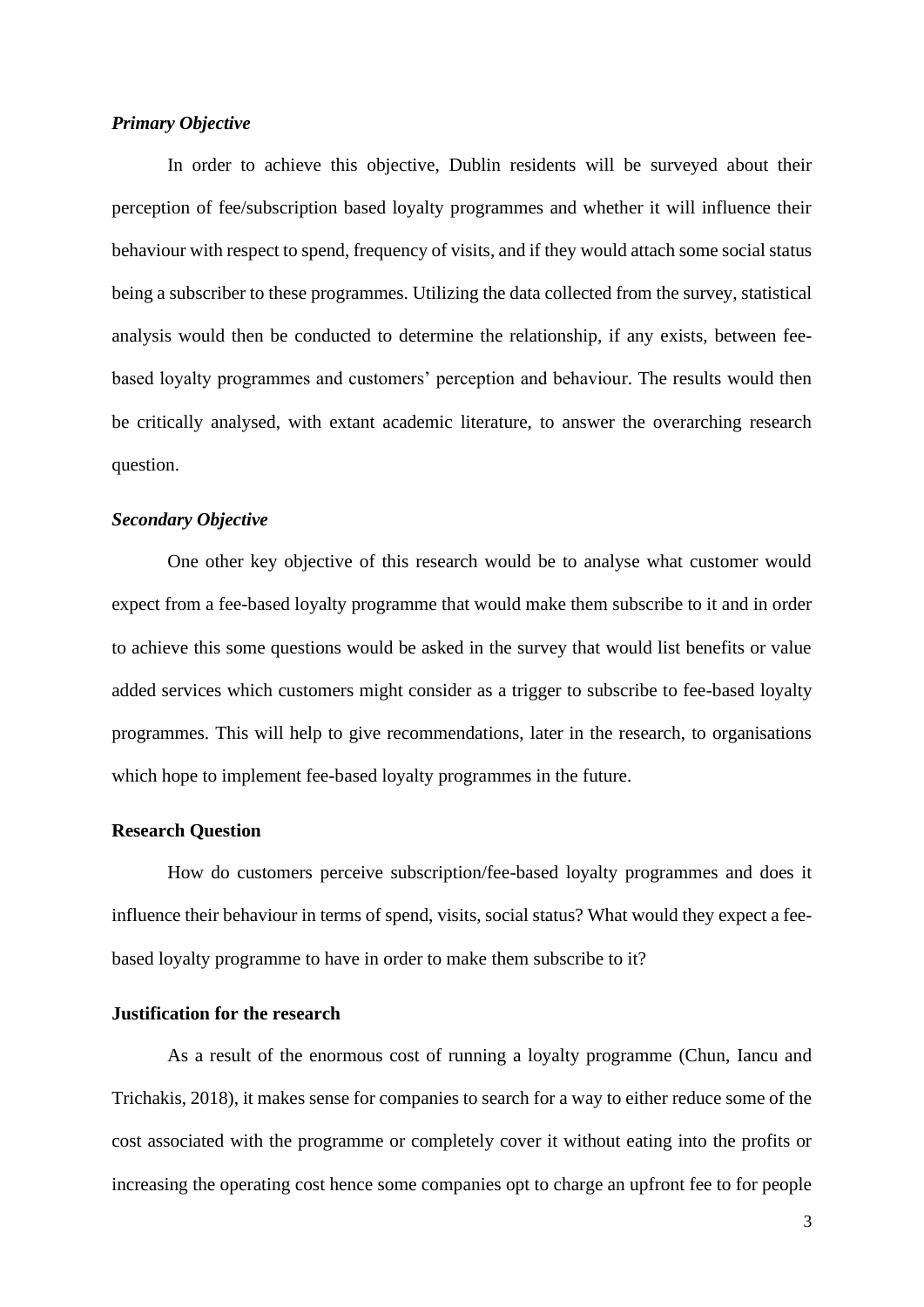who want to join their loyalty programme (Ashley, Gillespie and Noble, 2016). Since loyalty programmes are usually free and most of the academic writing available on the subject were carried out on free LP's, it leaves open a gap in knowledge on how customer would perceive such paid/subscription based loyalty programme, thus justifying the research. Further to this, we add to the body of knowledge by giving a generalized view of the perception of customers to paid loyalty programme as proposed by McCall and Voorhees, (2010) thus setting some foundation for future research in other specific areas of the subject.

#### <span id="page-11-0"></span>**Significance of the Research**

Following the preceding discussion, this study looks to investigate the growing conversation regarding subscription based loyalty schemes. Although subscription based business has proven largely successful with examples such as Netflix, Adobe creative cloud, etc. there is very little said of subscription based loyalty schemes. This study is significant in that it would reveal how customers feel about subscription based loyalty schemes and how it would influence their behaviours in terms of frequency of visits, spending etc. as well as indicate what customers would expect from a subscription or fee based loyalty scheme within Ireland.

This study is significant to organisations with an intention to offer fee-based loyalty programmes as the findings in the research would be used to proffer recommendations. The recommendations will lead to the development of fee-based loyalty programmes which offer better value to customers as they will be based off the data collected from them.

## <span id="page-11-1"></span>**Structure of the Research**

This research paper will be made up of five chapters which I will explain briefly. The first chapter; introduction, contains a general overview of the research, the question being posed by the research, as well as the aims and objectives the research aims to achieve.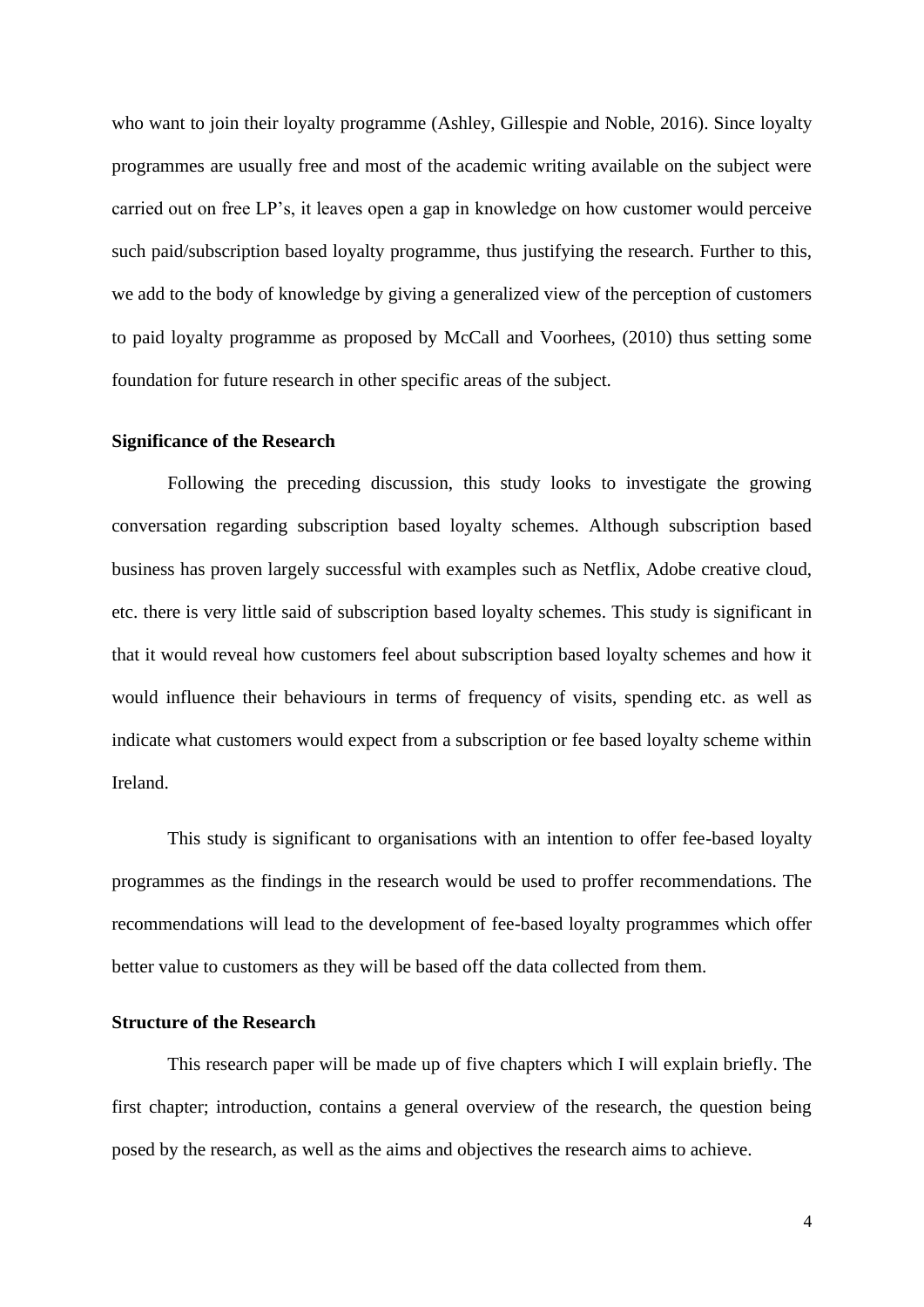The second chapter; literature review, contains a thorough review of customer loyalty, loyalty programmes, theories of paid loyalty programmes revealing the gap in knowledge where paid loyalty programmes are concerned.

The third chapter; methodology, contains the research design, the population from which participants are sampled, the method employed to gather data, ethical issues taken into consideration when the research was carried out.

The fourth chapter; Results, contains the presentation of the findings after the data gathered from the primary research has been analysed.

The fifth chapter; Discussion & Recommendations, contains an exhaustive discussion of the findings in the light of the research question as well as the research objectives. Recommendations will also be proffered based on the findings of the research.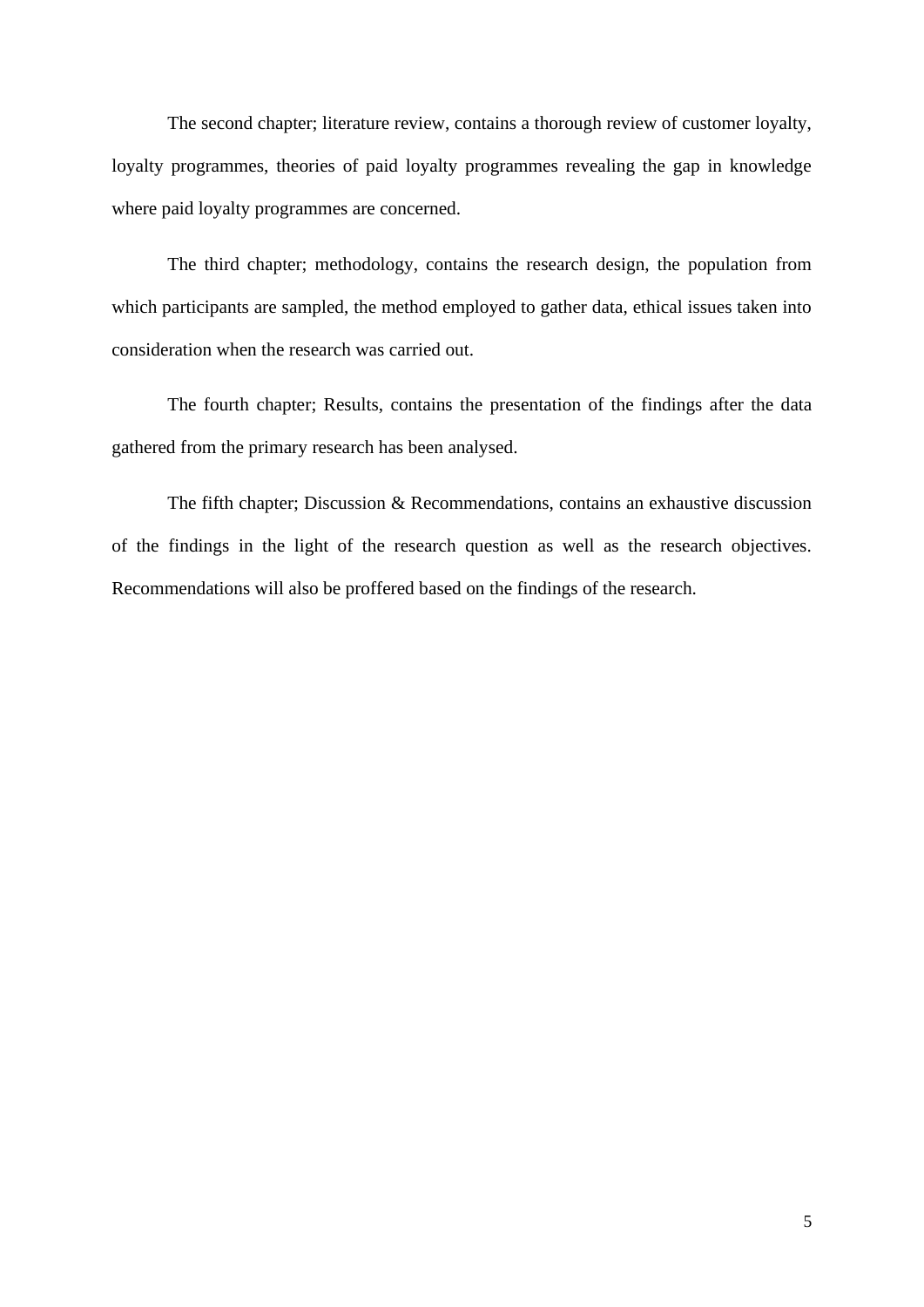## **LITERATURE REVIEW**

<span id="page-13-1"></span><span id="page-13-0"></span>This literature review will address the major themes as well as some theories which are considered relevant to the research study. The first theme is *customer loyalty*; in which, the concept of customer loyalty is defined and model frameworks in academic literature, are identified and discussed. The second theme is *customer perception of loyalty programmes*; in which customers' feelings about loyalty programmes in terms of value, influence on behaviour with respect to spend, frequency of visits as well as social status are discussed. The review also considered types of loyalty programmes as well as some theories which form the basis of paid loyalty programmes which include the expectation theory as well as the sunk cost theory.

#### <span id="page-13-2"></span>**Customer Loyalty**

Customer loyalty has gathered growing interest in business academic literature over the last few decades because of its importance to business growth and continuity (Dowling and Uncles, 1997; Uncles, Dowling and Hammond, 2003; Khan, 2013; Išoraitė, 2016; Moretta Tartaglione *et al.*, 2019). Customer loyalty has been linked to business growth, profitability and the provision of sustainable competitive advantage in the highly competitive market situation in the world which are as a result of globalisation (Helgesen, 2006; McCall and Voorhees, 2010; Magatef and Tomalieh, 2013; Alazzam and Bach, 2014). As a consequence of its importance to organisations, customer loyalty is therefore the underlying motive behind the creation of loyalty programmes which are now common place in business (Robinson, 2011; Steinhoff and Palmatier, 2016; Gupta, Gupta and Shainesh, 2018). With the plethora of loyalty programmes available in the world, some studies have expressed concern over the effectiveness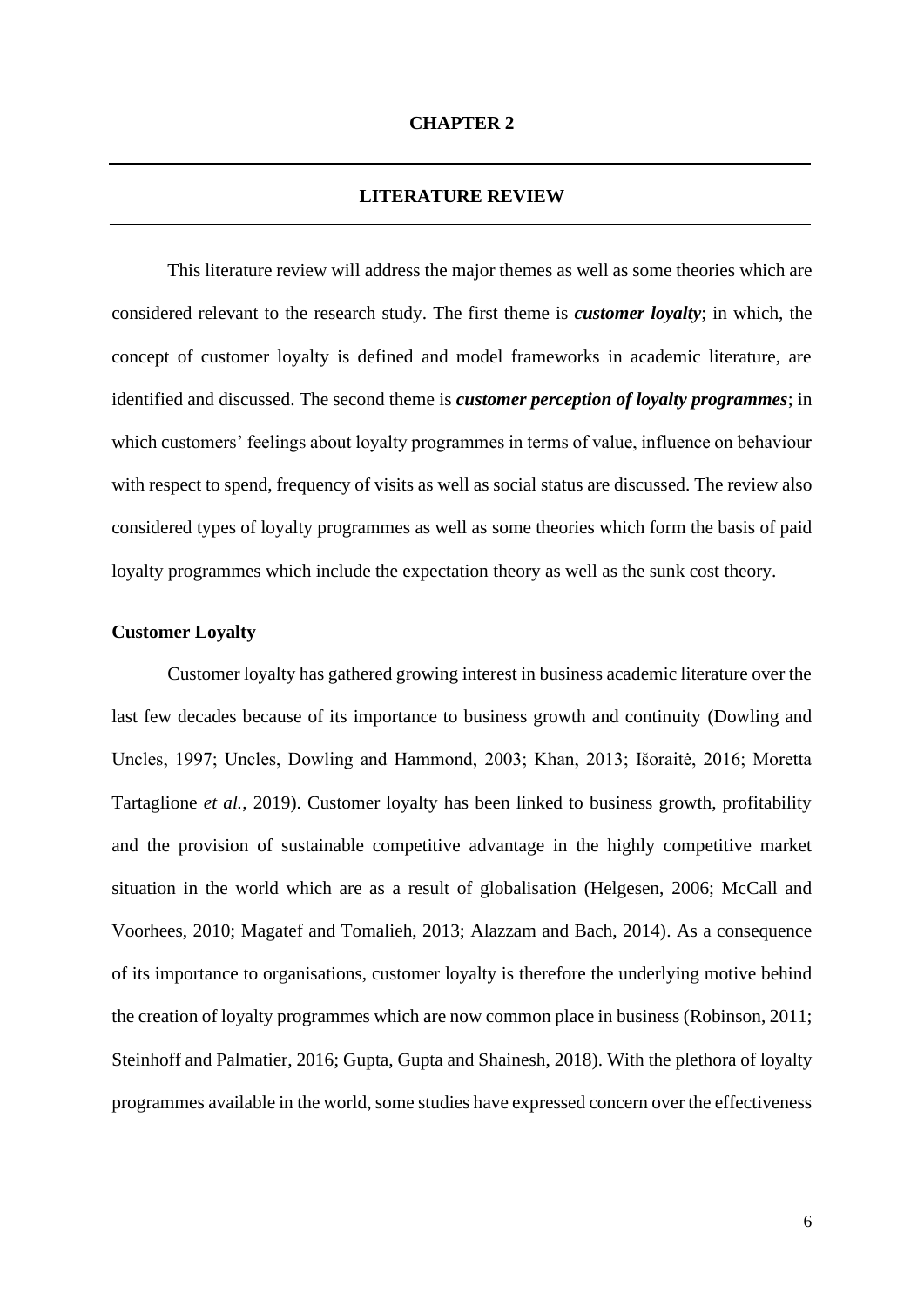of loyalty programmes and this may be attributed to a lack of understanding of the concept of customer loyalty (Sungirirai, Chiguvi and Sungirirai, 2017; Lee, Kim and Kim, 2019).

#### <span id="page-14-0"></span>*Definition and Models of Customer Loyalty*

There is currently no generally accepted definition of customer loyalty and this has driven several researchers to define the concept in different ways, howbeit, coining definitions based on one or more of the three major models of customer loyalty (Uncles, Dowling and Hammond, 2003; Dickinson, 2013). According to the study conducted by Uncles, Dowling and Hammond, (2003), the three key models upon which definitions are based include; (a) attitudinal loyalty (b) behavioural loyalty and (c) a function of the characteristics of the customer, their surrounding circumstance and or the purchase situation otherwise referred to as the contingency approach.

*Attitudinal Loyalty:* This model of loyalty is defined by Sungirirai, Chiguvi and Sungirirai, (2017) as "the unconscious decisions that a customer makes repurchasing a product or service." This model is built upon a consistently positive set of stated beliefs about the brand a customer has purchased and is mostly indicated by the customer's feelings about the brand i.e. by vocalising how much they like it, how committed towards it they feel, and how willing they are to recommend it to others (Uncles, Dowling and Hammond, 2003). A definition of customer loyalty quoted by Uncles, Dowling and Hammond, (2003) adequately captures this model: **"***A deeply held commitment to rebuy or re-patronise a preferred product/service consistently in the future, thereby causing repetitive same-brand or same brand-set purchasing despite situational influences and marketing efforts having the potential to cause switching*  **behaviour**. This definition of customer loyalty which is built upon the attitudinal loyalty model, otherwise described as loyalty intention, highlights the importance of attitudinal loyalty as an important requirement for building true loyalty (Sungirirai, Chiguvi and Sungirirai, 2017;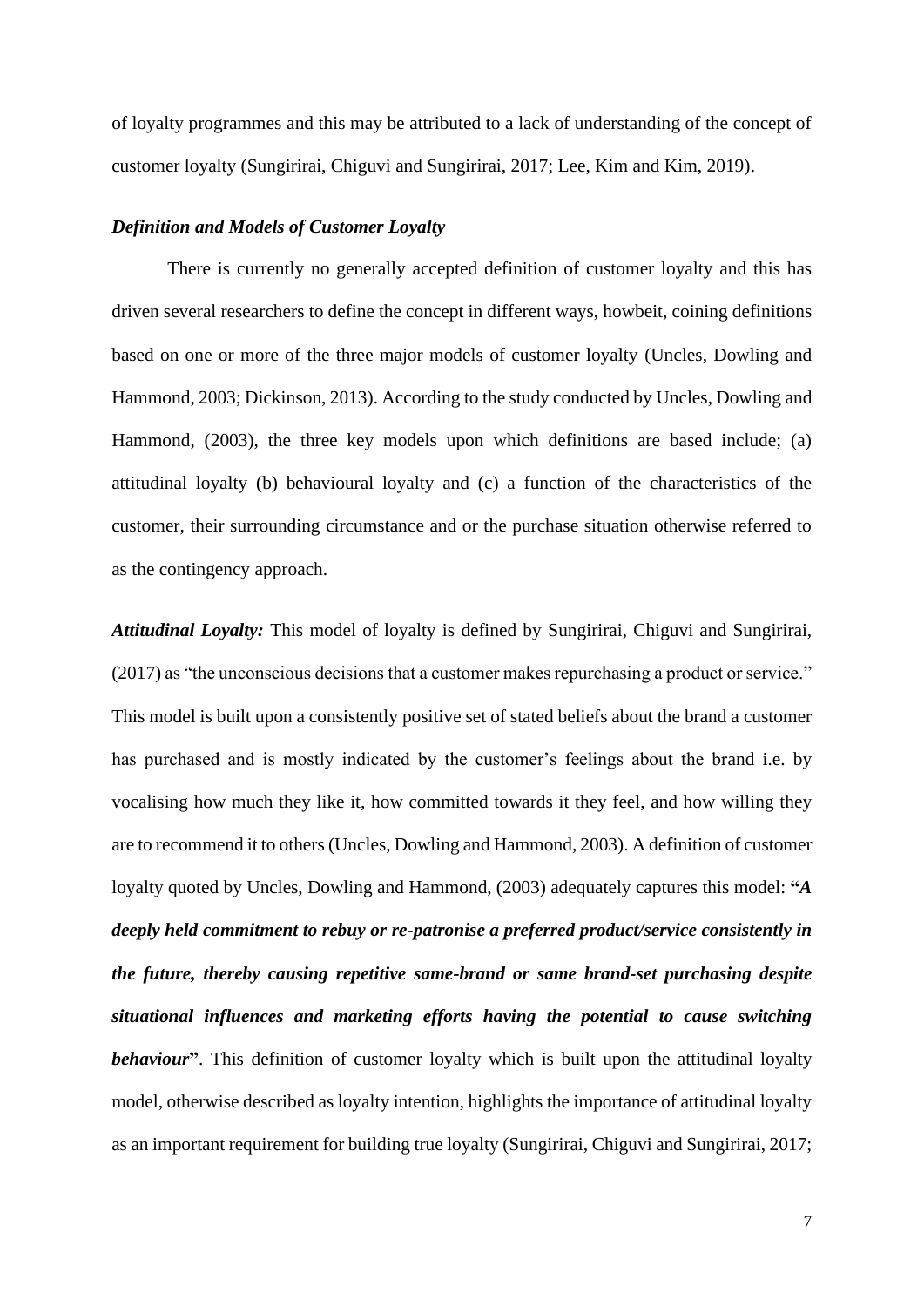Gupta, Gupta and Shainesh, 2018). This model of follows the idea that "attitude defines loyalty" and informs the customer's decision to form and maintain a relationship with the brand (Uncles, Dowling and Hammond, 2003; Gupta, Gupta and Shainesh, 2018).

*Behavioural Loyalty:* This model of loyalty is based on the conscious and revealed behaviours of the customer and is primarily a function of the pattern of past purchases and less about the intentions, motivations or commitment of a customer to the brand (Uncles, Dowling and Hammond, 2003; Sungirirai, Chiguvi and Sungirirai, 2017; Gupta, Gupta and Shainesh, 2018). This model of loyalty is different from attitudinal loyalty in that it is based on data and recent studies have revealed that most customers are polygamous i.e. loyal to an assortment of brands in a range of products rather than being completely promiscuous (i.e. not loyal to any brand) or monogamous (i.e. 100% loyal to a brand) (Fournier and Yao, 1997; Uncles, Dowling and Hammond, 2003; Aggarwal and Shi, 2018). Unlike attitudinal loyalty, this model of loyalty is influenced by marketing promotions and is more concerned with repeat purchases rather than the feelings towards a brand or product (Sungirirai, Chiguvi and Sungirirai, 2017). Customer loyalty defined as **"***an ongoing propensity to buy the brand, usually as one of several"* (Ehrenberg and Scriven, 1999 quoted by Donio', Massari and Passiante, (2006) adequately mirrors this model. Behavioural loyalty which drives repeat purchases as well as higher wallet share, along with attitudinal loyalty, makes up true loyalty (Sungirirai, Chiguvi and Sungirirai, 2017; Gupta, Gupta and Shainesh, 2018).

*The Contingency Approach:* In this model, according to (Uncles, Dowling and Hammond, 2003), the relationship between attitudinal and behavioural loyalty is moderated by "contingency variables such as the individual's current circumstances, their characteristics, and/or the purchase situation faced". This model portrays contingency variables which includes the customer's budget, time pressure, product availability, availability of promotions or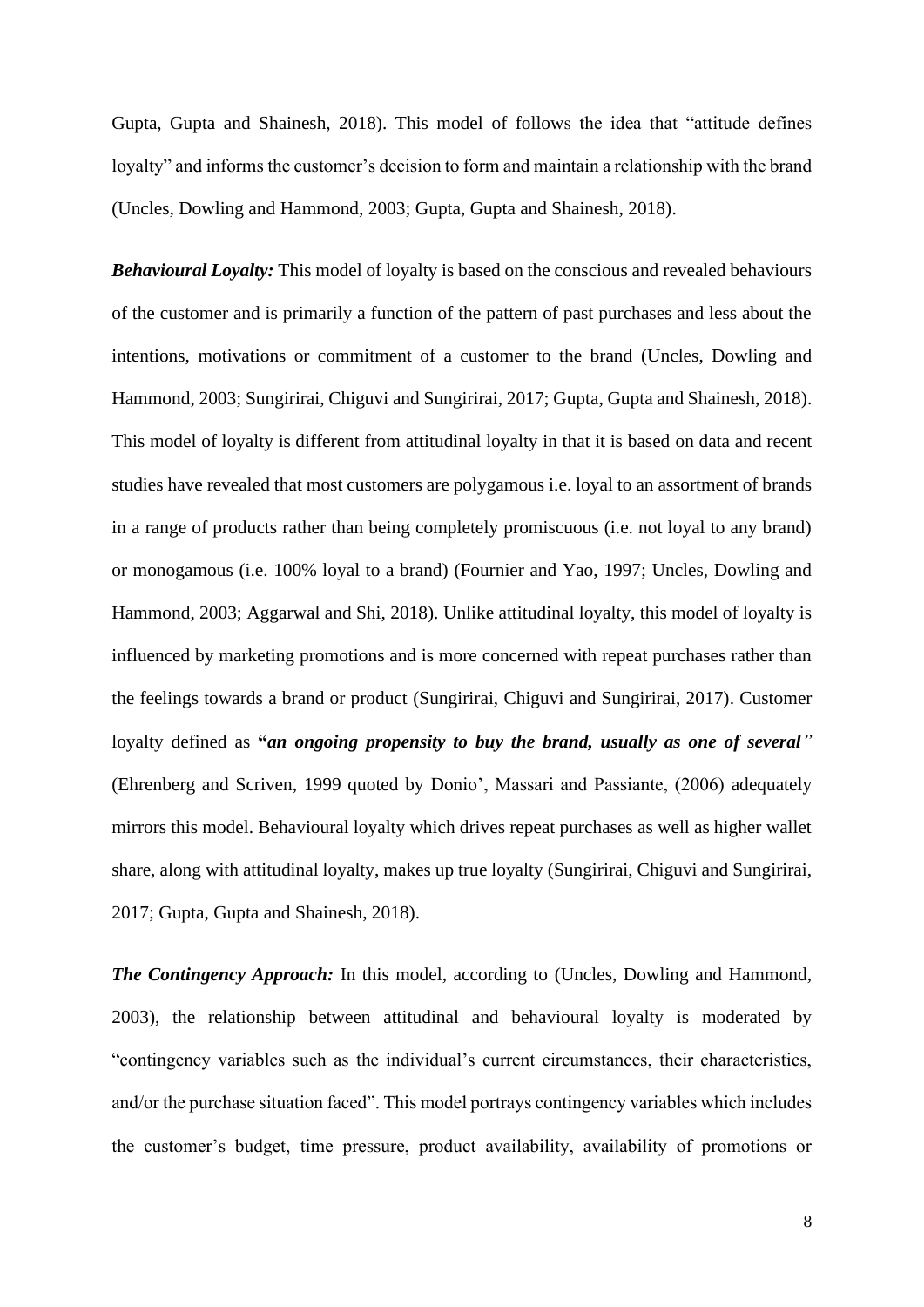discount deals, use for specific occasions, risk tolerance, need for variety, pressure to conform and habit as co-determinants of loyalty (Uncles, Dowling and Hammond, 2003).

Literature has argued that one or more of the aforementioned models of customer loyalty is/are employed by organisations as the basis for developing loyalty programmes and the mix of models applied is contingent on the availability of capital to finance it (Uncles, Dowling and Hammond, 2003).

#### <span id="page-16-0"></span>**Loyalty Programmes**

It makes sense, therefore, to define loyalty programmes having laid bare the models of customer loyalty as they form the structure upon which loyalty programmes are built or designed. Given the ubiquitous nature of loyalty programmes, several definitions of loyalty programmes exist in literature (Sungirirai, Chiguvi and Sungirirai, 2017) as seen in Table 1. As can be inferred from these definitions, loyalty programmes are usually aimed at ensuring customer loyalty primarily from existing customers and then as a means to attract prospective customers.

Loyalty programmes thrive on the cheaper cost of customer retention than on the more expensive cost of customer acquisition (Robinson, 2011). Since loyalty programmes are aimed at getting more business from existing customers, they are designed with the aim of getting existing customers to (a) buy more when they buy (increase in volume) or (b) increase the number of times they buy (increase in frequency of purchase) (Uncles, Dowling and Hammond, 2003; Robinson, 2011).

| S/N | <b>Definition</b>                       | <b>Article</b>   | <b>Author &amp; Year</b> |
|-----|-----------------------------------------|------------------|--------------------------|
|     | A structured set of marketing           | Loyalty programs | (Sharp and Sharp,        |
|     | activities that reward and foster loyal | impact on repeat | 1997)                    |
|     | customer behaviour'                     | purchase loyalty |                          |
|     |                                         | patterns         |                          |

<span id="page-16-1"></span>*Table 1: A selection of definitions of Loyalty programmes in literature*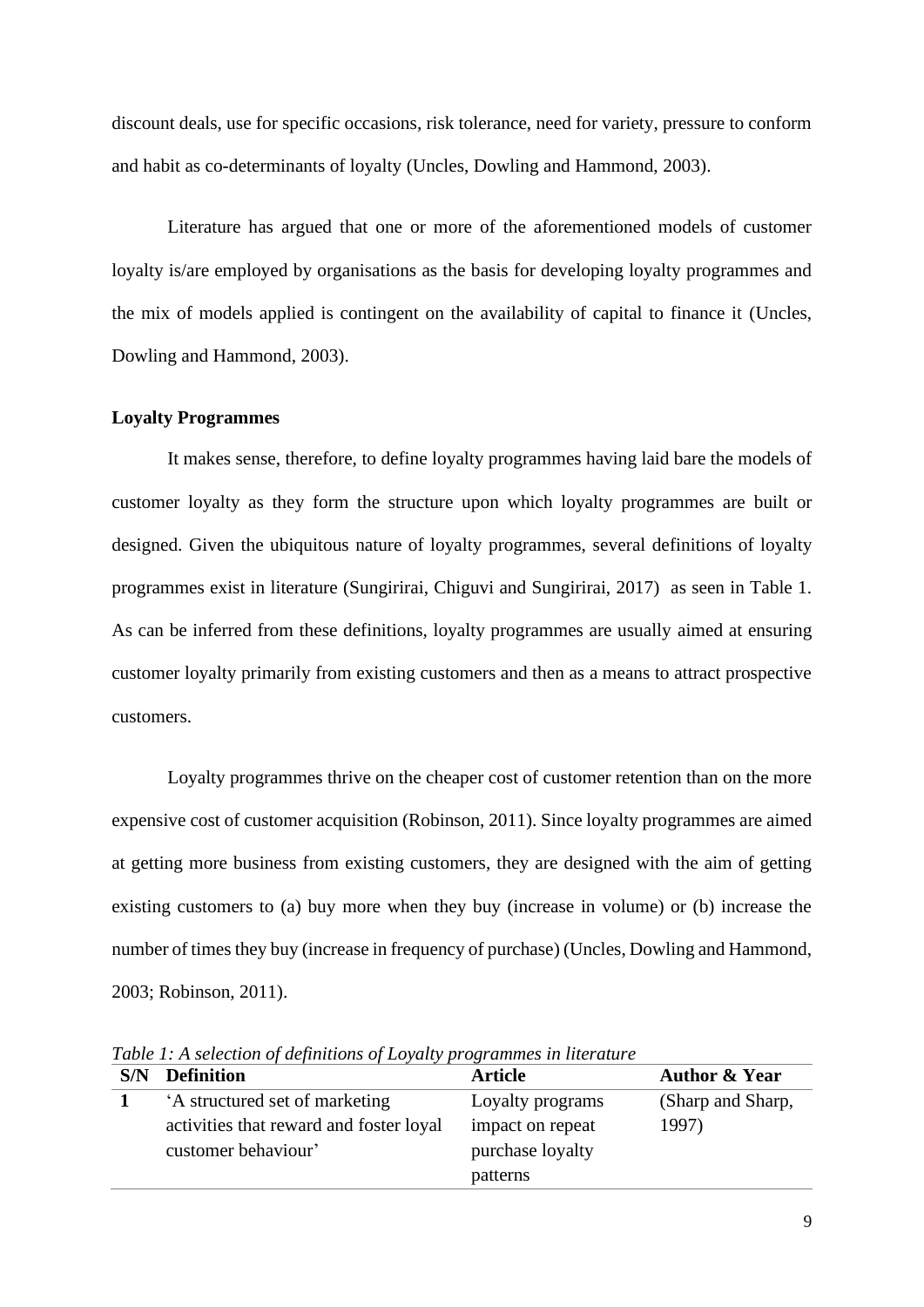| $\overline{2}$          | 'A planned program for a group of       | Buying loyalty or          | (Arantola, 2000)   |
|-------------------------|-----------------------------------------|----------------------------|--------------------|
|                         | existing and prospective customer       | building commitment?       |                    |
|                         | who fulfil criteria set by the marketer | An empirical study of      |                    |
|                         | and that do something to qualify for or | customer loyalty           |                    |
|                         | join the program and receive benefits   | programs                   |                    |
|                         | for this group.'                        |                            |                    |
| 3                       | 'A marketing program that is designed   | <b>Effects of Loyalty</b>  | (Yi and Jeon,      |
|                         | to build customer loyalty by providing  | Programs on Value          | 2003)              |
|                         | incentives to profitable customers.'    | Perception, Program        |                    |
|                         |                                         | Loyalty, and Brand         |                    |
|                         |                                         | Loyalty                    |                    |
| $\overline{\mathbf{4}}$ | 'An LP (loyalty programme) can be       | Retailing in the 21st      | Werner J. Reinartz |
|                         | defined as a marketing process that     | Century                    | in (Krafft and     |
|                         | generates rewards for customers on      |                            | Mantrala, 2006)    |
|                         | the basis of their repeat purchases.'   |                            |                    |
| 5                       | 'Loyalty programs are a marketing       | The role of loyalty        | (Gómez, Arranz     |
|                         | strategy based on offering an           | programs in                | and Cillán, 2006)  |
|                         | incentive with the aim of securing      | behavioral and             |                    |
|                         | customer loyalty.'                      | affective loyalty          |                    |
| 6                       | 'An integrated and interactive system   | Grocery retail loyalty     | (Meyer-Waarden     |
|                         | of marketing actions that aims to       | program effects: Self-     | and Benavent,      |
|                         | make customers more loyal by            | selection or purchase      | 2009)              |
|                         | developing personalized relationships   | behavior change?           |                    |
|                         | with them.'                             |                            |                    |
| 7                       | 'A long-term-oriented programs that     | Competing loyalty          | (Liu and Yang,     |
|                         | allow consumers to accumulate some      | programs: Impact of        | 2009)              |
|                         | form of program currency, which can     | market saturation,         |                    |
|                         | be redeemed later for free rewards.'    | market share, and          |                    |
|                         |                                         | category expandability     |                    |
| 8                       | 'Continuity incentive programs          | <b>Loyalty Programmes:</b> | (Dorotic, Bijmolt  |
|                         | offered by a retailer to reward         | <b>Current Knowledge</b>   | and Verhoef,       |
|                         | customers and encourage repeat          | and Research               | 2012)              |
|                         | business'                               | Directions                 |                    |
| 9                       | 'Any institutionalized incentive        | Understanding loyalty      | (Steinhoff and     |
|                         | system that attempts to enhance         | program effectiveness:     | Palmatier, 2016)   |
|                         | consumers' consumption behavior         | managing target and        |                    |
|                         | over time.'                             | bystander effects          |                    |

LP's have been described in extant literature as frequent-flyer or air miles programmes, frequency-reward programmes, loyalty card schemes, frequent-shopper programmes,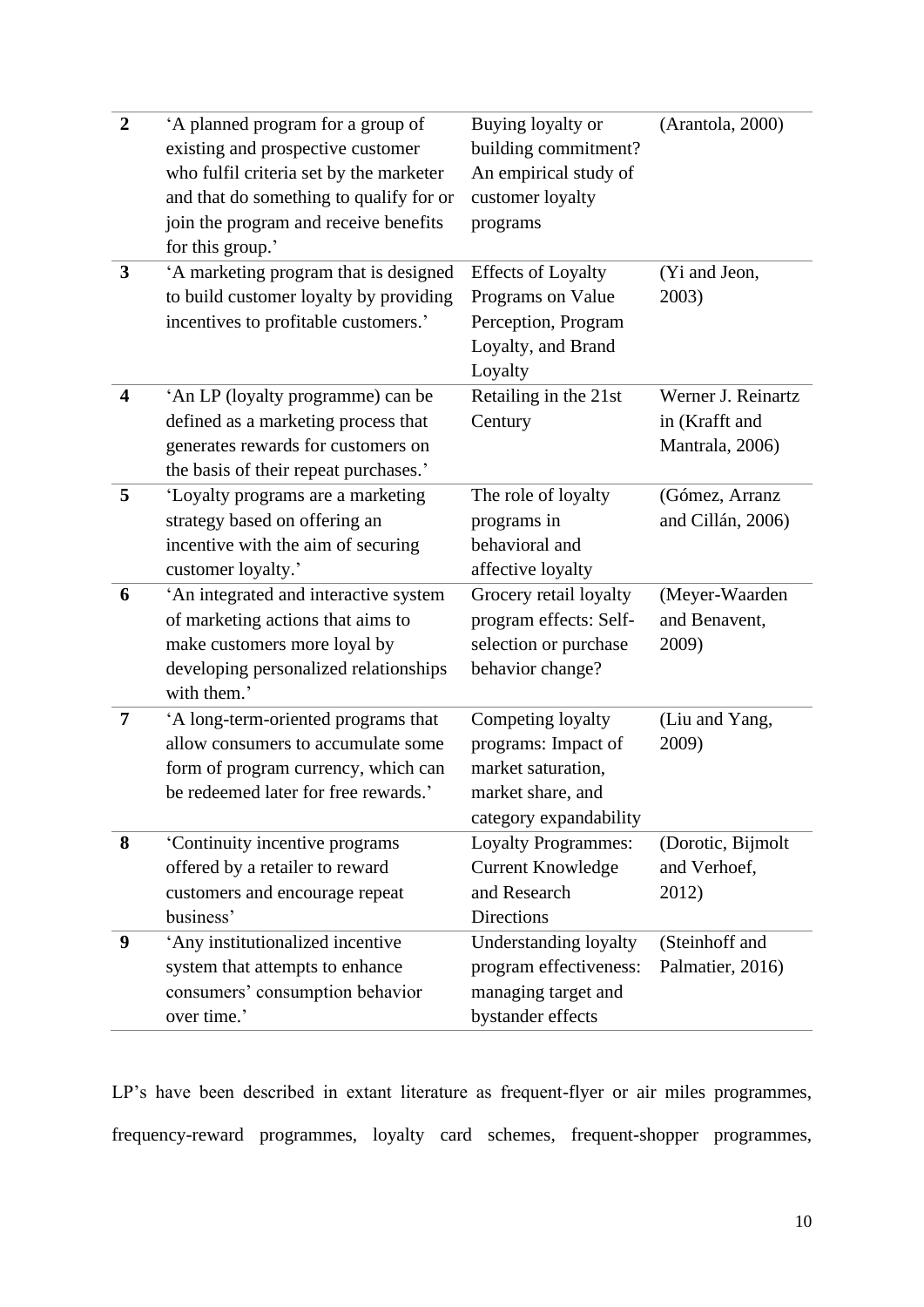advantage cards and so on. Following some of the above definitions, Dorotic, Bijmolt and Verhoef, (2012) found that LP's usually include the following features

- 1. It has to *foster loyalty* in that it incentivises the attitudinal and behavioural loyalty displayed by the participants of the programme thus leading to higher rates of customer retention and the growth of the brand's customer share (Sharp and Sharp, 1997).
- 2. It has to be *structured* in that in order to enjoy benefits of the LP, customers must become members of the programme. In so doing, the brand can use the data members of the LP have provided to identify, build and manage the relationship with them (Robinson, 2011).
- 3. It has to be *long term* i.e. it is expected to be last for a long time because where it is not, it is a sales promotion which usually span for short periods of time. This is because for the company and the members of the programme, LP's are usually designed to be a long-term investment (Yi and Jeon, 2003).
- 4. An LP has to *reward* participants who join, for their loyalty which can be measured through the acquisition and accumulation of some sort of LP currency which indicates their purchase behaviour. Rewards can be in the form of preferential treatment, discounts, customised offers, as well as member-only goods and services (Liu and Yang, 2009).
- 5. It should be an *ongoing marketing effort* on the part of the LP provider, who will adapt its marketing towards members of the programme through LP events, customised offers etc. on an ongoing basis (Meyer-Waarden and Benavent, 2009; Dorotic, Bijmolt and Verhoef, 2012).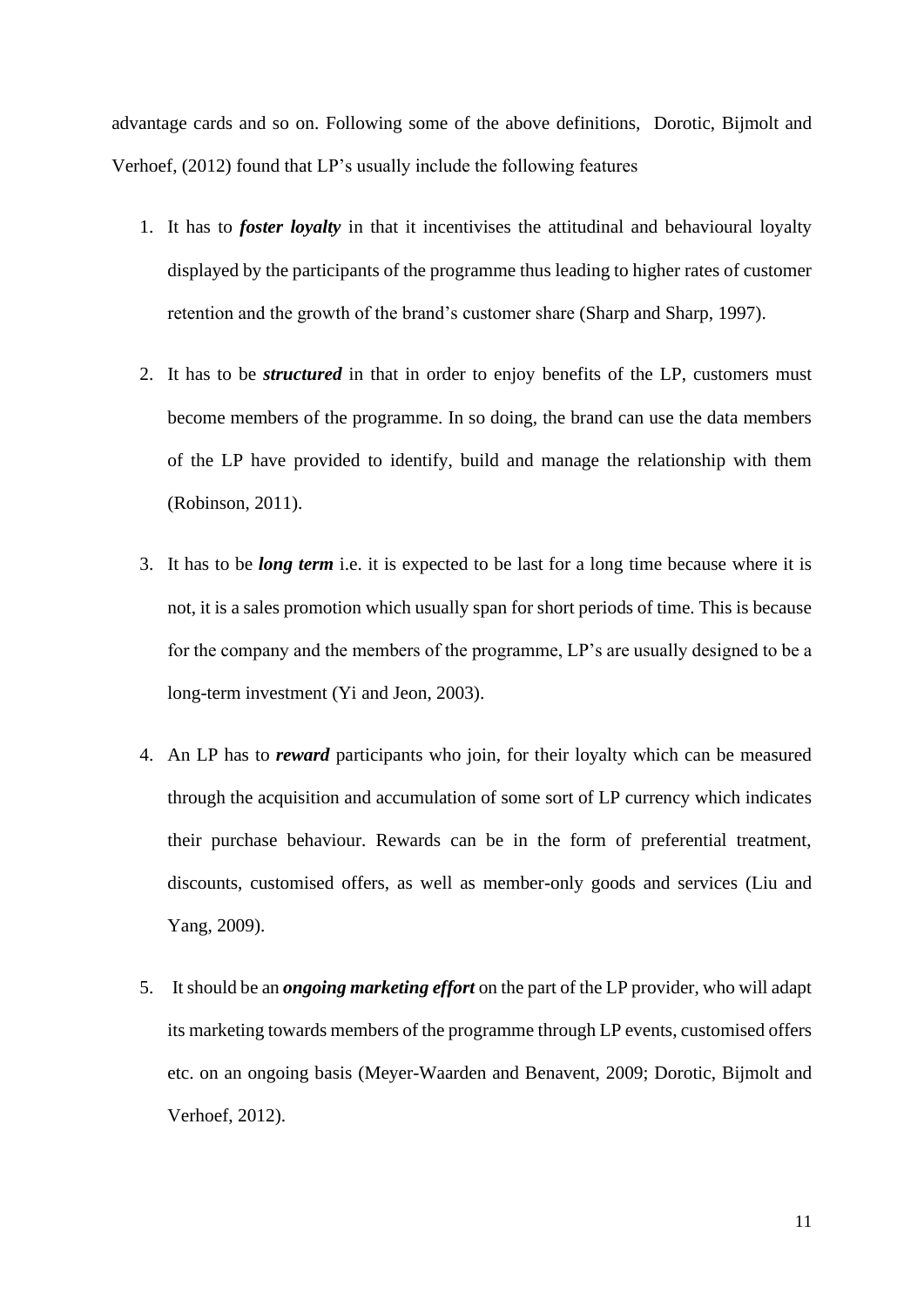The growth of loyalty programmes have been attributed to the customer-centric focus of companies which are as a result of increase of available customer data due to the growth of information technology (Dorotic, Bijmolt and Verhoef, 2012). Loyalty programmes grew 25- 30% year on year amongst European retailers in the 1990s, while in the UK, more than 90% of consumers were recorded to have been a member of at least one LP by 2003 and in the US, LP's grew membership by 25% from 2006 to 2008 (Dorotic, Bijmolt and Verhoef, 2012). Due to the growth of LP's, it has drawn the interest of the academic community to devote time to study it. While some question whether LP's are effective (Dowling and Uncles, 1997; Sharp and Sharp, 1997), others have highlighted the importance of LP's (Nunes and Drèze, 2006; McCall and Voorhees, 2010).

There are also different views on the impact of LP's on customers. Some authors found that LP's positively influence customer behaviour (Gómez, Arranz and Cillán, 2006; Liu and Yang, 2009), in fact, Gómez, Arranz and Cillán, (2006) showed that members of an LP were more likely to display behavioural loyalty to brands which had a loyalty programme and less behavioural loyalty to that brand's competitor, than non-members. They also showed that members of an LP showed more attitudinal loyalty towards the company than non-members (Gómez, Arranz and Cillán, 2006). Other authors argue that LP's have little or no influence on customer behaviour (Sharp and Sharp, 1997; Meyer-Waarden and Benavent, 2009).

Apart from being a tool to enhance customer loyalty, loyalty programmes are also employed as a means of building a closer relationship between the organisation and its customers (Uncles, Dowling and Hammond, 2003). LP's are also known to have other uses such as being used to gather and create a customer database, as a means to encourage crossselling, assisting the PR (public relations) for the brand and so on (Uncles, Dowling and Hammond, 2003).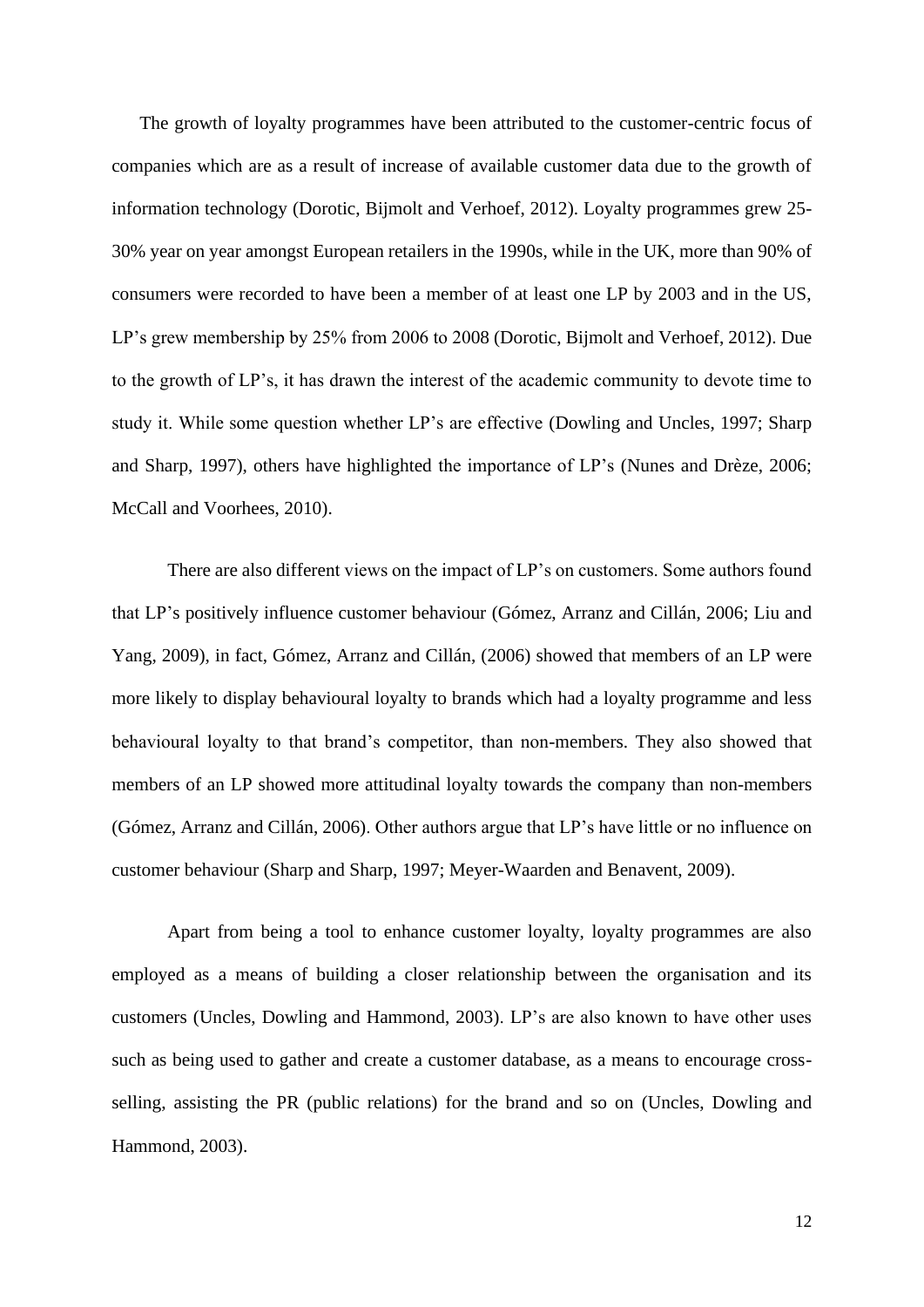## <span id="page-20-0"></span>*Types of Loyalty Programmes*

Literature is awash with several kinds of descriptions given to LPs and this has led to the increasing difficulty in placing them into different categories and by effect, causing confusion for managers in practice as well as creating the problem of a lack of a generally accepted categorisation of LPs in academia (Hoffmann, 2013). However, for the cause of this research, we have chosen the categorisation of loyalty programmes given by Berman, (2006) as it covers many of the descriptions given to LPs in literature and has been used by other researchers (Hoogenberg, Juchnowicz and Ruiter, 2010; Robinson, 2011) in the classification of loyalty programmes. According to Berman, (2006), there are four major types of loyalty programmes and in order to avoid confusing nomenclatures of these types, he only labelled them numerically i.e. types 1, 2, 3 and 4.

| <b>Program Type</b>                                                              | <b>Characteristics of Program</b>                                                                                                                                                                                                                                                                                                                                   | <b>Example</b>                                                                                                                           |  |  |
|----------------------------------------------------------------------------------|---------------------------------------------------------------------------------------------------------------------------------------------------------------------------------------------------------------------------------------------------------------------------------------------------------------------------------------------------------------------|------------------------------------------------------------------------------------------------------------------------------------------|--|--|
| Type I:<br>Members receive<br>additional discount<br>at register                 | • Membership open to all customers<br>• Clerk will swipe discount card if member forgets<br>or does not have card<br>Each member receives the same discount<br>$\bullet$<br>regardless of purchase history<br>• Firm has no information base on customer name,<br>demographics, or purchase history<br>• There is no targeted communications directed at<br>members | Supermarket programs                                                                                                                     |  |  |
| Type 2:<br>Members receive I free<br>when they purchase n<br>units               | • Membership open to all customers<br>Firm does not maintain a customer database<br>$\bullet$<br>linking purchases to specific customers                                                                                                                                                                                                                            | Local car wash, nail salon.<br>SuperCuts, Airport<br>FastPark PETCO                                                                      |  |  |
| Type 3:<br>Members receive rebates<br>or points based on<br>cumulative purchases | • Seeks to get members to spend enough to receive<br>qualifying discount                                                                                                                                                                                                                                                                                            | Airlines, hotels, credit card<br>programs, Staples, Office<br>Depot                                                                      |  |  |
| Type 4:<br>Members receive<br>targeted offers and<br>mailings                    | • Members are divided into segments based on their<br>purchase history<br>Requires a comprehensive customer database of<br>$\bullet$<br>customer demographics and purchase history                                                                                                                                                                                  | Tesco, Dorothy Lane<br>Markets. Wakefern's<br>ShopRite, Giant Eagle<br>Supermarkets, Harris<br>Teeter. Winn-Dixie.<br>Harrah's, Hallmark |  |  |

<span id="page-20-1"></span>*Figure 1: Summary of types of LPs (Source: Berman, 2006)*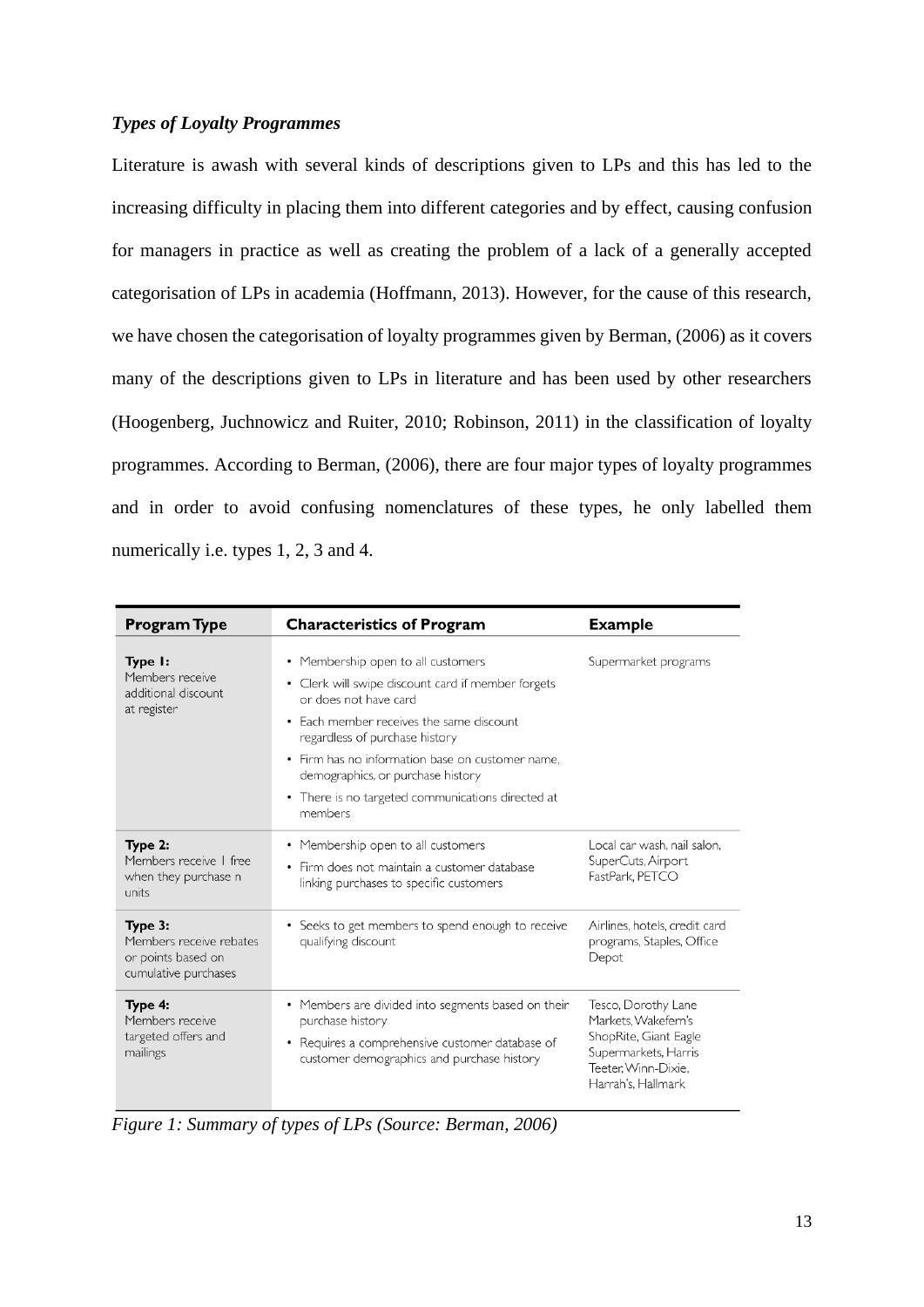- **Type 1:** In this type of loyalty programme, all customers are offered the same discount irrespective of their purchase history (Berman, 2006; Robinson, 2011; Sungirirai, Chiguvi and Sungirirai, 2017). Regarded as the most basic level of loyalty programmes, it is most frequently used by retailers as it is open to all customers, secondly, they do not collect and process customer information into a database and finally, do not also direct targeted communication to members of the programme (Berman, 2006). Businesses that use this type of LP usually issue cards to customers which when presented at the point of purchase, are then offered a simple discount (Robinson, 2011). While it is categorized as a loyalty programme, it is criticised for not leading to any meaningful customer loyalty through repeat purchases due to the fact that customers can get small discounts whenever they purchase and there is no differentiation between more loyal customers and customers who only purchase once in a while (Berman, 2006; Robinson, 2011). Given that it doesn't collect customer information, it is less complex, cheaper to run and is usually used by companies who do not have the resources to run other types of loyalty programmes (Berman, 2006).
- **Type 2:** In this type of loyalty programme, customers get one item free after they have paid full price for a particular number of items i.e. buy n get one free (Berman, 2006; Robinson, 2011). This type of LP is similar to type 1 in that they are open to all customers and do not collect and process customer purchase information into a database (Berman, 2006). Type 2 loyalty programmes are known to encourage increase in the volume of items purchased but have scanty effect on the frequency of purchases (Berman, 2006; Sungirirai, Chiguvi and Sungirirai, 2017). According to Robinson, (2011), type 2 LPs are beneficial to businesses in that they prevent customers from converting to other providers however, they are criticised for being easily replicated by other competitors in the same geographical location and thus are limited in helping the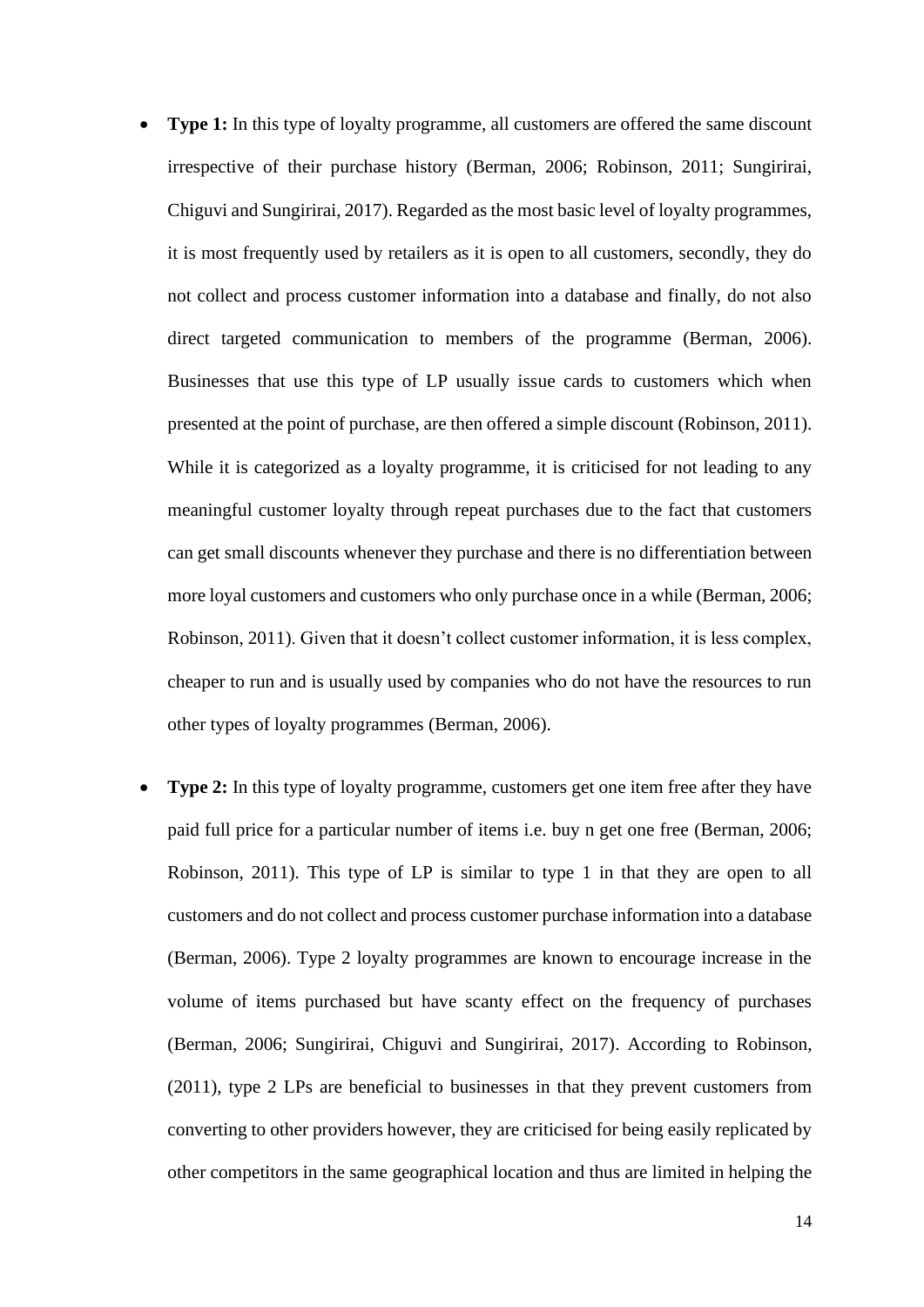business generate revenue (Robinson, 2011). Type 2 LPs also cheaper and less complex to run as customers are usually tasked with the responsibility of tracking their purchases and when they reach the specified qualifying number of purchases, will be rewarded with the one free item which is usually the same item as they have purchased in the past (Berman, 2006).

- **Type 3:** In this type of loyalty programme, customers are rewarded with points based on their purchase history. Type 3 unlike type 1 and 2, links purchases to specific customers and awards points to the customers based on their past purchase, accomplishing this through a comprehensive customer database (Berman, 2006). Type 3 LPs differentiate between and reward heavy purchase customers and occasional customers by having a different levels or tiers. By having tiers, type 3 LPs significantly influences customer purchase behaviour as the more a customer purchases, they can move from one tier to another and enjoy more benefits as they move up through the tiers (Berman, 2006; Robinson, 2011). Although type 3 LPs have a customer database, they send a 'common' communication to all customers irrespective of the tiers thus does not facilitate a closer relationship between the business and members of the LP (Berman, 2006; Hoogenberg, Juchnowicz and Ruiter, 2010). Typical examples are Airline miles, Sephora VIB etc. Type 3 offers a wider variety of rewards and may include partnerships with other merchants thus the points can be used elsewhere.
- **Type 4:** This type is similar to type 3 in that they award points based on the past purchases of members, have tiers, and they also maintain a customer database linking specific members to their purchases and points, the key difference is that unlike the type 3, they offer customised communications, special promotions as well as rewards to members of the LP based on their past purchases (Berman, 2006; Robinson, 2011;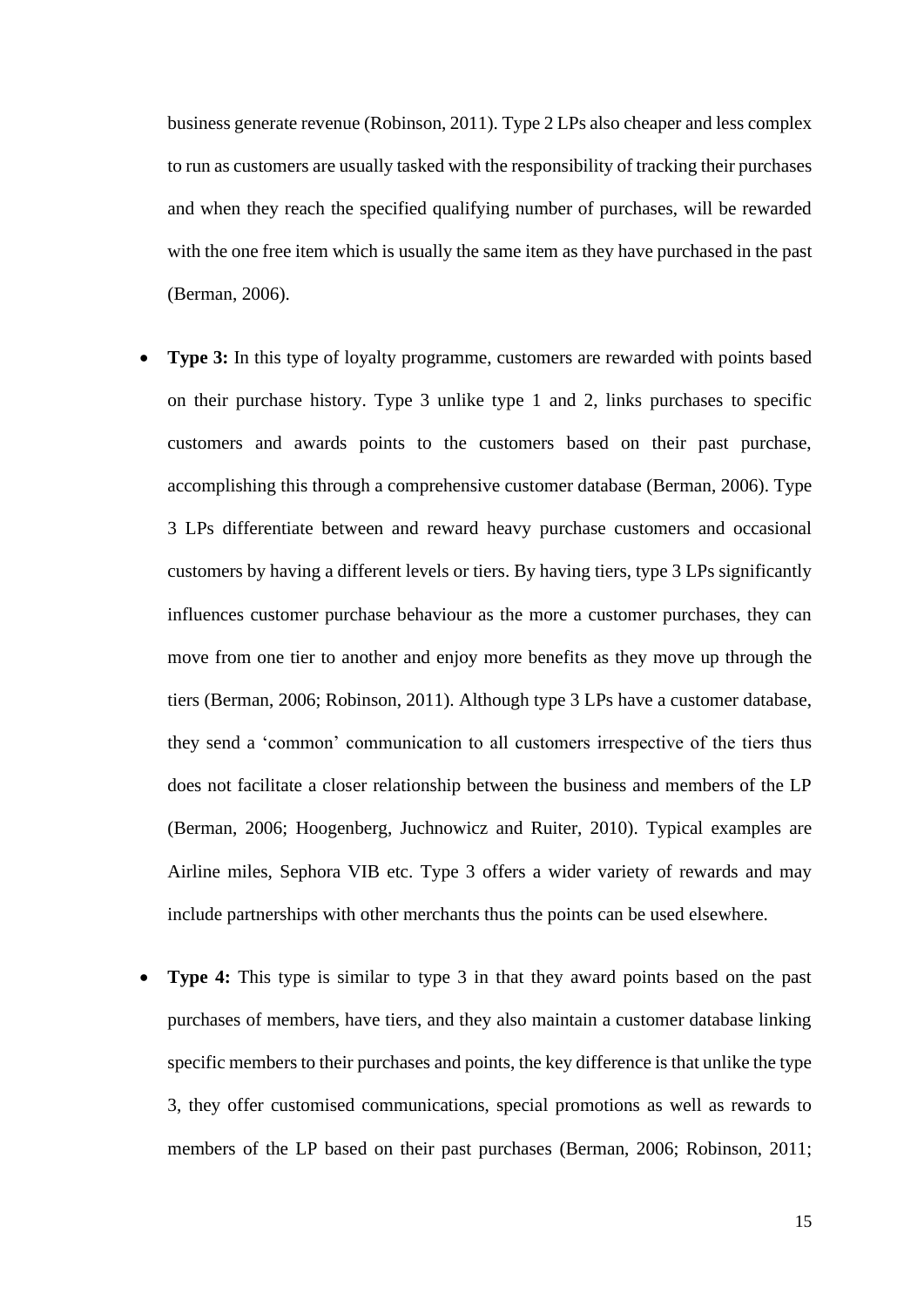Sungirirai, Chiguvi and Sungirirai, 2017). Type 4 is considered the most complex and expensive of all the types of LPs and is a significant constituent of the marketing strategy of providers of such LPs. A good example of type 4 LP is Tesco (Berman, 2006; Robinson, 2011). Type 4 LPs encourages customer loyalty as customers appreciate customised communications and rewards as well as motivates them to increase the volume of their purchases as well as the frequency of visits (Robinson, 2011). Given the level of complexity and effectiveness that type 4 LPs have, it makes them highly resource and capital intensive (Robinson, 2011).

It is important to note that a paid loyalty programme may take the form of any of the types of LPs discussed above, however, given the fact that customers may be asked to pay an upfront fee, businesses may want to offer personalised promotions, rewards to such customers hence paid or subscription based loyalty programmes usually takes the form of type 4 LPs with a notable example being Amazon Prime.

#### <span id="page-23-0"></span>**Paid Loyalty Programmes**

Following the definitions of loyalty programmes, this chapter aims to discuss paid LPs of which is not very common in practice. As the term connotes, paid LPs deliver exclusive or special rewards packages to a customer by the offering company, on the condition of a fee or payment. A similar definition would be simply costs paid by the customer to a company in order to partake of the benefits of that LP or to become a "loyalty member" as those who are members of an LP are popularly called.

The key word to note in the definition above is the word; payment. Therefore, a paid LP increases the expenses made by the customer though it gives an assurance of better incentives than a free LP. Kahneman and Tversky, (1979); Tversky and Kahneman, (1991) and Anderson and Hair, (1972) both submit that the inclusion of a payment for LPs influences the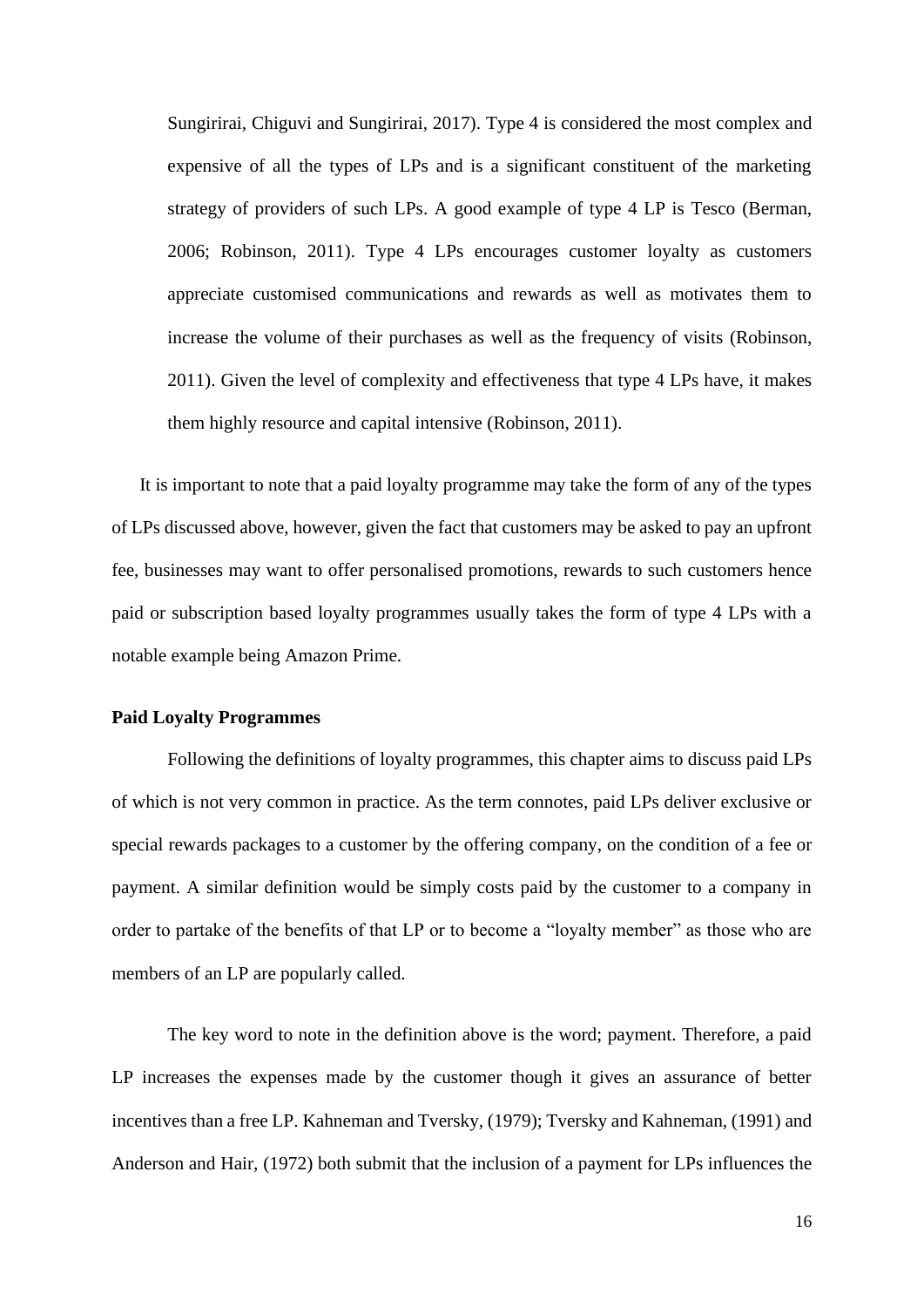perspective of customers which consequently increases LP performance. Pearson, (2019) also submits in support that some customers are willing to secure the best privileges and rewards that come with the LP at a cost rather than receive it for free as free LPs are common and less appealing to such customers.

#### <span id="page-24-0"></span>**Customer Perception of Loyalty Programmes**

Perception, as defined by Durmaz and Dİyarbakirlioğlu, (2011), is "the process of selection, processing and interpretation of input data from the environment to make them purposeful". Customer perception, therefore is, how a customer receives, processes and interprets data from his environment which in turn informs his behaviour (Durmaz and Dİyarbakirlioğlu, 2011). With respect to the definitions of loyalty programmes as seen in Table 1, definitions by Sharp and Sharp (1997); Yi and Jeon (2003) as well as Krafft and Mantrala (2006), identify the marketing activities (which includes promotions) as providing the stimuli which customers respond to in the form of repeat purchases and ultimately loyal behaviour thus fulfilling the aims of loyalty programmes (Dowling and Uncles, 1997; Sharp and Sharp, 1997; Gupta, Gupta and Shainesh, 2018).

#### <span id="page-24-1"></span>**Perception of Value**

Customer perception of a product or service is associated with their experience of it hence customer perception of loyalty programmes is linked to their experience of it as well as their perception of value they can derive from it (Demoulin and Zidda, 2012). Value is defined as "an interactive relativistic preference experience characterizing a subject's experience of interacting with an object which may be a thing or an event" (Demoulin and Zidda, 2012) with this definition, it can be said that customer attach value to the benefits they can derive from their experience with an object or event. Therefore, in order for a customer to participate in a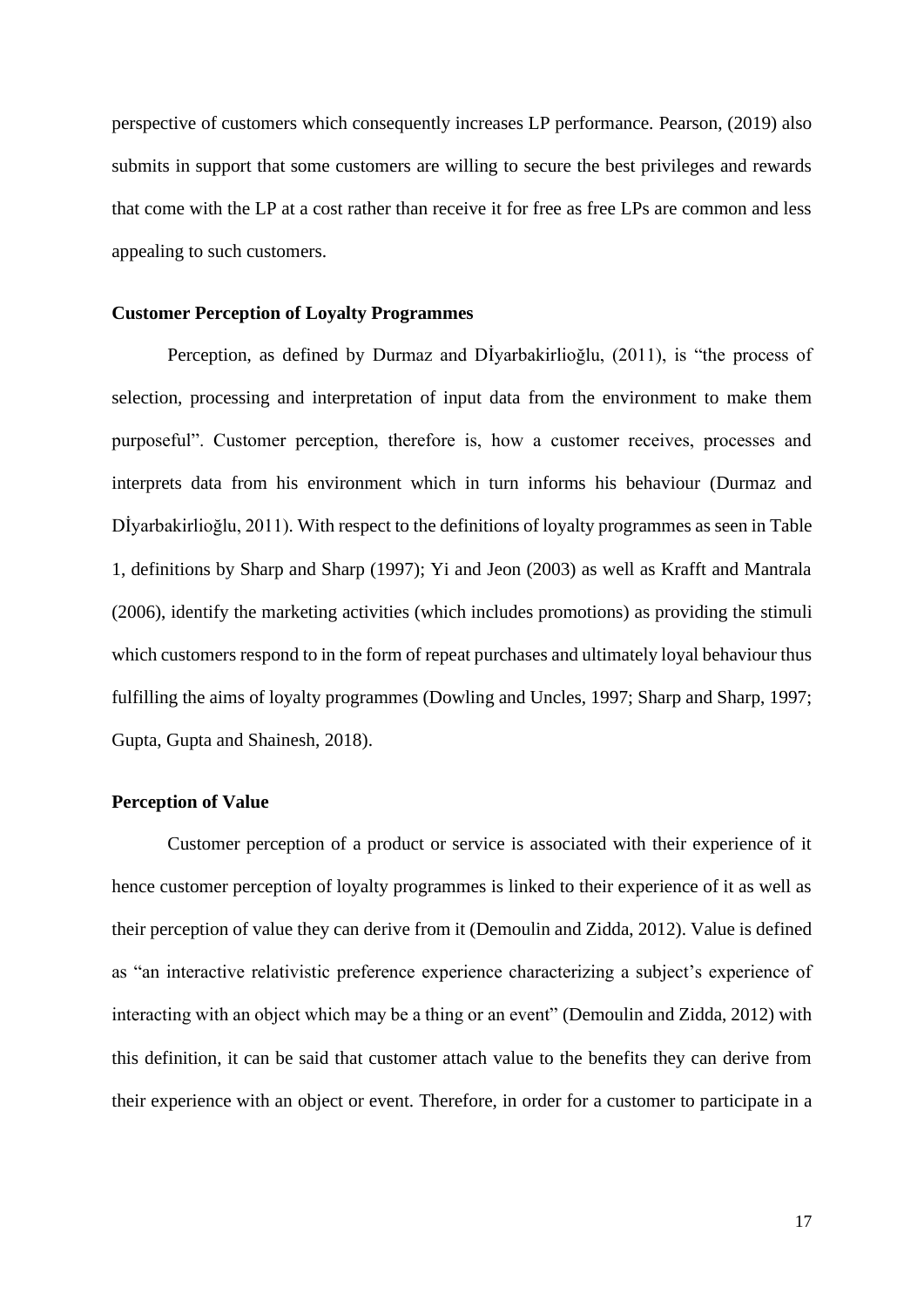loyalty programme, the programme has to be perceived as valuable to the customer (Kreis and Mafael, 2014).

Three dimensions of value identified in literature are *economic value* which refers to financial benefits in the form of price discounts, special offers to programme members and reward points, *psychological value* refers to the value "a customer derives from a product's ability to enhance social self-concept" while *interactional value* is derived when a product or service is used or shared with others i.e. the communal feeling and urge to belong to a group of like-minded customers (Demoulin and Zidda, 2012; Kreis and Mafael, 2014).

## <span id="page-25-0"></span>**Influence on Spend, Visit and Social Status**

Customer perception of a loyalty programme and the perceived benefits they hope to derive from it has been linked to a proclivity to influence spending behaviour, frequency of visits as well as social status (Demoulin and Zidda, 2012; Kreis and Mafael, 2014; Ashley, Gillespie and Noble, 2016).

Driven by the perception of value, loyalty programmes provide the incentive for customers to increase the frequency of their purchases/visits as well as purchase larger volumes (Magatef and Tomalieh, 2013). Loyalty programmes built upon the model of behavioural loyalty are considered to increase spend (Gupta, Gupta and Shainesh, 2018). Demoulin and Zidda, (2012) identified the place of hierarchical loyalty programmes in the perception of social status in consumers. While there is a plethora of academic literature on customer perception and loyalty programmes, these focus mainly on free loyalty programmes and not on fee-based loyalty thus revealing the gap this research study intends to fill.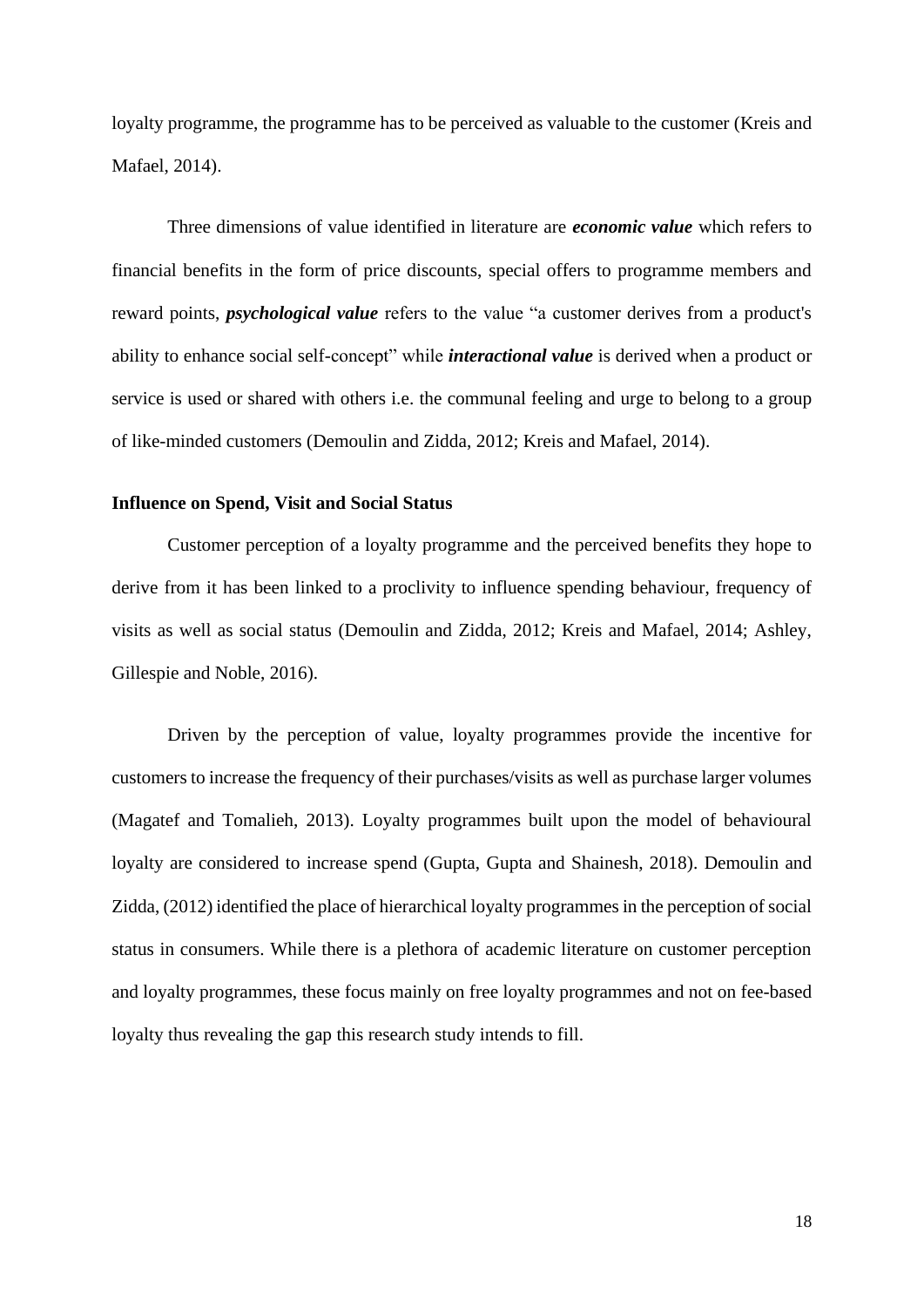#### <span id="page-26-0"></span>**Theories of Loyalty Programmes**

There are several theories that form the basis of why paid loyalty programmes exists however, the most prominent of them are *the expectation theory* and *the sunk cost effect* which are explained in detail below:

#### <span id="page-26-1"></span>*The Sunk Cost Effect*

The sunk cost effect, first described by Richard Thaler in 1980, is displayed when there is a higher tendency to carry on with an endeavour or activity once an investment which could be time, effort or money has been made towards the activity (Thaler, 1980; Arkes and Blumer, 1985). The initial investment is usually the motivating factor behind the current decision to carry on with the activity and it does so even though objectively, it should not have any influence on the decision (Arkes and Blumer, 1985). This effect, according to Thaler, (1980), may explain why people who pay for a service, activity or benefit, tend to 'enjoy' the service more than people who do not. This is because the group of people who pay, continue to use the service until the utility of the service and benefits equals or surpasses the initial investment they have put in (Thaler, 1980; Lee, Kim and Kim, 2019). Another definition of sunk cost by Wang and Yang, (2010), which they referred to as "a cost that has been incurred and cannot be recovered at the time of decision making" suggests the reason behind consumers ditching the logical decision, due to the fact that customers consider their initial investment a loss if the endeavour is not followed through therefore they continue to spend in order to justify their initial investment.

Applying this effect to paid loyalty programmes, members of a paid loyalty programme usually purchase more products and services until the rewards they get either equals or exceeds the fees charged for their membership (Lee, Kim and Kim, 2019). The decision to do this in spite of the 'logical' decision to do otherwise is a display of the sunk cost effect. This is because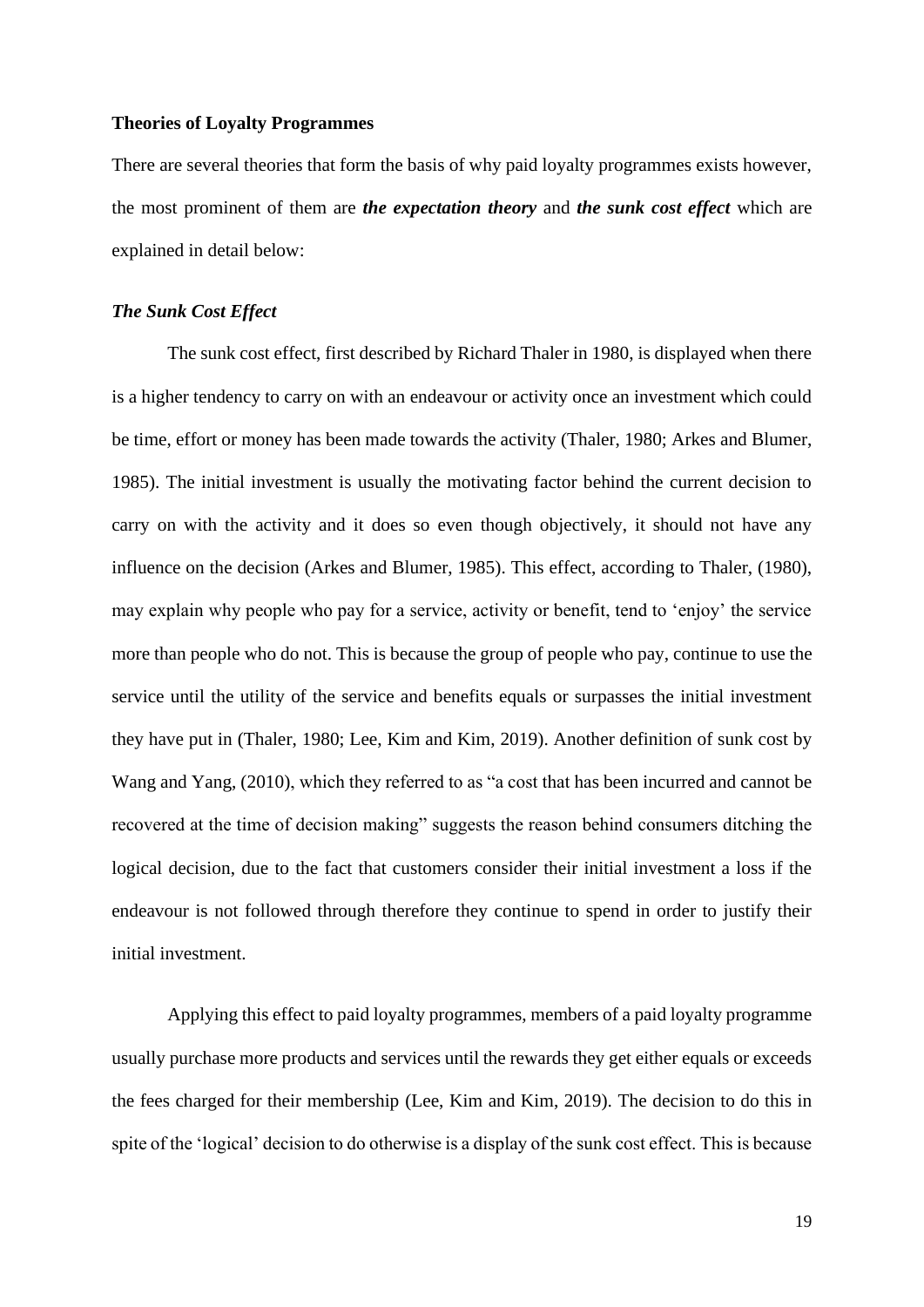the members of the paid LP consider the upfront fee of the paid LP as an investment as well as the procedural and relational investments they have put into the programme (McCall and Voorhees, 2010) and this confirms the aforementioned theory by Thaler, (1980). As a result of the sunk cost effect, and the increase in the frequency of use of the paid LP, the members have made their initial investment; [which is both procedural (i.e. requiring time, effort as well as the hassle of getting used to the provider) and relational (i.e. having an personal 'bond' with the LP providers and its staff)]; to the providers and therefore tend to have a better relationship than non-paying customers (Lee, Kim and Kim, 2019).

## <span id="page-27-0"></span>*The Expectancy-Value Theory*

Having described the sunk cost effect on members of a paid loyalty programme, the motivation behind why it happens or why customers participate in a paid loyalty programmes may be explained by the expectancy-value theory as described by Wigfield and Eccles, (2000). The theory argues that people will participate in activities that they believe are most likely to result in rewards based on their analysis that the benefits they will receive are greater than the costs they have accrued (Wigfield and Eccles, 2000; Ashley, Gillespie and Noble, 2016). The analysis is a function of what they believe the outcomes will be as well as the assessment of the situation (Wigfield and Eccles, 2000).

In the model created by Wigfield and Eccles, (2000) in their article, one of the motivations to carry out a task is based on the subjective valuation of the task by the individual and to do this, they argued that individuals factor in the incentive value, the attainment value, the utility to be derived as well as the cost (Wigfield and Eccles, 2000). This may be true of member of a paid loyalty programme when carrying a cost benefit analysis in order to justify their decision to join. To buttress this point, nearly 70% of customers indicate that their reason for joining a loyalty programme is determined by the cost of participation and the benefits to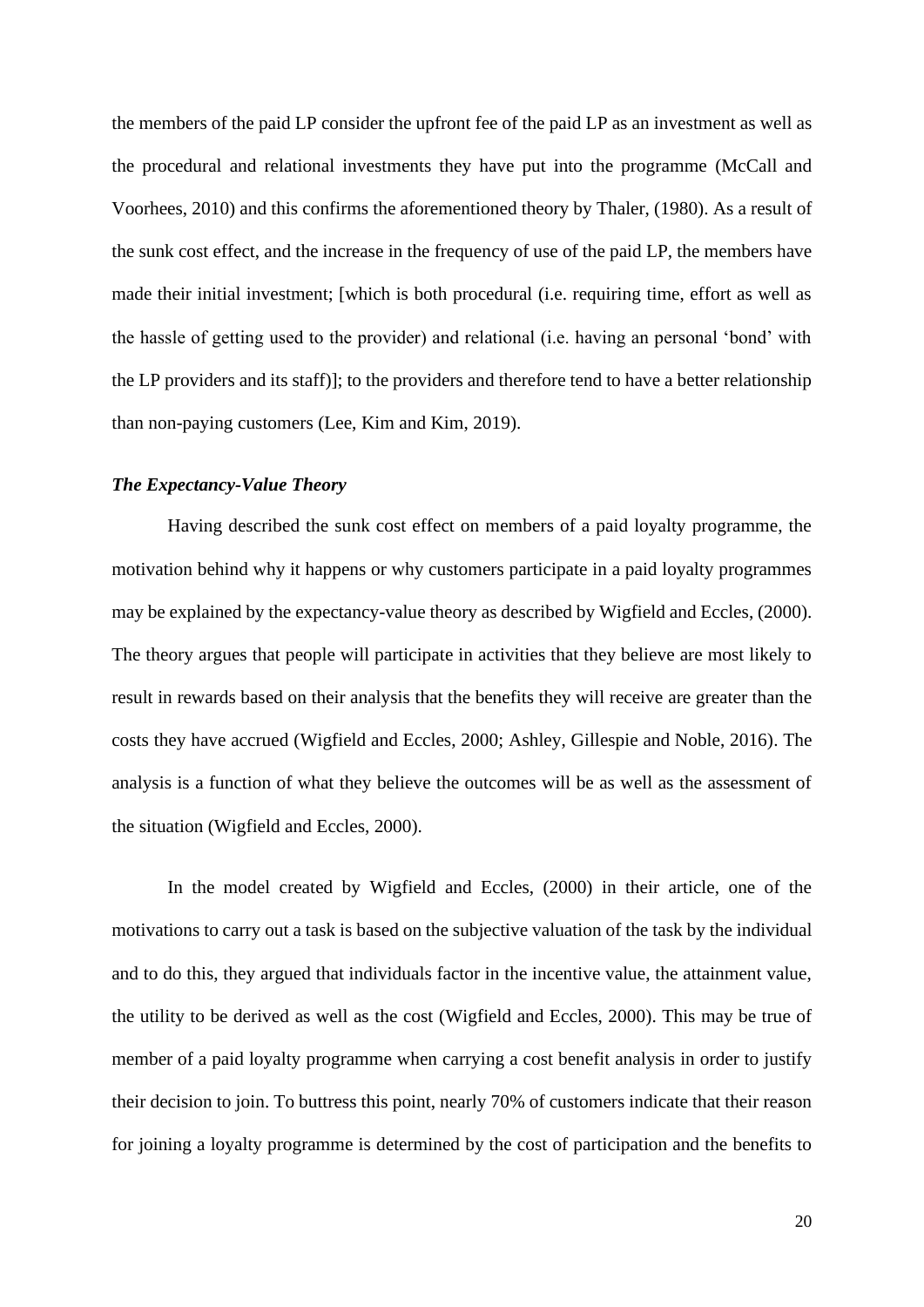be derived from the programme (Wulf *et al.*, 2003). Since the adoption of and participation in a LP is dependent on the customers' valuation of cost and the benefits of the programme, it is argued that lowering the perceived participation cost as well as simplifying the LP tends to aid further enrolment into the programme while also increasing market penetration (Demoulin and Zidda, 2012; Dorotic, Bijmolt and Verhoef, 2012).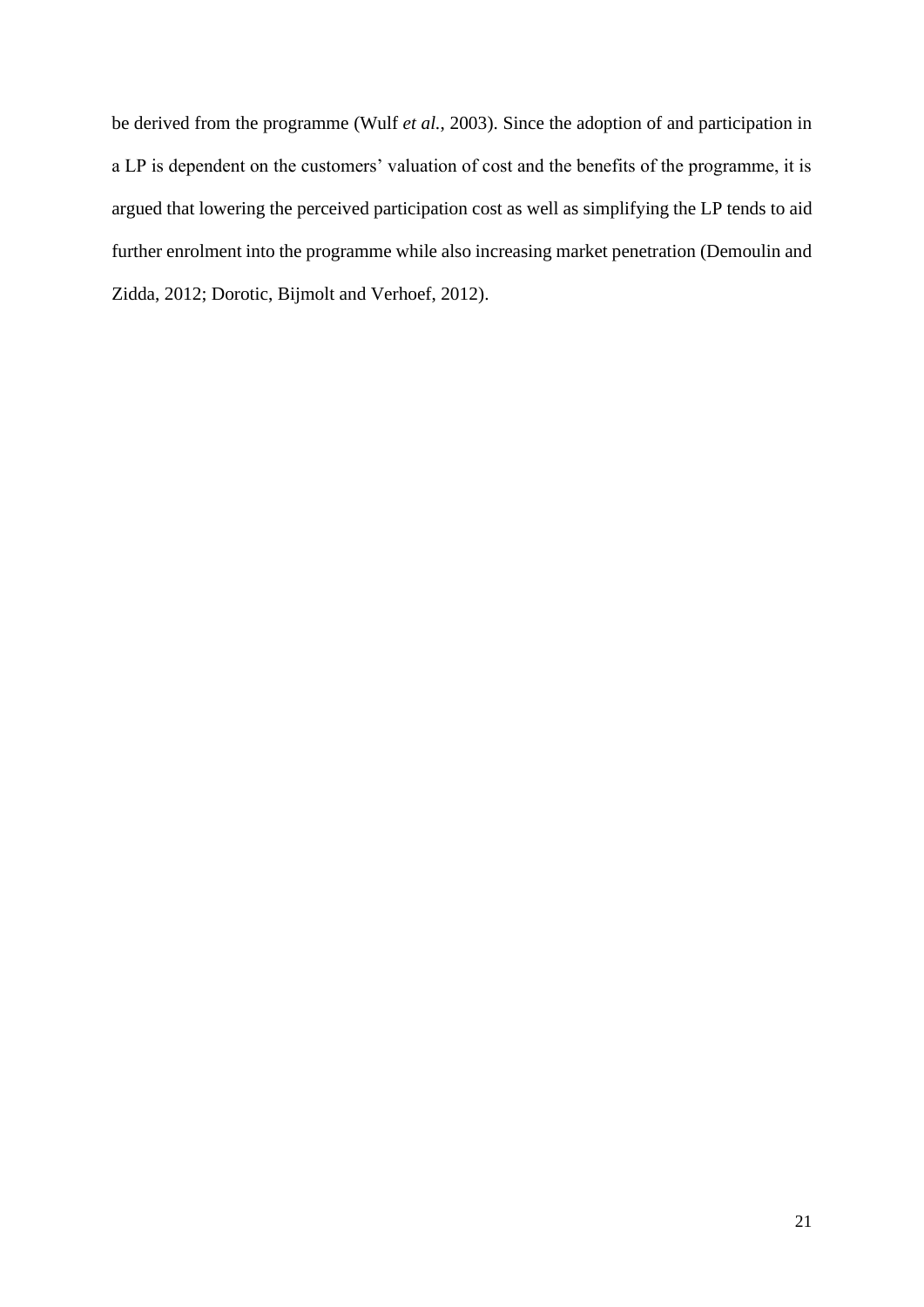#### **METHODOLOGY**

#### <span id="page-29-2"></span><span id="page-29-1"></span><span id="page-29-0"></span>**Participants**

The topic of the research suggests a large population, in this case, Ireland. However, it would be impracticable to get a response from the entire population due to the time constraint of 12 weeks and cost constraint hence the need for a smaller sample size in order to capture a representative number of respondents within Ireland (Saunders, Lewis and Adrian Thornhill, 2009). In order to accomplish this, convenience sampling was employed and the participants were sourced as a function of their proximity (Saunders, Lewis and Adrian Thornhill, 2009) to the researcher's place of work as well as being in the same society at the business school the researcher attends. Convenience sampling was used due to the fact that it was the easiest way to obtain a diverse array of responses which would fit into the inclusion criteria of the research, while also taking into consideration the earlier stated time constraint as well as since the conditions around the time of the research which did not allow for other sampling types.

The population chosen for this study was Dublin residents from the ages of 18-67 who have been or currently are members of a loyalty programme (paid) and have used the programme over the last 12 months and have been resident in the state for minimum period of three months. These criteria form the boundaries (inclusion and exclusion criteria) of the research. The choice of the age bracket is to include only adults in the study, who are most likely to have and use or used a loyalty programme. The closing age of 67 represents the average active age for adult after which the study assumes that they may be assisted to do their shopping and thus including age brackets after this may result in a double count. The time limit of 12 months is a result of some loyalty programmes (like air miles) are reset after a 12 month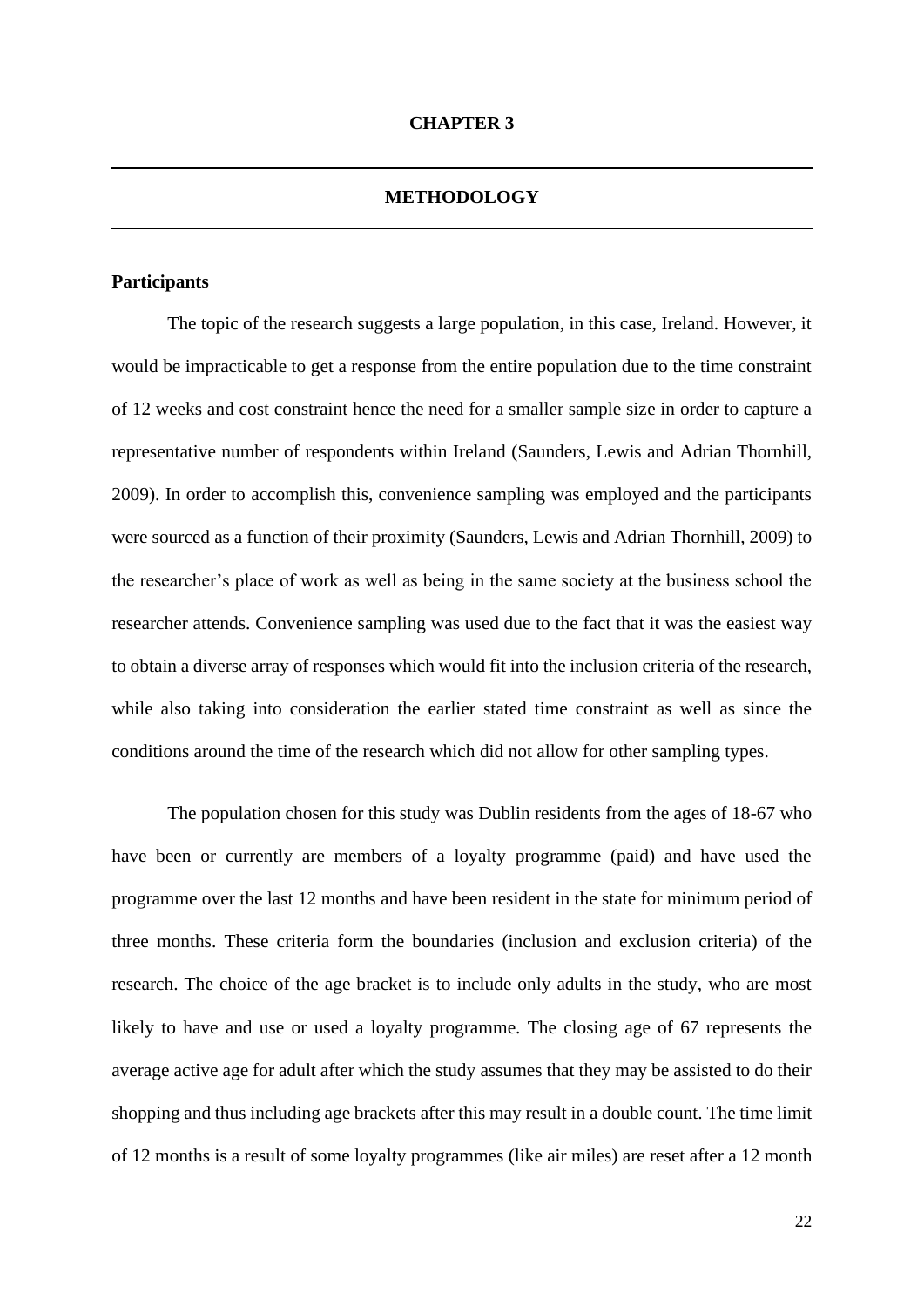(or more) non-use period hence ensuring that participants are still active members of a loyalty programme (paid).

The total number of people who responded to the questionnaire were 85, however, 2 dropped off at the beginning of the research leaving only 83 responses. Of these, only 44 responses fit into the boundaries set with 52.3% being male and 47.7% being female respondents. The participants who responded to the questionnaire did so voluntarily and were made to tick a box to indicate their consent and no form of "benefit" was used to bait them to join the research. The average age of the participants was  $18 - 27$  years old (Mean=1.45 using coded data) with a standard deviation of 0.589 and they represented 59.1% of the responses which fit into the inclusion criteria of the research.

#### <span id="page-30-0"></span>**Research Design**

Taking into consideration the research question to be answered, the nature of the research is descriptive as it aims to describe how customers perceive paid loyalty programmes and how it influences their behaviour. Descriptive research is one in which an accurate account and or profile of events, people or situations are described and is often a precursor to more explanatory studies (Saunders, Lewis and Adrian. Thornhill, 2009). This research followed the precedence in literature set by Sungirirai, Chiguvi and Sungirirai, (2017) who perform a similar research.

As a result of the descriptive nature of the research, the survey strategy was employed due to the fact that it allows a large amount of data to be collected from large populations in an easy and very inexpensive way (Saunders, Lewis and Adrian. Thornhill, 2009). It is the most commonly used in business and management research as it is considered authoritative with the advantage of being easily explained and comprehended by the general public (Saunders, Lewis and Adrian. Thornhill, 2009). The questionnaire method of data collection in the survey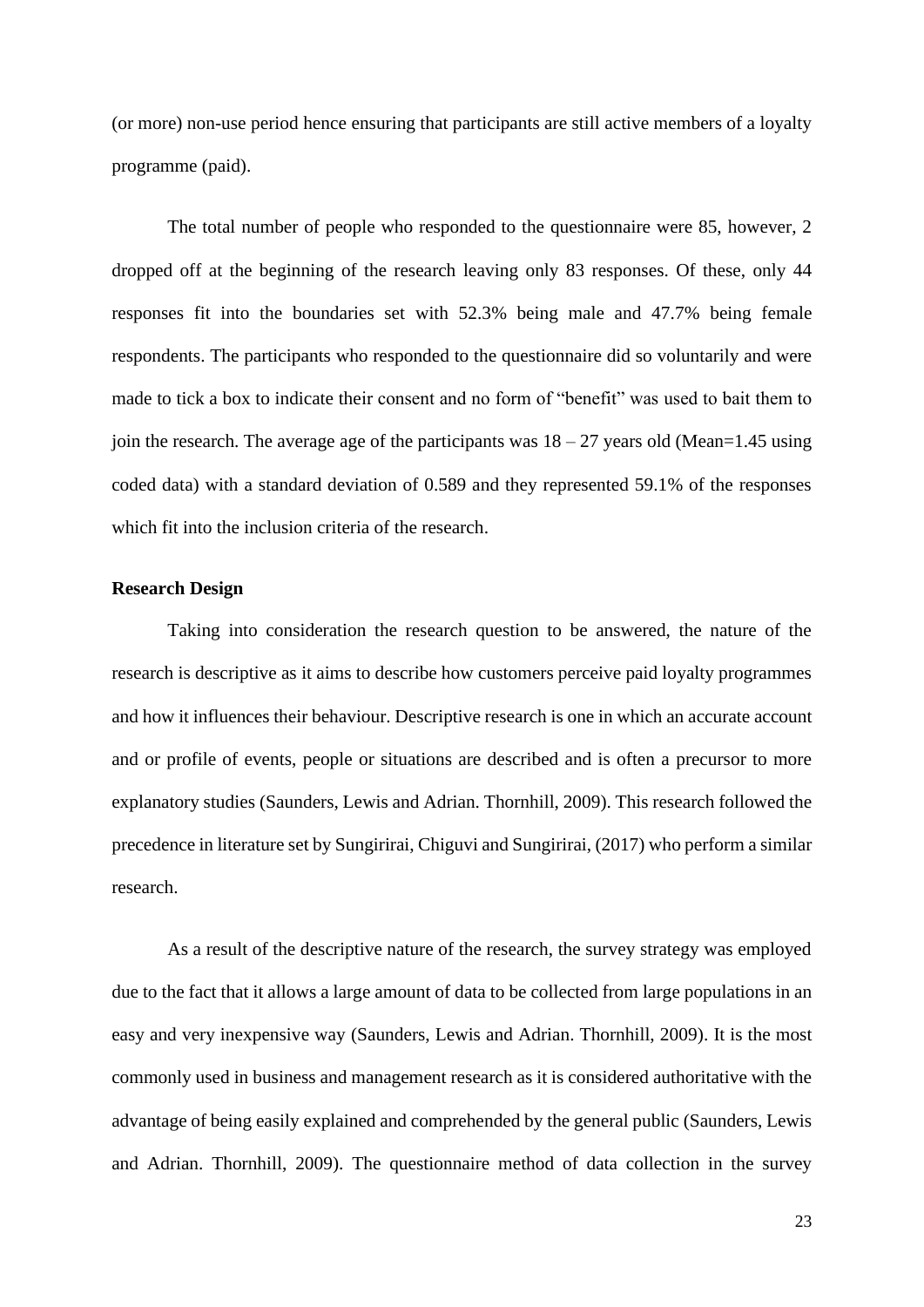strategy was employed in this research to collect large sets of quantitative data, test the variables and ensure that the research can be replicated. The choice of quantitative method is as a result of the time constraint and the ease of generating large amounts of data (Saunders, Lewis and Adrian. Thornhill, 2009). A similar strategy was employed by several researchers (Ashley, Gillespie and Noble, 2016; Marques, Cardoso and Lindeza, 2017; Lee, Kim and Kim, 2019). Given the time constraint of the research, the research was limited to a cross-sectional time horizon which only captured the responses or behaviour of the participants at a particular point in time. It is mainly used with descriptive research which employ survey methods or with research which have a particular time limit (Saunders, Lewis and Adrian. Thornhill, 2009).

The study of customer perception as well as loyalty programmes have well-established theories in literature (Demoulin and Zidda, 2012; Ashley, Gillespie and Noble, 2016; Lee, Kim and Kim, 2019) hence this study tends towards the deductive approach as the theories to be used to test the data generated from the questionnaires have already been identified in the literature review in Chapter 2. This study employed the positivist research philosophy in that instead of using subjective opinions of social actors to interpret customer perception, views of the respondents were coded into numbers and statistically analysed to properly portray perception of customers (Saunders, Lewis and Adrian. Thornhill, 2009).

#### <span id="page-31-0"></span>*Key Variables*

The variables which will be measured are paid loyalty programmes and customer perception. Given that customer perception is based on the experience of the customer which in turn informs customer behaviour. Therefore, the independent variable is paid loyalty programmes because it is being used as the stimulus to elicit what customers perceive of it. The dependent variable is the customer perception. Customer perception of paid loyalty programmes has been conceptualised in the table below and will be operationalized by using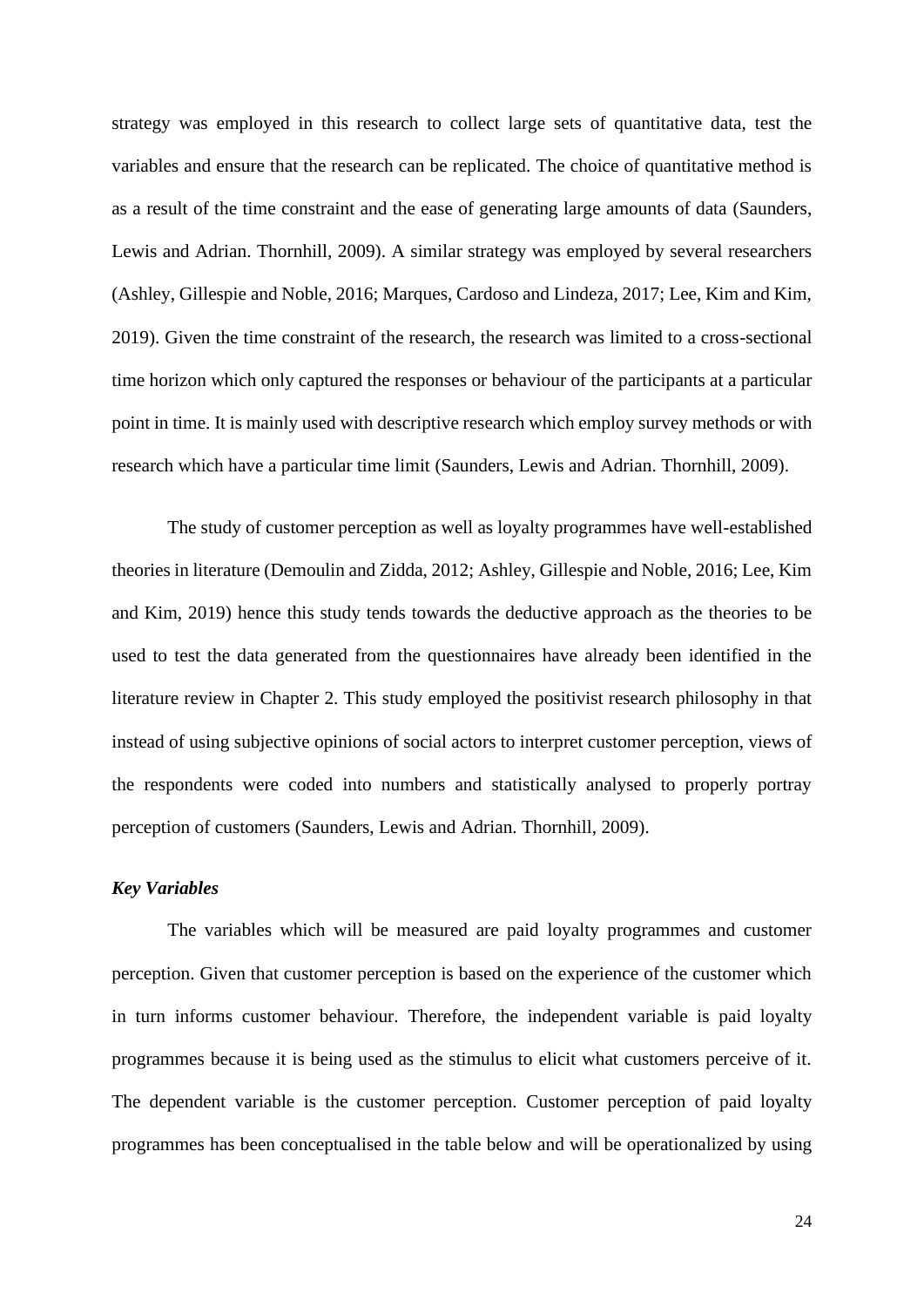physically measurable variables frequency of visits, spend, while purchase intentions, psychological value etc. will be assigned numerical values to make them measurable.

| <b>Category</b>           | <b>Items</b>                 | <b>Reference</b>                                             |
|---------------------------|------------------------------|--------------------------------------------------------------|
| <b>Value</b>              | Economic Value               | Demoulin and Zidda, 2012;                                    |
|                           | Interactional Value          | Kreis and Mafael, 2014; Lee,                                 |
|                           | Psychological Value          | Kim and Kim, 2019; Yi and                                    |
|                           |                              | Jeon, 2003                                                   |
| <b>Purchase Behaviour</b> |                              | Increase in spend, increase in   Magatef and Tomalieh, 2013; |
|                           | frequency of visit, purchase | Gupta, Gupta and Shainesh,                                   |
|                           | intention                    | 2018                                                         |

<span id="page-32-1"></span>*Table 2: Key variables measured using the questionnaire*

#### <span id="page-32-0"></span>**Materials**

For the purpose of this research, a questionnaire was designed from the key variables previously identified in Table 2 were measured. The questionnaire design followed a similar pattern employed by Marques, Cardoso and Lindeza, (2017) but was slightly adapted for this research. There were four segments in the questionnaire namely (detailed in Appendix 1):

*A. Socio-demographic data:* In this section, demographic data which are: age, gender, length of time living in Dublin, level of education, household income were collected from participants' responses.

*B. Loyalty Programme membership:* In this section, the first question helped to ascertain if a participant is an active member of any loyalty programme and participants were asked to state how many. Further to the first two responses, the third question was used to determine if they had used paid loyalty programme in the past by using a forced binary response of yes or no (if the participant has used a loyalty programme in the last 12 months). The fourth question measured how recent their last use of the programme was (i.e. 1-3 months, 4-6 months, 7-9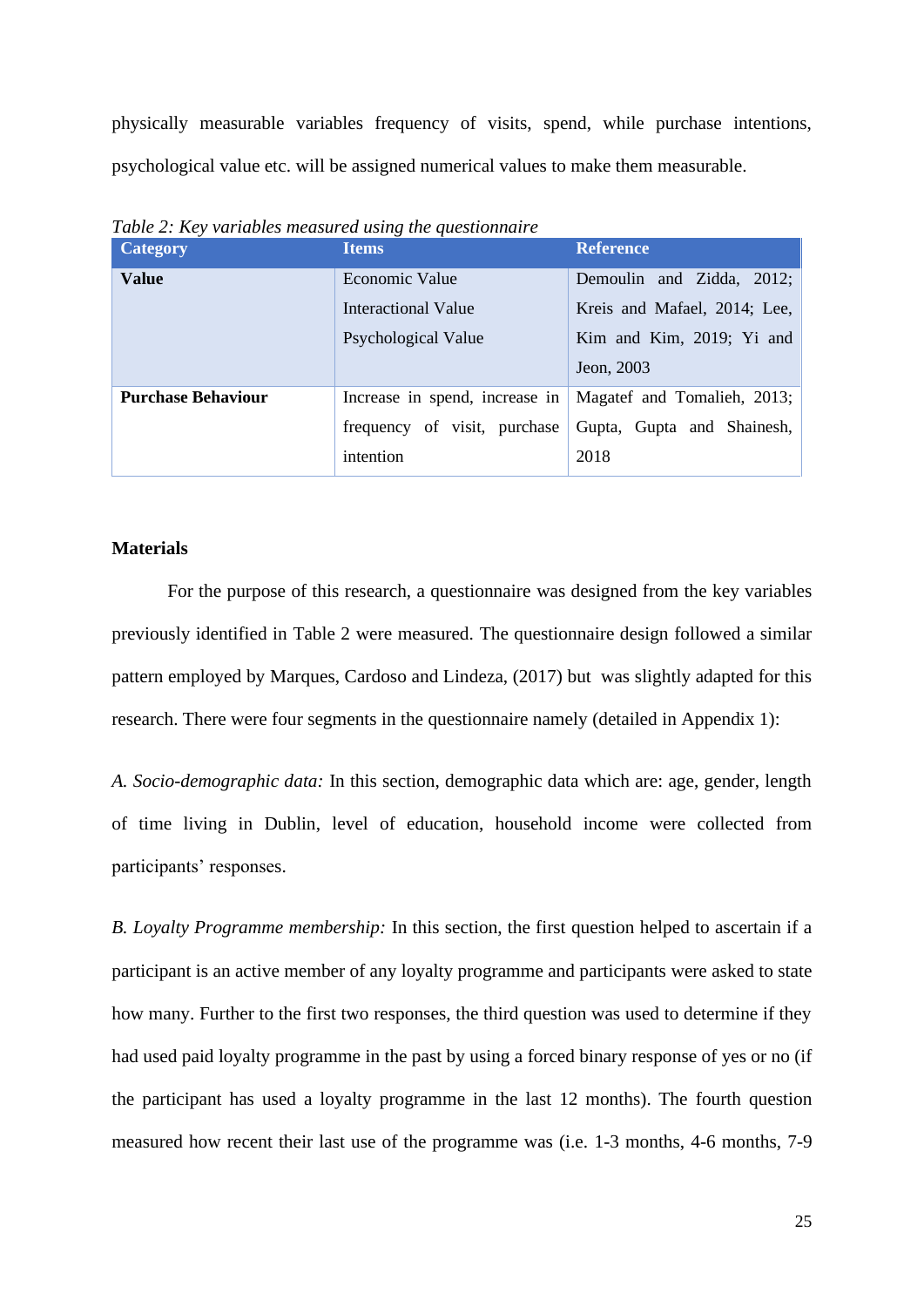months, and 10-12 months). The third and fourth questions were used as inclusion criteria for the research.

*C. Customer Perception:* This section measured, using a 5-point Likert scale, the relationship between paid loyalty programme and the operationalized points in the table 2 above. There were 12 questions in the section which corresponded with the operationalized points in table 2. The range of responses were from strongly disagree to strongly agree leaving a neutral in between (with 1 denoting strongly disagree and 5 denoting strongly agree).

*D. Expectation:* This section will address what customers want from a paid loyalty programme (in response to the secondary objective of the research). In this section, there were three questions with the first using a 3-point Likert scale to ascertain whether price was an important factor the respondents would consider if they were to join (1=Most important and 3=Least Important). The second question was to determine what kind of rewards they would expect a paid loyalty programme to have and the last question was to determine what timing of rewards in their opinion was best and would make them join.

## <span id="page-33-0"></span>*Validity of Measurement Technique*

The validated measurement tool employed to develop the questionnaire was adapted from Mimouni-Chaabane and Volle, (2010). The scale is designed to measure customer perception of loyalty programmes and covered all the variables the operationalized in Table 2. The validated measurement also recommended the use of a 7-point Likert scale however, in this research, a 5-point Likert scale was employed in developing the questionnaire in order to aid analysis and avoid the ambiguity of the responses. In order to confirm the reliability of the scale, Mimouni-Chaabane and Volle, (2010) tested the scale and report a Cronbach's alpha score of 0.90 for economic value, 0.97 for psychological value as well as 0.96 for social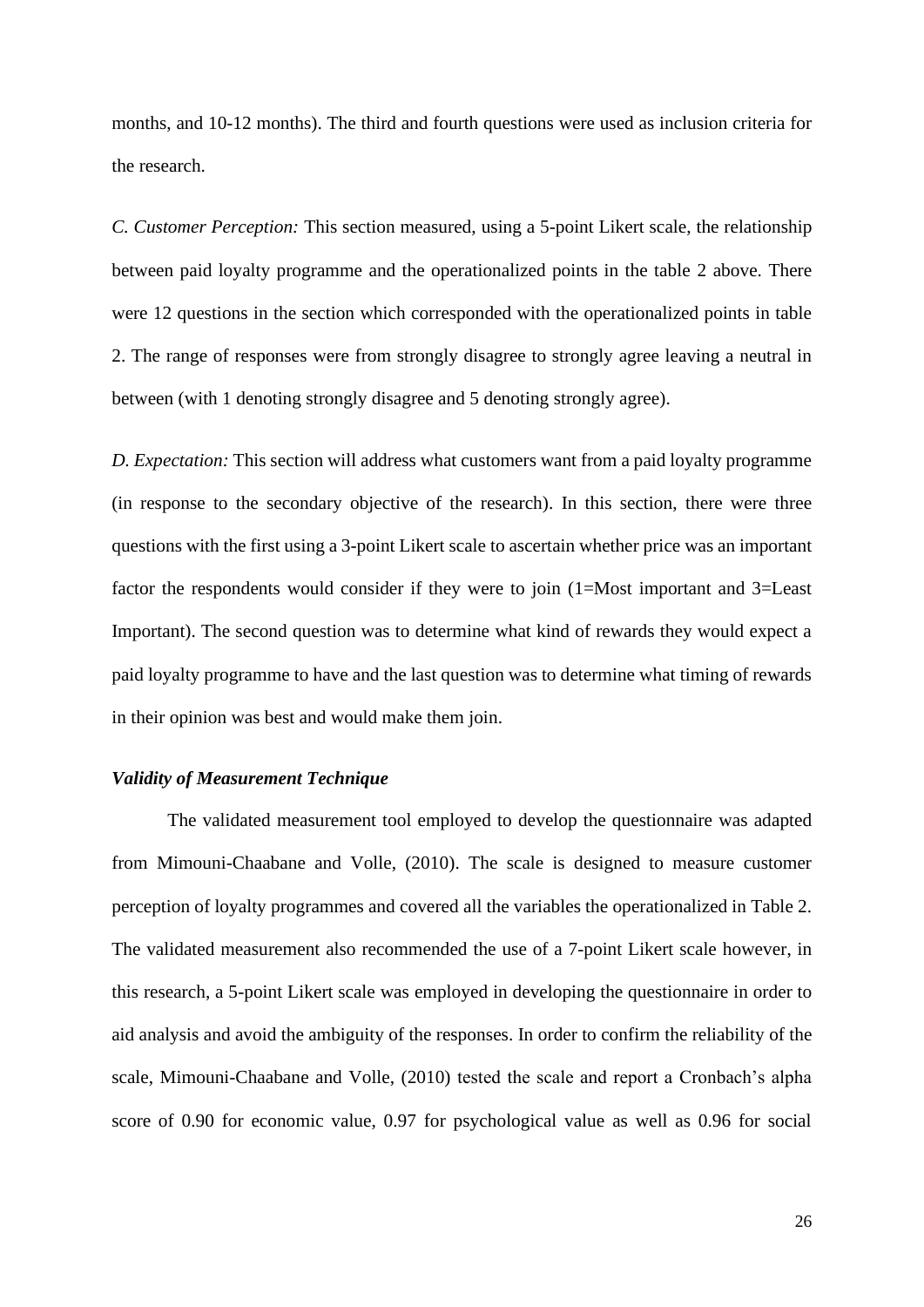(interactional) thus indicating that the measurement tool that was used was not only valid but also reliable.

The scale used in the research was tested for reliability using SPSS 26 software and the results showed that the scale was reliable for measuring economic value perception with a Cronbach's alpha value of 0.785, interactional value which had a value of 0.857, purchase behaviour which had a value of 0.670 and psychological value which had a value of 0.887. The acceptable value for reasonable reliability is 0.67 and above (Taber, 2018).

Value Group Cronbach's Alpha Economic Value 0.785 Interactional Value 0.857 Purchase Behaviour 0.670 Psychological Value 0.887

<span id="page-34-1"></span>*Table 3: Scale Reliability Analysis (Cronbach's alpha)*

The scale has been employed in a similar research as evidenced by Bose, (2011) in their article on the perception benefits of loyalty programmes. A pilot of the questionnaire was run among my classmates to ensure that the questions were easy to understand prior to being used to collect data. See appendix 1 for a full copy of the questionnaire.

#### <span id="page-34-0"></span>**Procedure**

Respondents were sent emails inviting them to participate in the research. In the email sent was the link to the Google Forms which contained the questionnaire. The first page of the form contained the information sheet which detailed brief information about the research including the topic, researchers name, supervisor's name, participation, risks and benefits, privacy and confidentiality, as well as the what and how the results of the study would be used.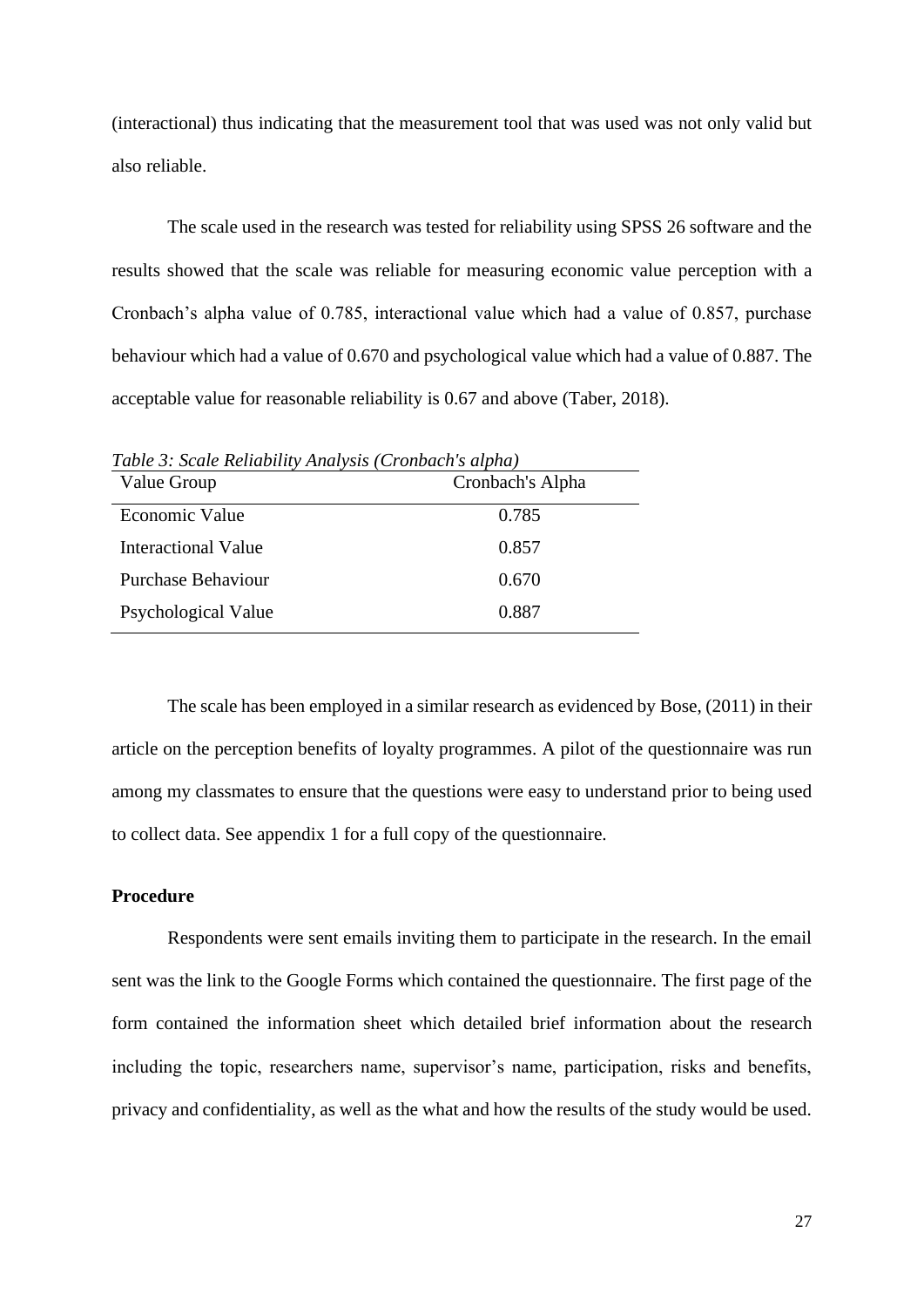After this, participant were led to the next page (informed consent page) which detailed all the instructions regarding informed consent while leading them to a forced binary response of yes or no to indicate voluntary consent to participating in the research. Thus choosing yes was the prerequisite to continuing to the questionnaire itself. Once respondents chose yes, they were ushered into the first section of the questionnaire which required them to provide demographic information about themselves by the answering five questions (three of which were compulsory i.e. age, gender and length of time in Dublin), after which they would move on to the loyalty programme membership section which had four questions, then the customer perception section which had twelve questions and finally the expectation section which had three question, as detailed in the materials section above. The entire process of responding to the questionnaire took about  $10 - 15$  minutes per respondent. After the respondents had completed the questionnaire, they were instructed to click on Submit to register their responses.

After a period of three weeks, the questionnaire was closed and stopped accepting responses and then the responses gathered were exported from Google Forms in a zipped folder for analysis. Given that not all the questions were compulsory questions, some of the answers after downloading the responses were blank. In order to address this, the most likely response of group was chosen to fill up those gaps in order to avoid "blank space" errors during analysis.

#### <span id="page-35-0"></span>**Ethical Considerations**

#### <span id="page-35-1"></span>*Collection and Use of Anonymised Data*

As stated in procedures, an online survey platform was used to administer the questionnaire. The author used Google Forms, an online survey platform which has built-in privacy and data protection technology such IP masking and email exclusion hence no part of the respondents' data was identifiable or connected to any of the respondents. Secondly, no personal or identifiable data was collected except for generalised data which includes age,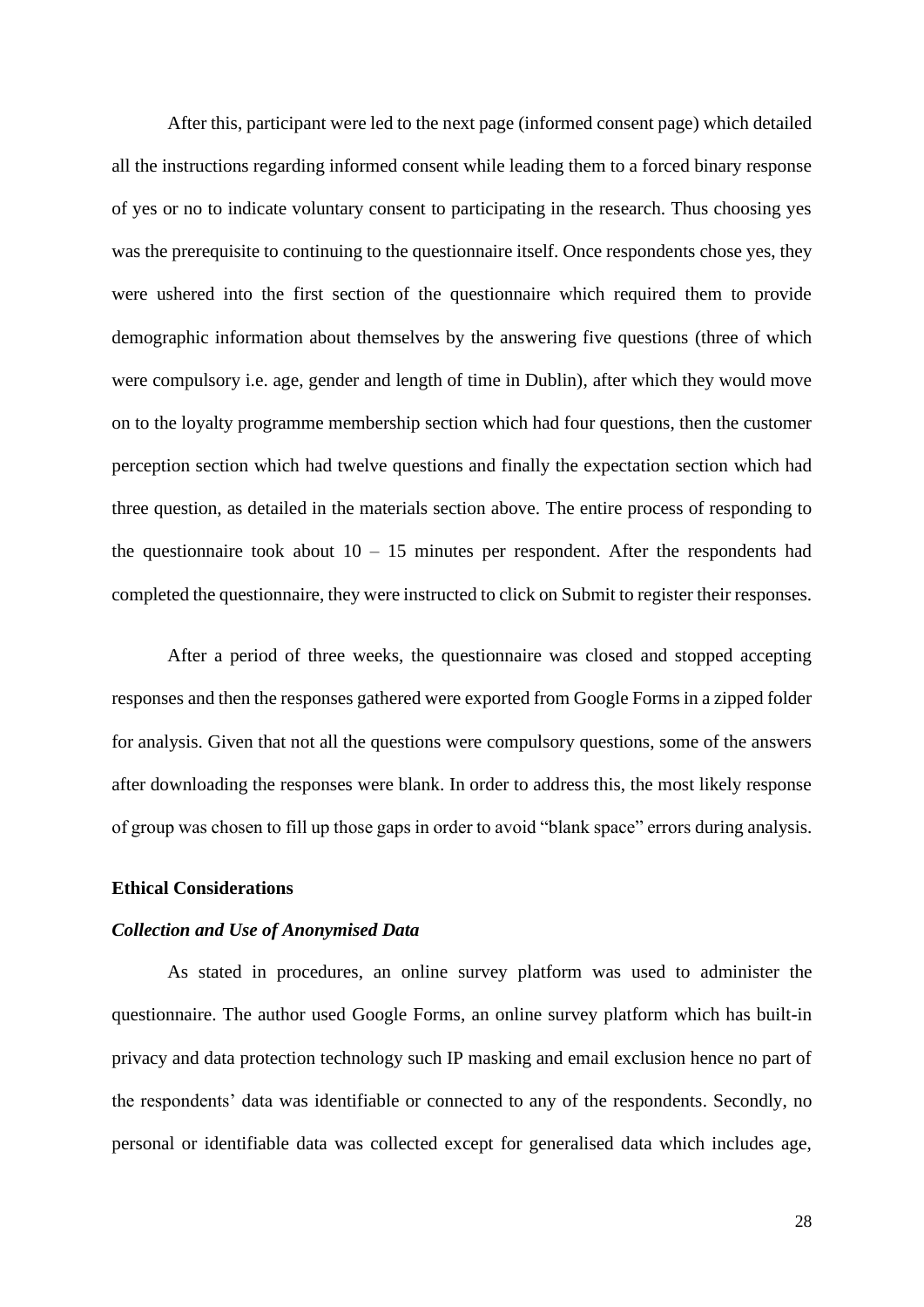gender and household income for the sake of privacy and anonymity. Data was processed and analysed as a group and not on an individual basis to ensure participants were protected and their rights to privacy was upheld.

As detailed in procedure section above, the second page of the online survey carried out, was the informed consent form which detailed that participants understood the research, that they were under no obligation to complete the questionnaire, that they were free to quit the questionnaire at any time without consequence and that their responses would be anonymous. (See Appendix for information sheet and informed consent form)

The data collected was exported from the internet and stored on a personal storage device which is password protected and stored safely at the residence of the author. Only the author had access to the storage device and did not share password information with anyone. Data storage and processing will follow the guidelines of the GDPR regulations. Data will be destroyed after 2 years and participants may instruct the author not to process their data and are permit to request their data sent to them at any point in the research.

#### <span id="page-36-0"></span>**Data Analysis**

Given the fact that the research is mostly descriptive, and there is no hypothesis to test, therefore, a mean and modal analysis were utilised to derive the perception of customers to paid loyalty programmes. The raw data from Google Forms was downloaded in CSV format and recoded into numbers for easy analysis. The legend for the coded data is provided in the appendix as well as the excel spreadsheet where the analysis was conducted for referencing.

As detailed in the literature review, customer perception was operationalized based mainly on value as well as purchase behaviour. The perception of value was broken down into 3 namely economic value, interactional value, psychological value as well as purchase behaviour. The mode from the responses per each value was derived and the number of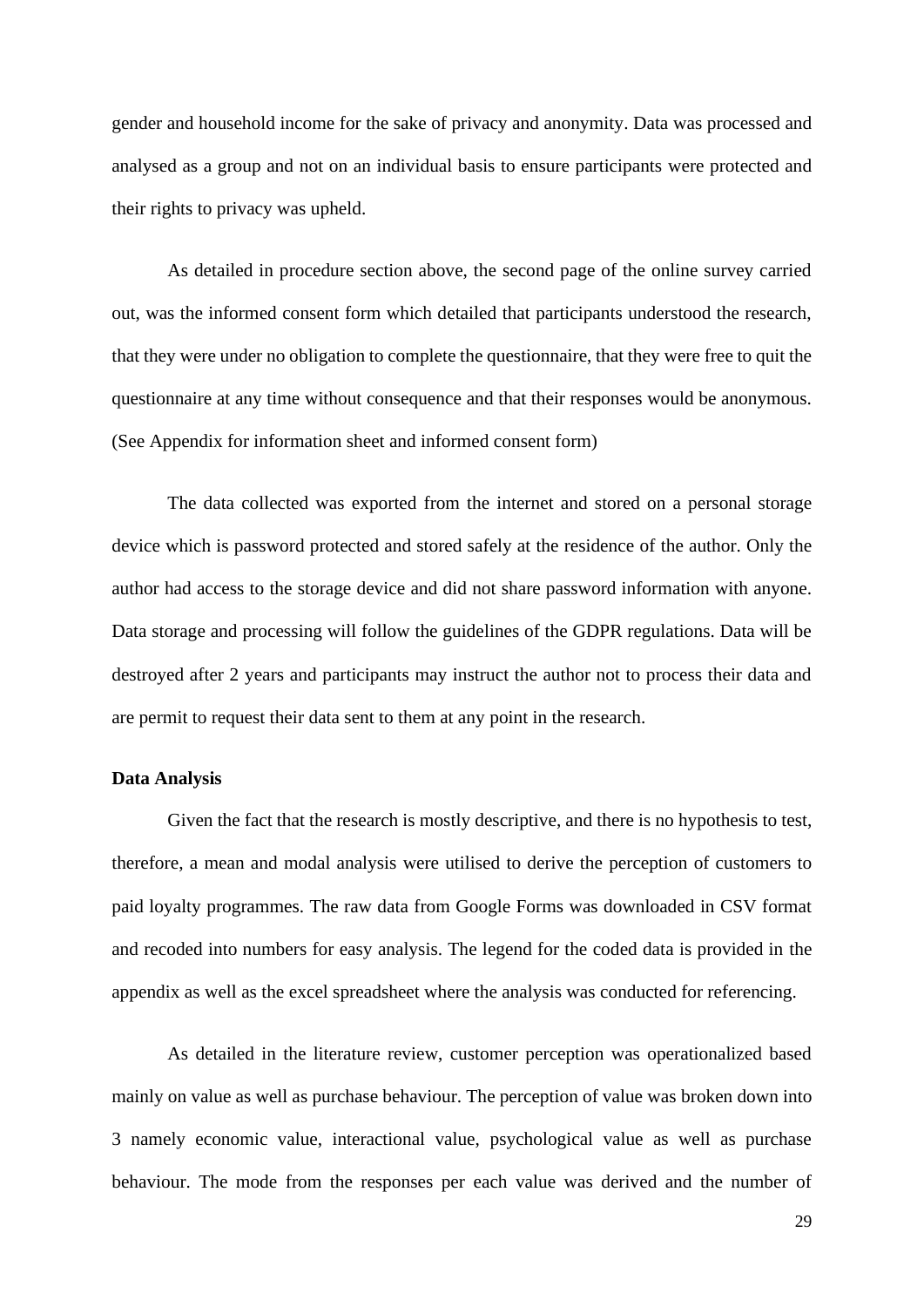responses were given in percentages for easier comprehension. This was repeated for the analysis of the responses which pertained to expectations. This was also repeated for perception of the paid loyalty programme based on the income ranges to ascertain how people in each range responded.

In order to represent the data, a stacked column bar chart was used for age range by gender while a clustered column chart was used for the customer perception while pie charts were used to represent customer expectations as well as the loyalty programme membership. Results of the analysis were thoroughly detailed in Chapter 4.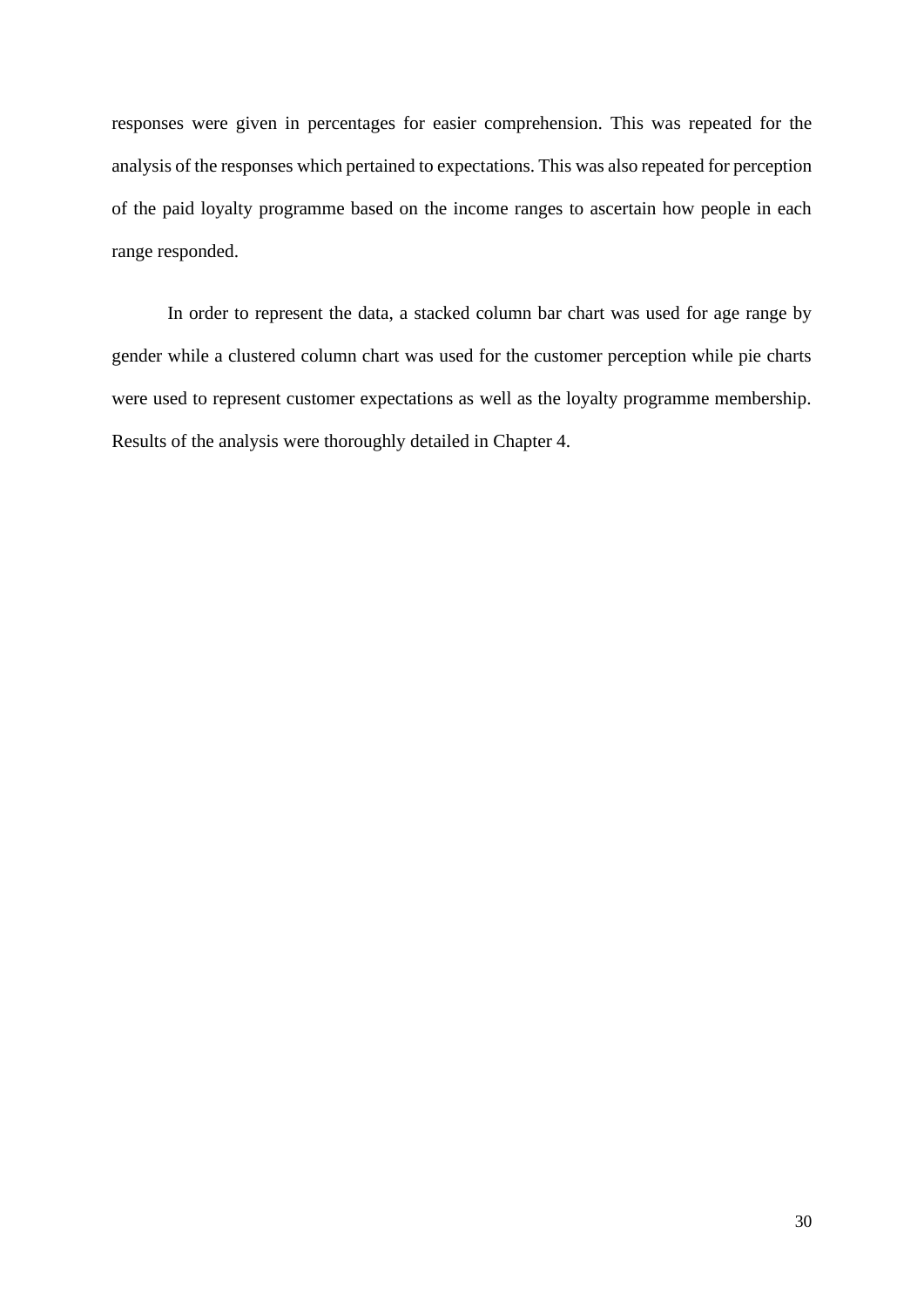#### **RESULTS**

<span id="page-38-1"></span><span id="page-38-0"></span>The research question sought to investigate how customers perceived loyalty programmes thus making it the primary objective of the research, while also finding out the expectation customers have of loyalty programmes which represents a secondary research objective. Based on these, questionnaires were designed for the participants of the research to answer and from their response we may deduce their perception.

A total 284 emails were sent out of which returned 85 hits to the questionnaire link. Of the 85, 2 dropped off at the beginning of the questionnaire leaving behind 83 responses. Taking into consideration the all the inclusion criteria of the research as detailed in Chapter 3, there were only 44 viable responses. The results were broken down into demographics & loyalty programme membership, customer perception and expectation.

#### <span id="page-38-2"></span>**Demographics & Loyalty Programme Membership**

The responses revealed that of all the viable responses analysed for this research, 48% were female while 52% were male. Further broken down into age ranges, 23% of the respondents within the age range of 18 – 27 years old were male while 36% were female. For respondents who were in the range of  $28 - 37$  years old,  $25\%$  were male while 11% were female. While there were no female respondents within the age range of  $38 - 47$  years old,  $5\%$ of the respondents within this age range were male (See figure 2).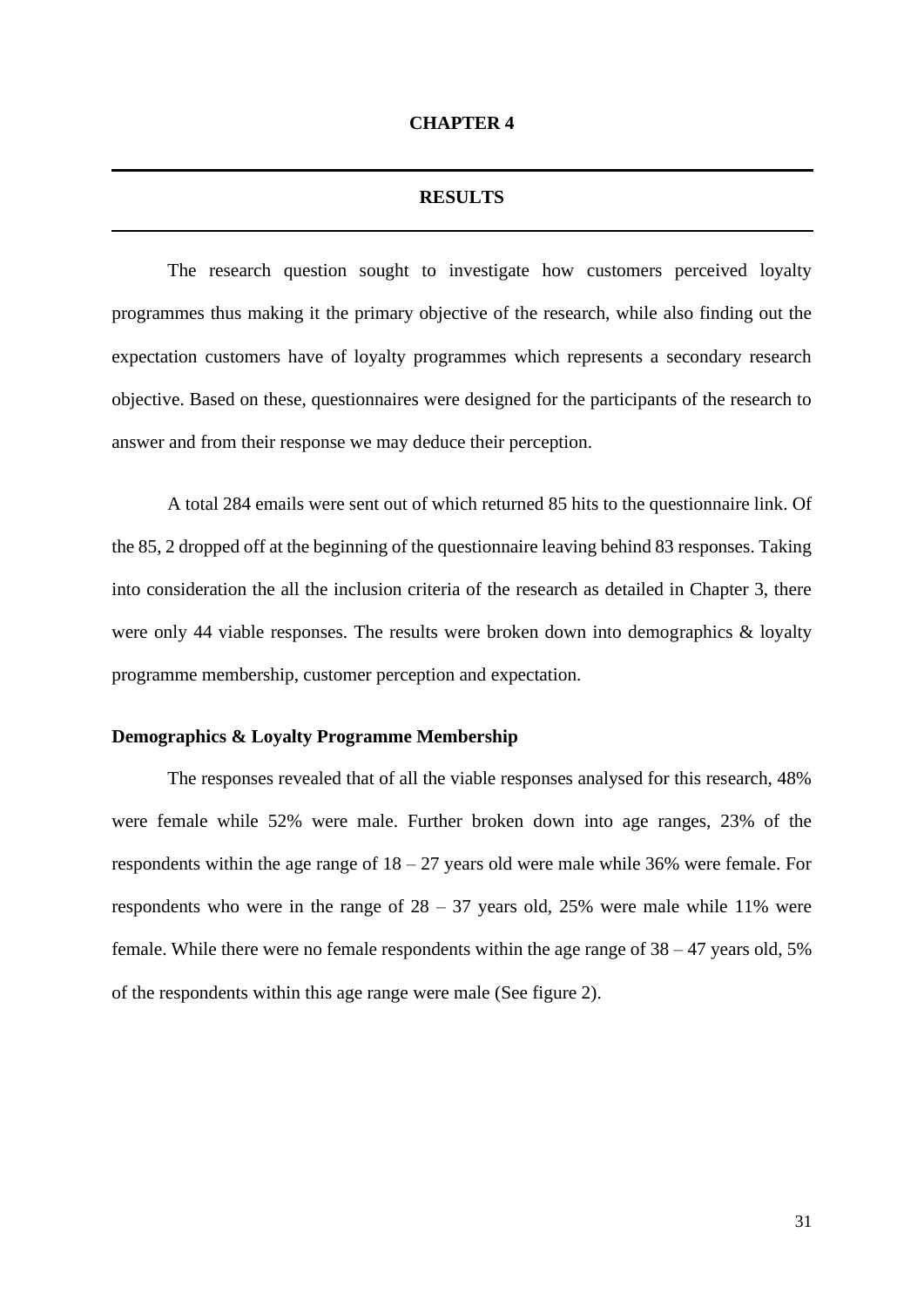

*Figure 2: Distribution of respondents' age range by gender.*

<span id="page-39-1"></span>Respondents were asked their household income in ranges and 36% indicated a household income of  $\epsilon$ 0 - 15,000, 25% had household income of  $\epsilon$ 15,001 - 30,000, 16% had incomes ranging between  $\epsilon$ 30,001-45,000 and 14% had incomes greater than  $\epsilon$ 75,000 per annum while income ranges of  $\text{\textsterling}45,001 - 60,000$  and  $\text{\textsterling}60,001 - 75,000$  were represented by 5% of the respondents respectively as seen in figure 3.



*Figure 3: Household incomes of Respondents.*

## <span id="page-39-2"></span><span id="page-39-0"></span>**Loyalty Programme Membership**

Respondents were asked questions pertaining to loyalty programme membership which included if they were members of a loyalty programme, how many, if they had used a paid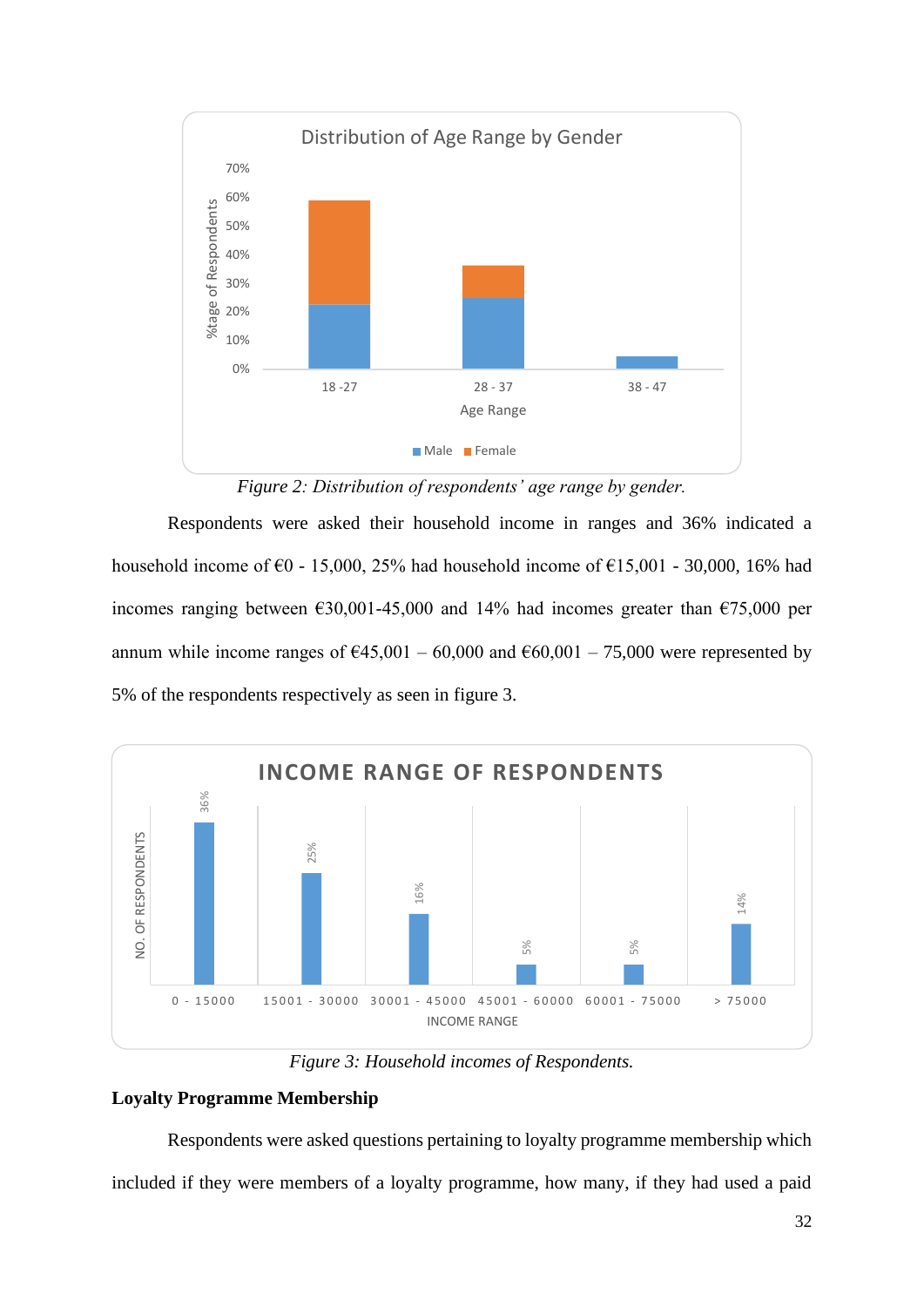loyalty programme as well as when last they used the programme. The responses revealed that all the participants of the research were members of an average of 2 loyalty programmes (Mean=2.30, Standard Deviation=1.47), breaking this further down, 46% were members of 1 loyalty programme, 14% were members of 2, 20% were members of 3, 9% were members of 4, 9% were members of 5 and 2% were members of 6 loyalty programmes respectively. As per the last time respondents had used a paid loyalty programme; 84% had used it within the last 1  $-3$  months, 11% in the last  $4 - 6$  months, 2% in the last  $7 - 9$  months and finally, 2% within the last  $10 - 12$  months.

<span id="page-40-1"></span>

*Figure 4: Charts showing loyalty programme member and how recent it was used.*

#### <span id="page-40-0"></span>**Customer Perception of Paid Loyalty Programmes**

Respondents were asked a series of questions which would elicit their perception of paid loyalty programme (based on their use of the programme). The questions were divided into four groups; three of which are value perceptions and one being purchase behaviour. These groups of questions were aimed at achieving the primary objective of the research.

Responses for the group of questions which capture perception of economic value revealed that 2.27% strongly disagreed, 6.82% disagreed, 33.33% neither agreed nor disagreed, 37.88% agreed and 19.70% strongly agreed. Collectively, 9.09% (i.e. 2.27%+6.82%) of the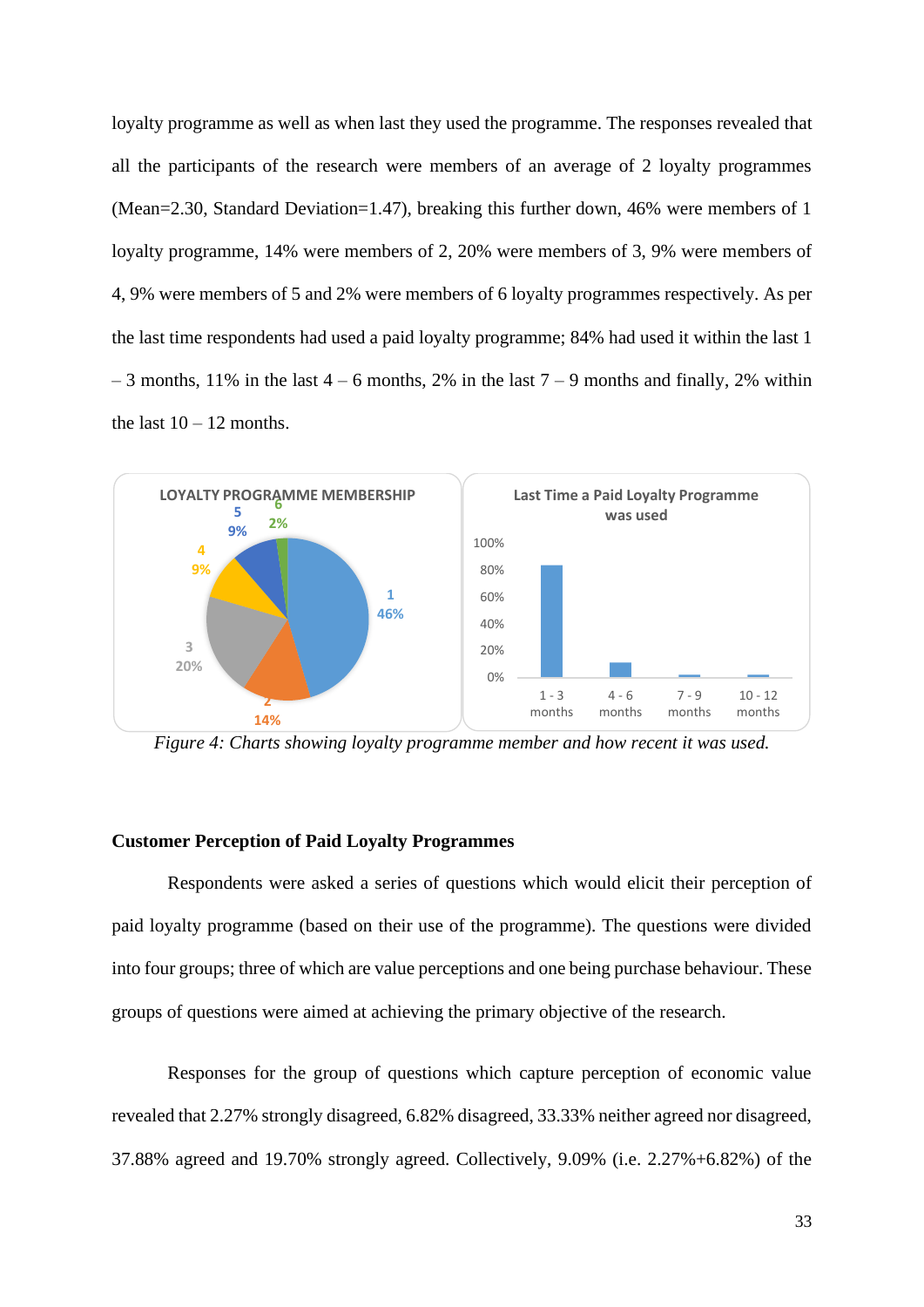respondents disagreed while 57.58% agreed that they perceived economic value from the use of paid loyalty programmes. For the perception of interactional value, 6.82% and 21.21% strongly disagreed and disagreed respectively while 25.76% and 9.85% agreed and strongly agreed respectively while 36.36% neither agreed nor disagreed thus a gross total of 28.03% disagreed and 35.61% agreed to have perceived interactional value from using a paid loyalty programme. For the perception of psychological value, 9.09% and 25% strongly disagreed and disagreed respectively. While 49.24% neither agreed nor disagreed with perceiving any psychological value, 11.36% and 5.30% agreed and strongly agreed to perceiving psychological value. In total, 34.09% disagreed while 16.66% agreed that using a paid loyalty programme offered psychological value.



*Figure 5: Customer perception of paid loyalty programme.*

<span id="page-41-0"></span>With respect to purchase behaviour, 4.55% strongly disagreed, 13.64% disagreed that using a paid loyalty programme had any influence on their purchase behaviour. On the other hand, 41.87% and 12.88% both agreed and strongly agreed that the use of paid loyalty programmes influenced their purchase behaviour while 27.27% were undecided as to the influence of the programme on their purchase behaviour. In summary, in two of the four groups of questions (i.e. the economic value and the purchase behaviour group), participant agreed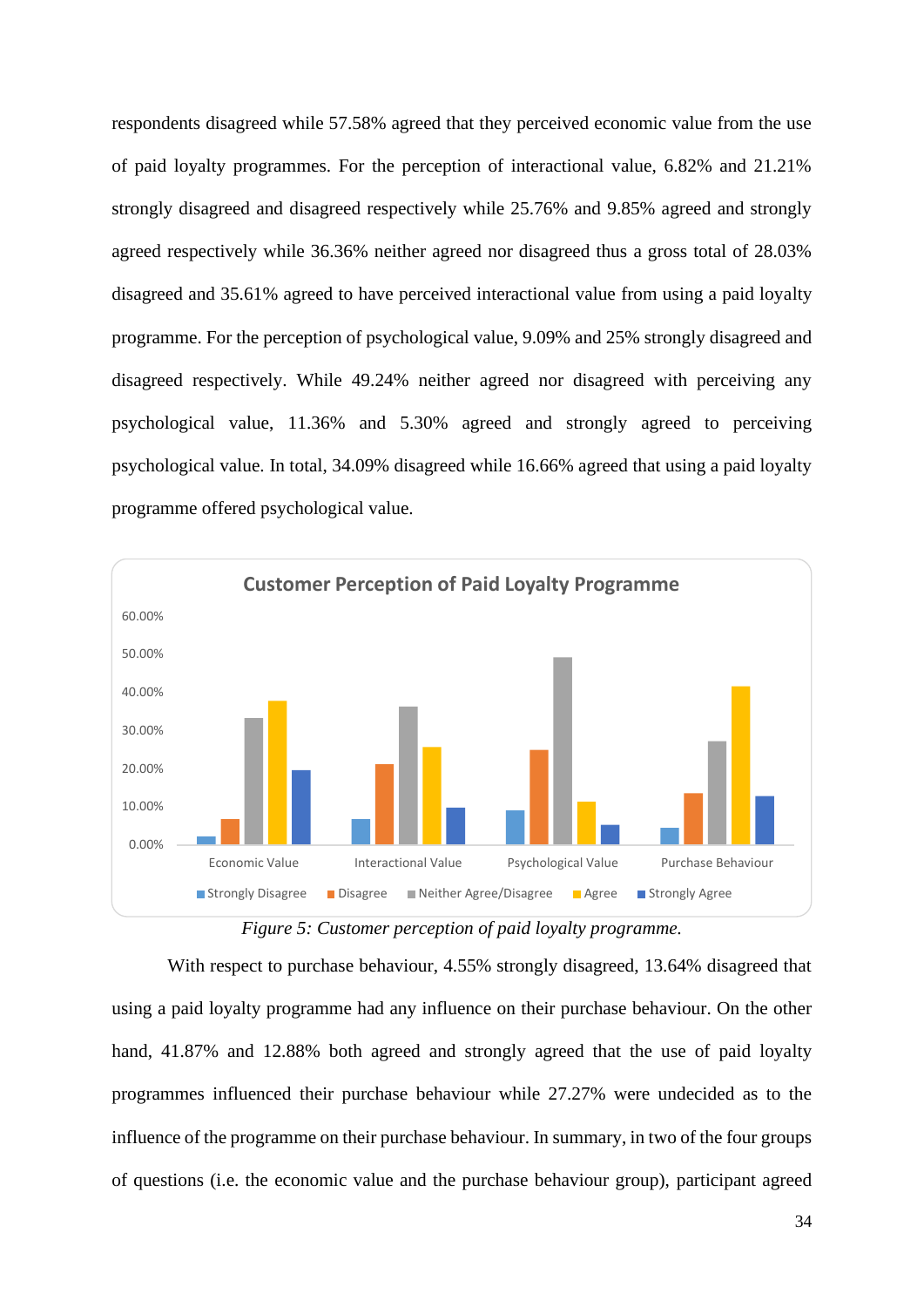that they perceived value from the use of a paid loyalty programme while in the other two groups (interactional and psychological), a higher percentage of the respondents were mostly undecided about their perception of value from using a paid loyalty programme.

It is important to note that these results represent all the responses without breaking them into subgroups. Given that paid loyalty programmes involve an upfront fee for participation, it made sense to analyse the perception based on household income to see if it had any influence on the perception value.





<span id="page-42-0"></span>From figure 6 above, it is seen that in all the income ranges, respondents mostly agreed that by using a paid loyalty they derive economic value and that it influences their purchase behaviour. It is also observed that in all the income groups, respondents mostly disagreed to perceiving any interactional and psychological value from using a paid loyalty programme. This corroborates the general findings earlier observed in figure 5 above. However, prying deeper into the results, it was observed that within the smallest income range ( $\epsilon$ 0 – 15,000), 67% of the respondents agreed that they perceived economic value, 50% agreed that they perceived interactional value, and 58% agreed that their purchase behaviour was influenced by using a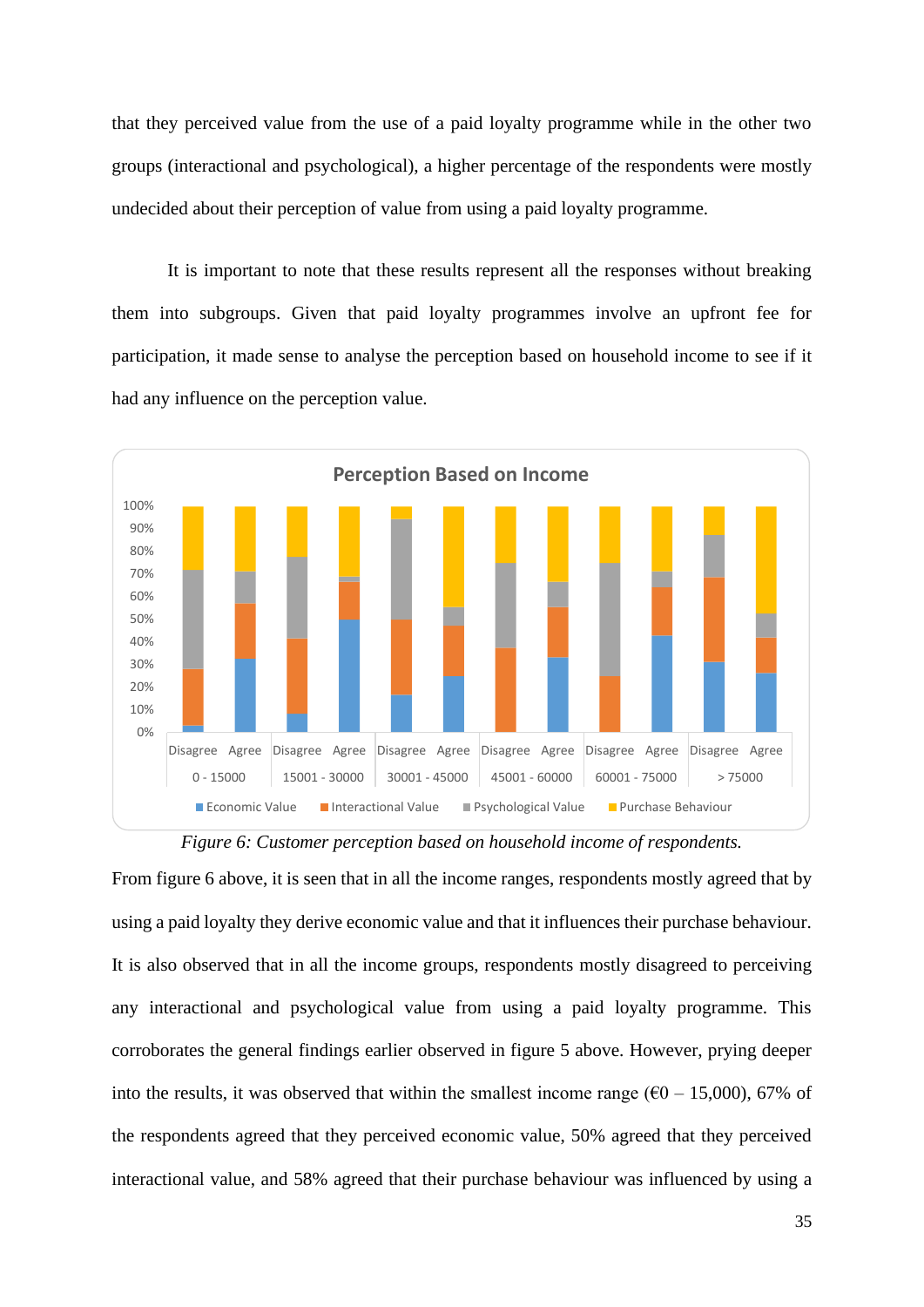paid loyalty programme. While only 29% agreed that they perceived psychological value, an equal 29% also disagreed that there was any perceived psychological value from using a paid loyalty programme. However, on the other end of the spectrum, within the highest income range, it was observed that only 28% agreed that they perceived any economic value, only 17% agreed to interactional value, and 11% agreed to psychological value but interestingly, 50% agreed to have had their purchase behaviour influenced by using a paid loyalty programme.

|                | $0 - 15000$ |     |     | 15001 - 30000 | 30001 | $-45000$ | 45001 | $-60000$ |       | $60001 - 75000$ |     | > 75000 |
|----------------|-------------|-----|-----|---------------|-------|----------|-------|----------|-------|-----------------|-----|---------|
|                | D           | А   |     | Α             |       | А        |       | A        |       | A               |     | Α       |
| E V            | 2%          | 67% | 9%  | 64%           | 14%   | 43%      | $0\%$ | 50%      | $0\%$ | 100%            | 28% | 28%     |
| IV             | 7%          | 50% | 36% | 21%           | 29%   | 38%      | 50%   | 33%      | 33%   | 50%             | 33% | 17%     |
| P <sub>V</sub> | 29%         | 29% | 39% | 3%            | 38%   | 14%      | 50%   | 17%      | 67%   | 17%             | 17% | 11%     |
| P <sub>B</sub> | 19%         | 58% | 24% | 39%           | 5%    | 76%      | 33%   | 50%      | 33%   | 67%             | 11% | 50%     |

<span id="page-43-0"></span>*Table 4: Customer perception based on household income (highlighted to show patterns)*

where EV=Economic Value, IV=Interactional Value, PV=Psychological Value, PB=Purchase Behaviour, D=Disagree, A=Agree

There was a pattern observed with the other income ranges (see Table 3). For instance, the income ranges 15,001-30,000 and 45,001-60,000 had outcomes that concur with general findings earlier stated in that, the percentage of respondents that agreed to perceived economic value and influenced purchase behaviour were higher than those who disagreed and the percentage of those who agreed to interactional value as well as psychological value were lower than those who disagreed. However, in contrast, income ranges 30,001-45,000 and 60,001- 75,000 have a different pattern in that not only are the percentages higher for respondents who agreed to perceived economic value and influenced purchase behaviour, they also had higher percentage of those who agreed to perceived interactional value which differs from the general findings shown in Figure 5 (also see table 3) while following the general consensus that most respondents disagreed to have perceived psychological value.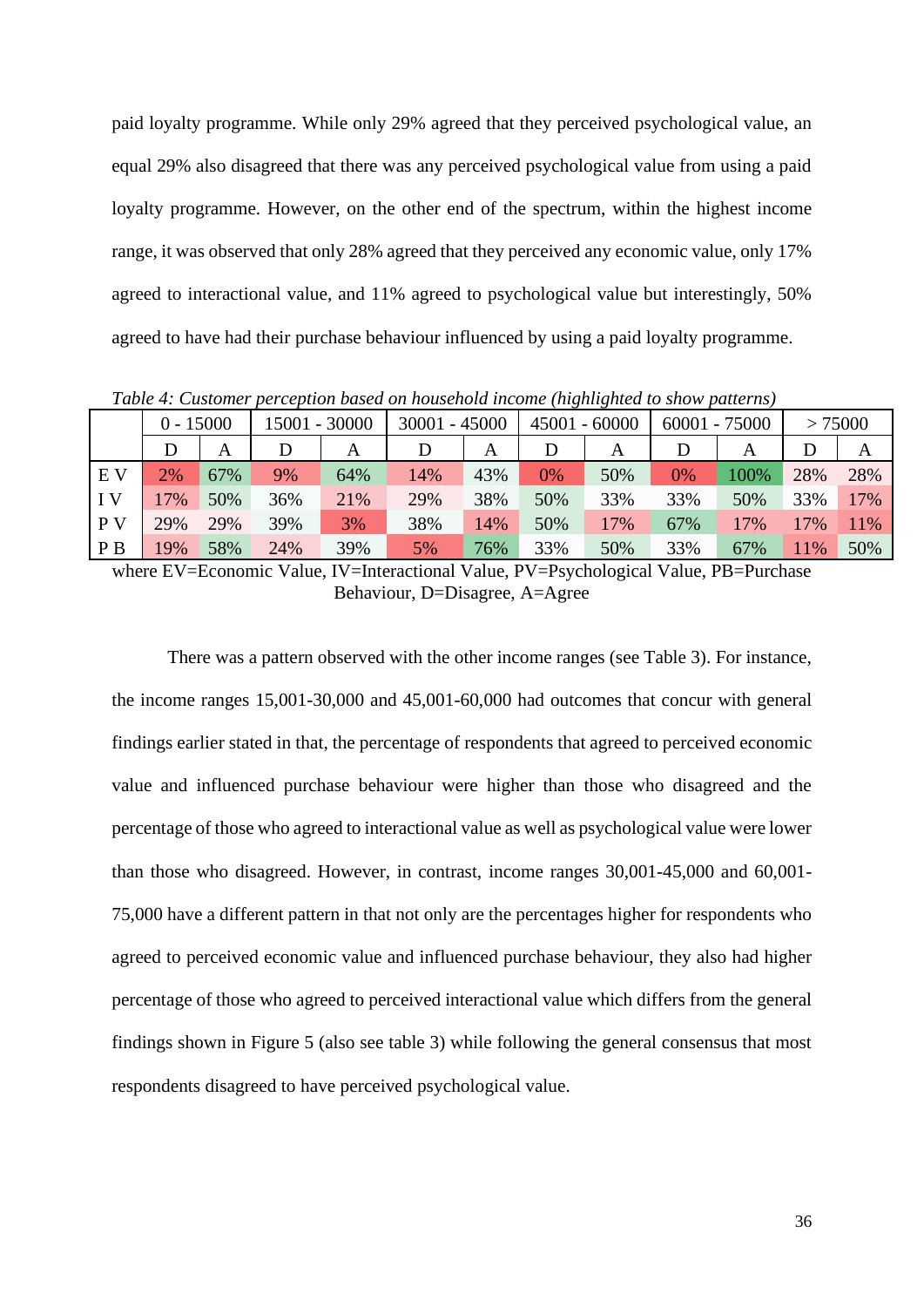#### <span id="page-44-0"></span>**Modal Analysis**

Although categorizing the responses into general value groups makes for easy presentation of the data however, acquiring the mode of the response to the individual questions in each question group helps to identify how the respondents perceive paid loyalty programmes.

| <b>Value</b><br>Group | <b>Questions</b>                                    | <b>Mean</b> | <b>Mode</b>    | Std.<br><b>Deviation</b> |
|-----------------------|-----------------------------------------------------|-------------|----------------|--------------------------|
|                       | I shop at a lower cost                              | 3.68        | $\overline{4}$ | 0.96                     |
| E V                   | I spend less                                        | 3.55        | 3              | 1.02                     |
|                       | I save money                                        | 3.75        | $\overline{4}$ | 0.87                     |
| I V                   | I belong to a community of people who share the     | 3.23        | 3              | 0.99                     |
|                       | same values                                         |             |                |                          |
|                       | I feel close to the brand                           | 3.23        | $\overline{A}$ | 1.14                     |
|                       | I feel I share the same values as the brand         | 2.86        | $\overline{2}$ | 1.05                     |
|                       | I am treated better than other customers            | 2.80        | 3              | 0.95                     |
| <b>PV</b>             | I am treated with more respect than other customers | 2.73        | 3              | 0.95                     |
|                       | I feel I am more distinguished than other customers | 2.84        | 3              | 0.96                     |
| P <sub>B</sub>        | Being a member makes me buy larger volumes than     | 3.23        | 3              | 1.10                     |
|                       | usual                                               |             |                |                          |
|                       | Being a member makes me visit the store more        | 3.30        | 4              | 1.11                     |
|                       | I recommend the programme/brand to others           | 3.82        | 4              | 0.76                     |

<span id="page-44-1"></span>*Table 5: Modal analysis of Value Groups*

*where EV=Economic Value, IV=Interactional Value, PV=Psychological Value, PB=Purchase Behaviour*

As shown in Table 4 above, for economic value, most of the respondents agreed with shopping at a lower cost and saving moving as a result of using the paid loyalty programmes. While respondents neither agreed nor disagreed to "spending less" as a result of using the paid loyalty programme, the general result shows that customers perceive strong economic value from the use of a paid loyalty programme thus confirming the earlier results. For interactional value, most of the respondents were neutral about belonging to a community of people who share the same values and disagreed to feeling they shared the same values as the brand however, most of the respondents agreed to feeling close to the brand. While there are different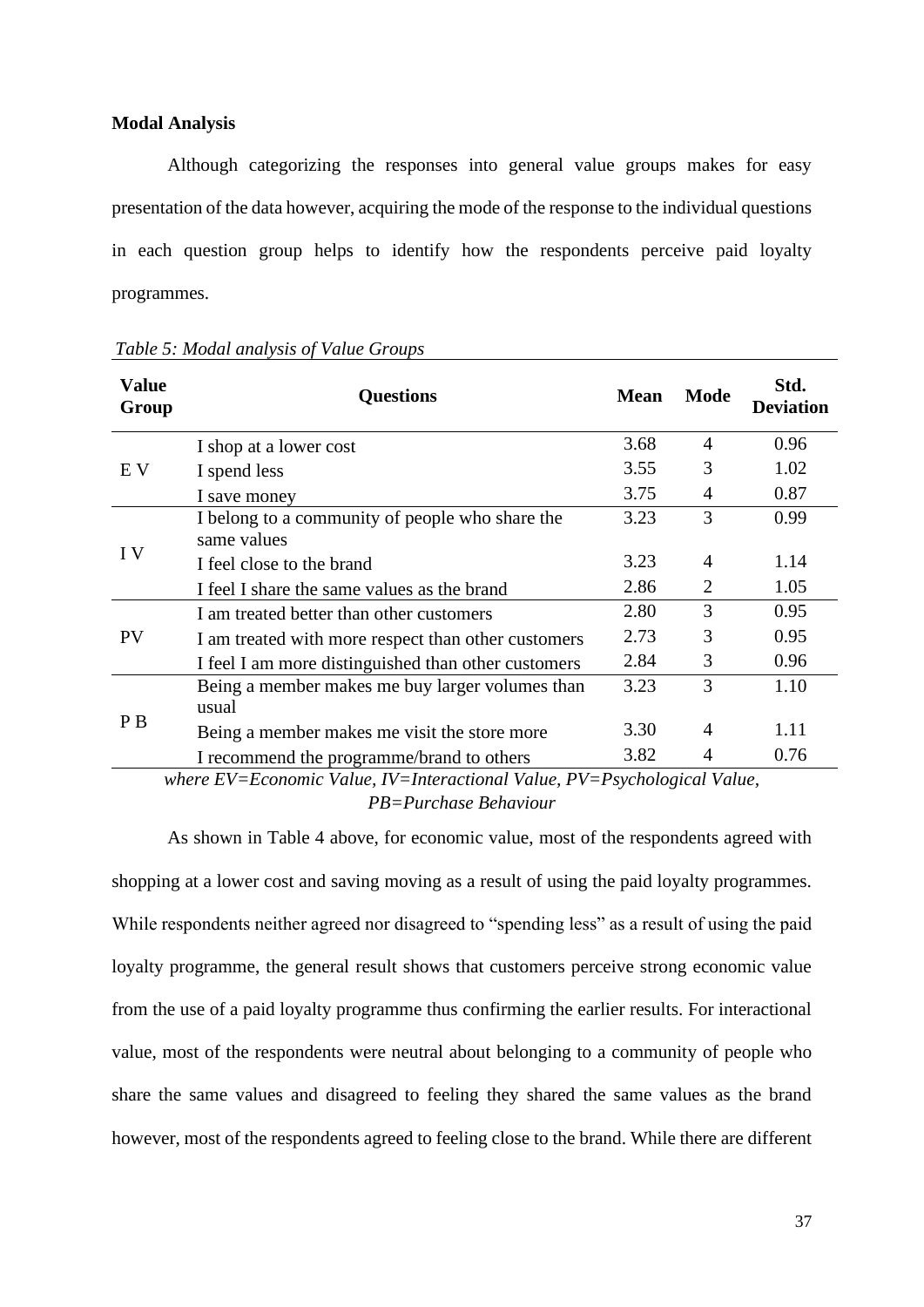responses to the question group, it is safe to say that respondents perceived little interactional value from using or being a member of a paid loyalty programme.

In the case of the psychological value group, the responses to the individual questions in the group were mostly undecided which would indicate that they did not perceive psychological value from the use of a paid loyalty programme where as in the purchase behaviour value group, most of the respondents agreed that using a paid loyalty programme increased the frequency of the store visit as well as recommending the programme and brand to others although most of the respondents answered "undecided" to buying larger volumes than they usually do thus indicating that using a paid loyalty programme positively influenced their purchase behaviour.

#### <span id="page-45-0"></span>**Expectation Analysis**

Respondents were asked questions relating to what they would expect from a paid loyalty programme. Questions included whether they considered price an important factor for joining, what kind of rewards they were expecting, as well as the timing of the rewards.

The results reveal that 41% of the respondents indicated that price was the most important, and to 16%, price was the least important while a higher percentage of respondents (i.e. 43%) were undecided about the importance of the price/cost of membership to a paid loyalty programme (see Figure 7 below).



<span id="page-45-1"></span>*Figure 7: Price analysis of customer expectation for paid loyalty programme*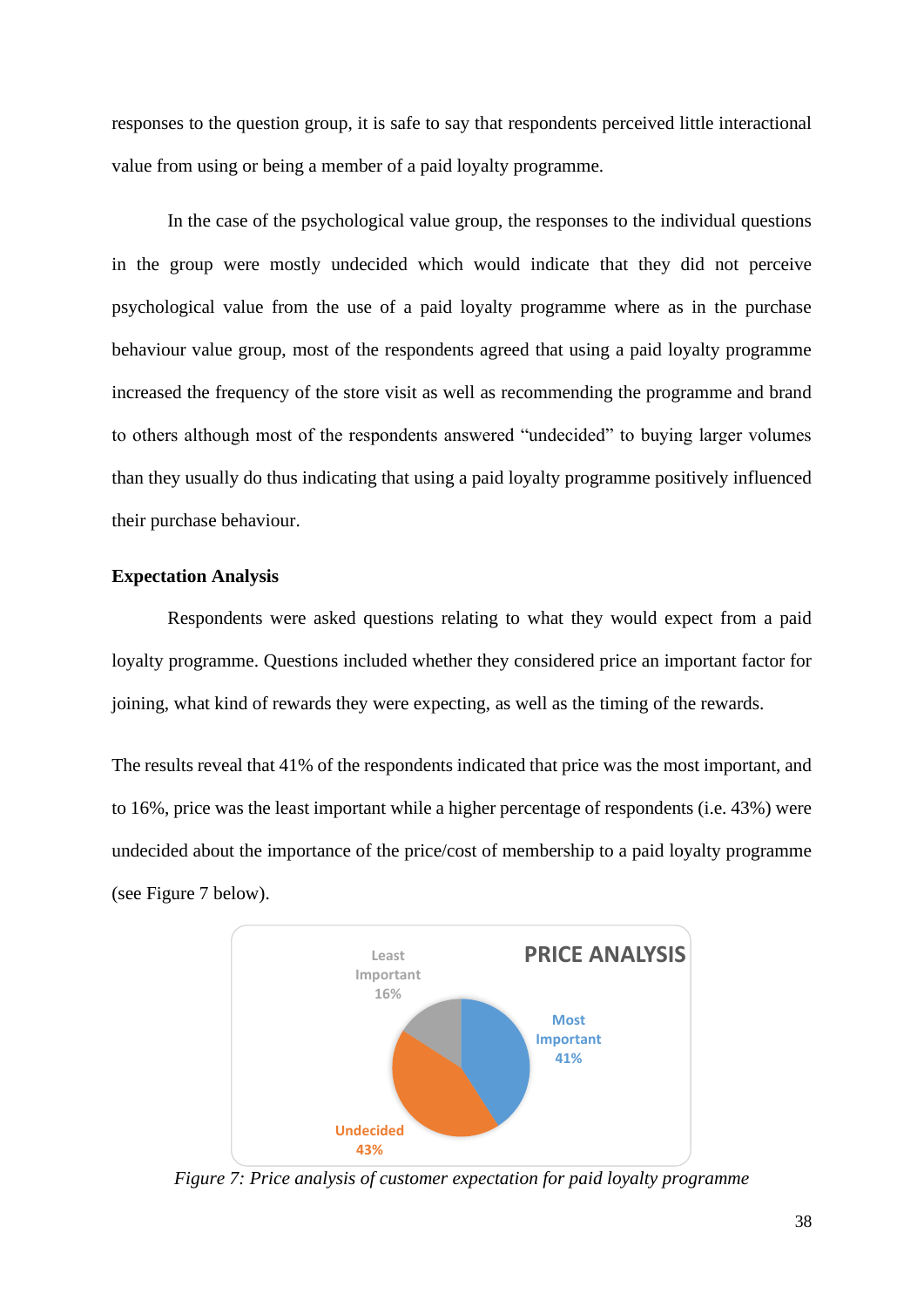With respect to what respondents expected as rewards, Figure 8 below shows that 64% of the respondents preferred cash rewards (i.e. discounts, cashbacks, cash vouchers etc), 14% preferred services (i.e. customised/personalised offerings, preferential treatment), 11% preferred goods (i.e. buy n and get x free) and finally, 11% preferred redeemable points (i.e. accumulated points/loyalty programme currency that can be converted to either goods or services when criteria for eligibility has been attained or a time specified by the LP provider).



*Figure 8: Reward type expected.*

<span id="page-46-0"></span>Respondents also indicated the timing of the rewards they expect to have in order to join a paid loyalty programme. Most of the respondents (66% of all the respondents) indicated that they would prefer the timing of rewards to be immediate (i.e. occurring immediately after purchase), 27% indicated that they would prefer the rewards to be delayed (i.e. redeemable at particular intervals in the future) while 7% indicated others (i.e. meaning they did not have any preference to timing where the rewards were concerned).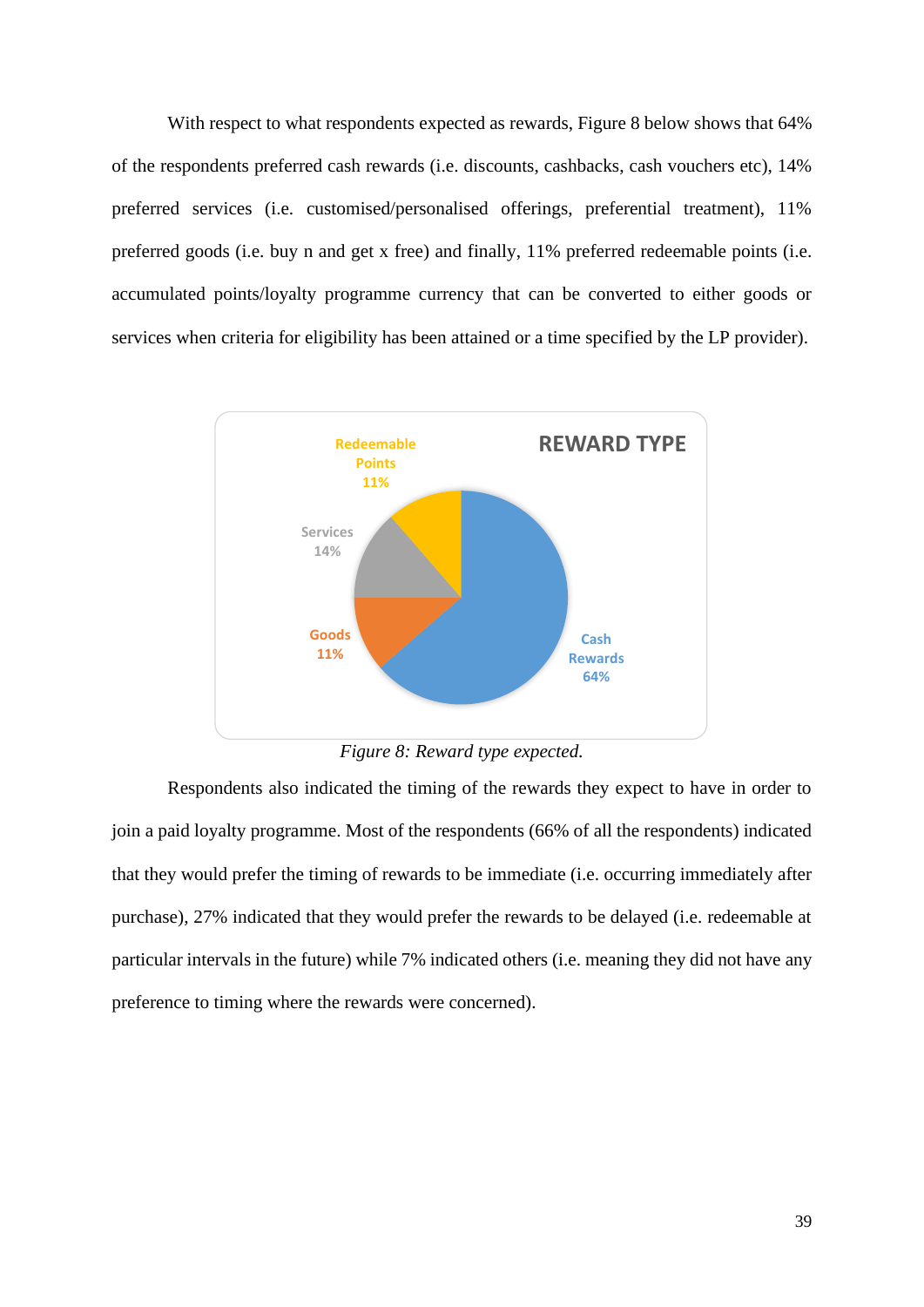

*Figure 9: Expected timing of rewards*

<span id="page-47-0"></span>In summary, respondents showed strong perception of economic value and a strong influence on their purchase behaviour as a result of the use of a paid loyalty programme while showing little perception of interactional value and no psychological value. Respondents preferred cash and immediate rewards more than other reward types and timings while also indicating that price was an important factor to joining a paid loyalty programme.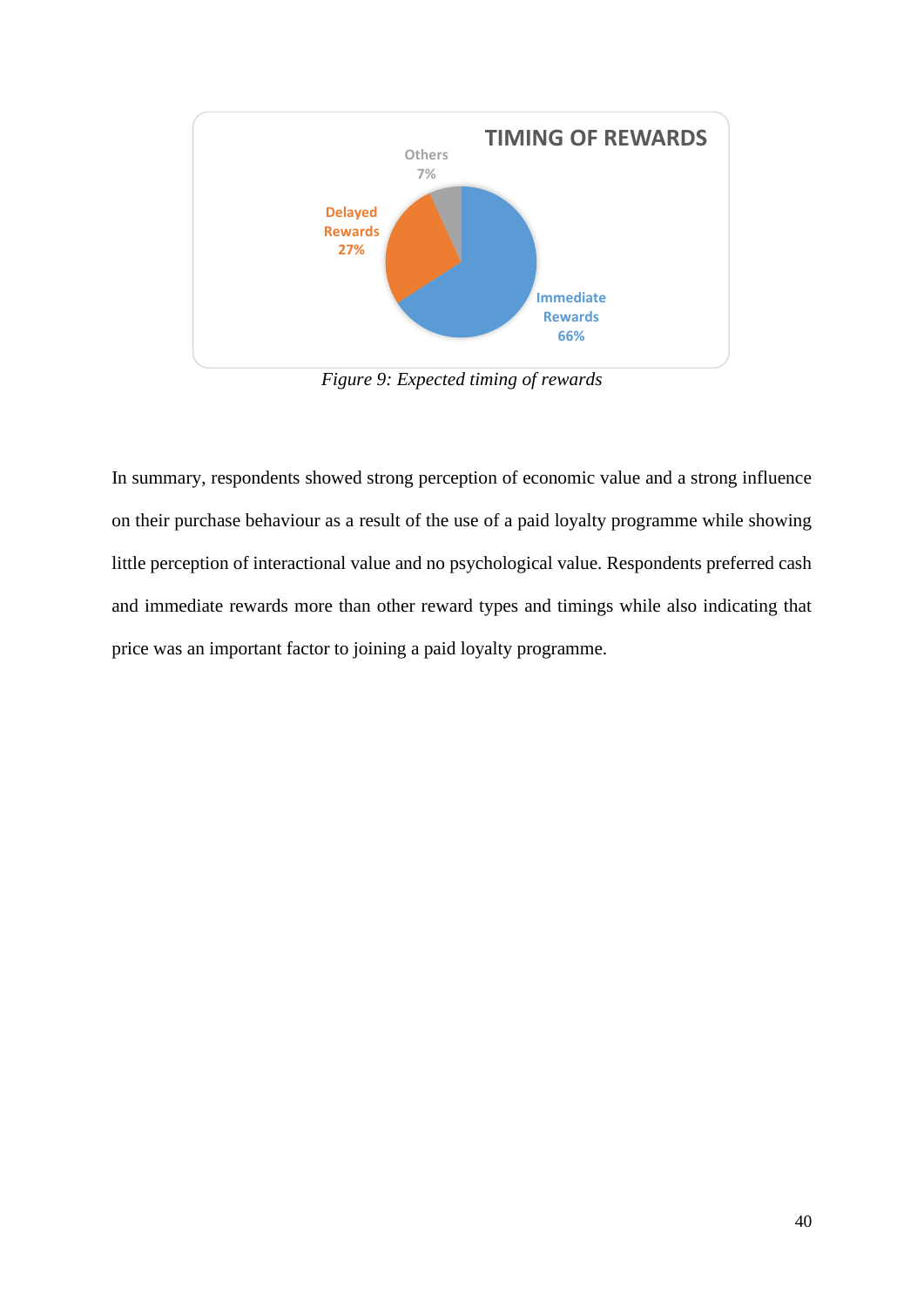#### **DISCUSSION & CONCLUSION**

<span id="page-48-1"></span><span id="page-48-0"></span>The aim of this research was to examine how customers perceive subscription based loyalty programmes and if it influences their behaviour in respect to frequency of visits, increase spend during these visits or social status with a secondary objective to evaluate what they expect the programme to have in order to facilitate their joining. After the results of the research were obtained, it was discovered that respondents perceived strong economic value (i.e. saved money), had their purchase behaviour (i.e. increase in frequency of visits as well as recommending brand/programme to others) positively influenced, perceived little interactional value and did not perceive any psychological value as a result of using a paid loyalty programme. Secondly, respondents also indicated that price was an important factor for joining, mostly preferred cash rewards as opposed to other reward types and mostly immediate rewards more than delayed rewards. Finally, the lower the income range, the stronger the perception of value by the respondents.

To put this in perspective, these results answer the research question which is find out customer perception of paid loyalty programmes and the expectation of such programmes however, these results must be weighed against theories and academic literature detailed in the literature review to give an explanation to the results observed and whether or not they corroborate the findings in those academic papers.

The results above corroborate some research in extant literature on the subject of loyalty programmes and customer perception. For instance, a study in 2016 showed that customers who used a paid loyalty programme perceived the programme as having better value than those enrolled in free loyalty programmes (Ashley, Gillespie and Noble, 2016; Lee, Kim and Kim,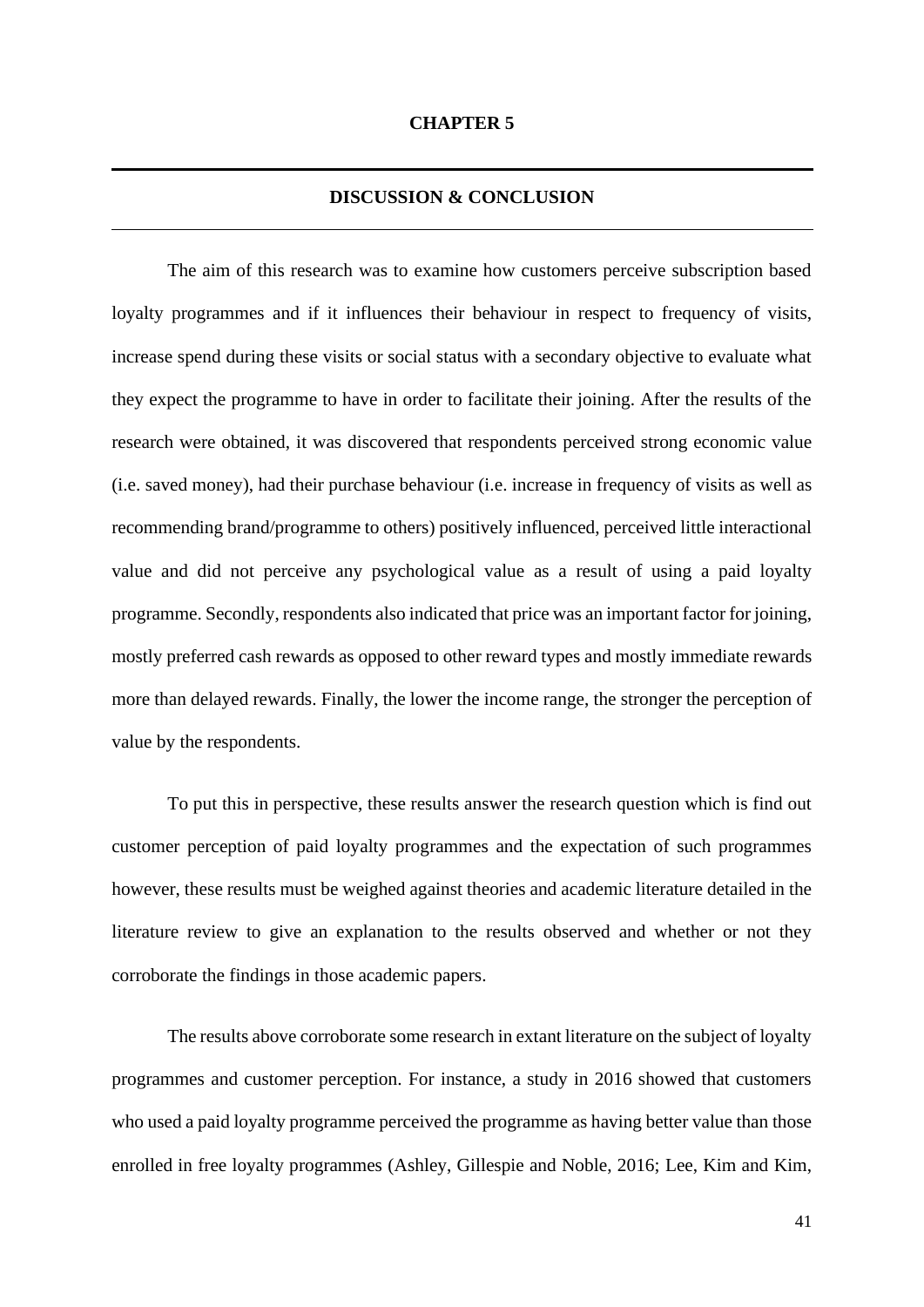2019). They explained that this behaviour was as a result of the sunk cost effect, where the customers who are enrolled in a fee-based loyalty programme view the fee as an investment or as a sunk cost (Ashley, Gillespie and Noble, 2016). The results of this research showed that respondents perceived strong economic value and a positive influence on purchase behaviour and these may be as a result of the sunk cost effect since respondents may view their payment of the upfront fee as investment, they continue to visit the brand in order to make use of the programme in a bid to prevent the perceived loss of their investment (Wang and Yang, 2010). The positive influence on purchase behaviour comes as a pre-emptive measure to prevent the loss of their initial investment while also trying to make sure that benefits they accumulate from the programme outweighs the cost of the programme itself (Thaler, 1980; Lee, Kim and Kim, 2019).

The perception of value in a loyalty programme is a vital ingredient to enhance customer loyalty through such a programme (Yi and Jeon, 2003; Magatef and Tomalieh, 2013). Since one of the definitions of loyalty is simply repeated purchases of specific goods and services over a particular time period and one of the yardsticks used to measure brand loyalty is purchase frequency i.e. behavioural loyalty (Yi and Jeon, 2003), the perception of economic value may have also led to the positive influence on the purchase behaviour of the respondents and by effect leads to increased loyalty towards the brand (Mimouni-Chaabane and Volle, 2010). Extant research indicate that economic value has significant influence on customer satisfaction which is a key factor that determines customer loyalty (Yi and Jeon, 2003; Mimouni-Chaabane and Volle, 2010).

Expectancy-value theory may also be used to explain the economic value as well as purchase behaviour changes in the results. Just like every loyalty programme, paid loyalty programmes also offers rewards, thus taking into consideration the cost of the programme and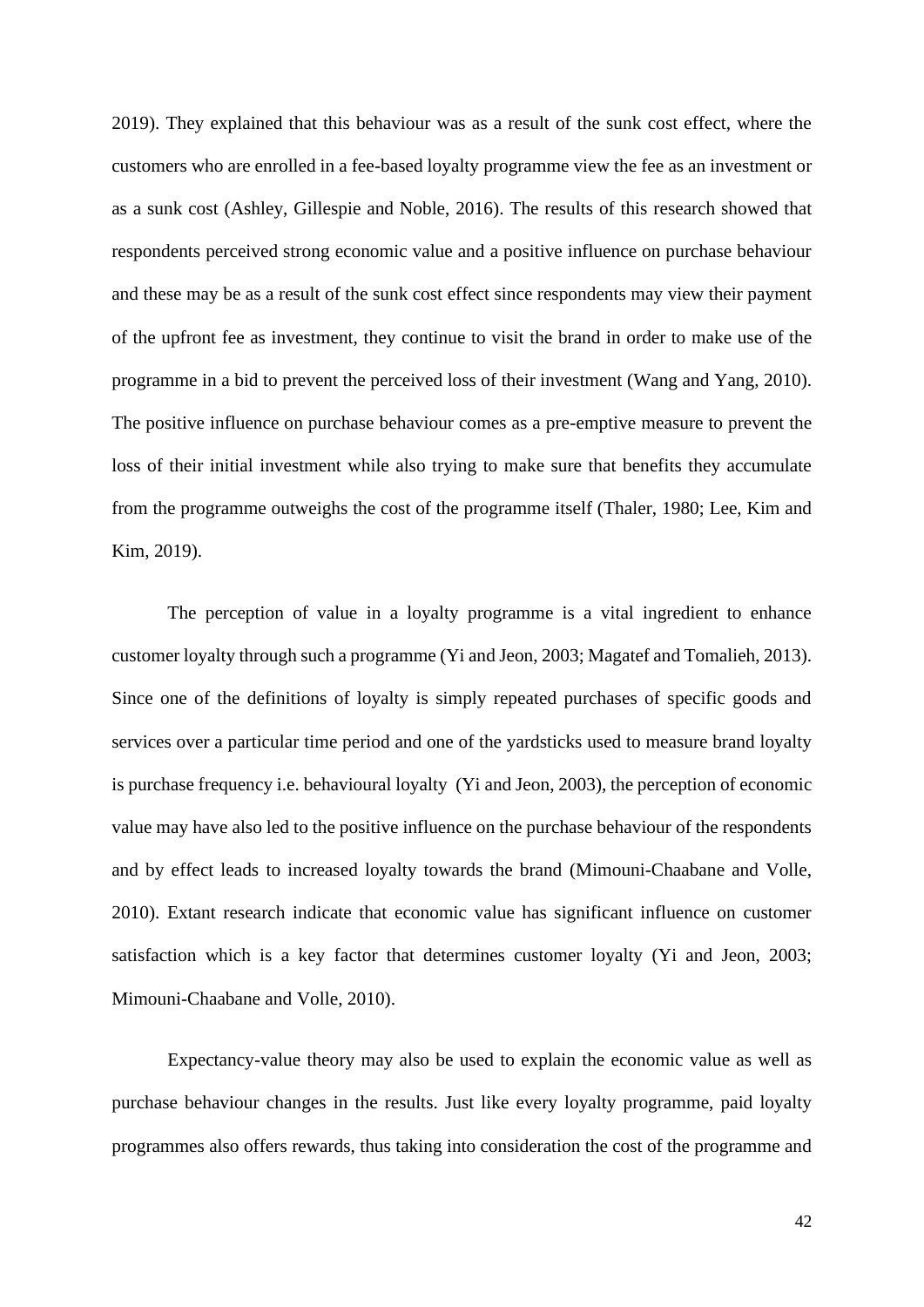the rewards expected from it, customers perceive strong economic value as well as have their purchase behaviour largely influenced because they assess the rewards they will receive to be greater than costs of joining the programme (in which case is the upfront membership fee) (Wigfield and Eccles, 2000; Ashley, Gillespie and Noble, 2016). This cost benefit analysis helps to justify continuing with the programme/brand as a result of the cost investment which therefore leads fee paying customers to enjoy the paid loyalty programme more than nonpaying customers (Lee, Kim and Kim, 2019).

The strong perception of economic value may be attributed to an assumed low participation cost and higher rewards since joining a paid loyalty programme is based on the customer's assessment of the cost and benefits of the programme hence the lower the cost, and the higher the benefits, the higher the economic value which may also lead to a positive influence on purchase behaviour (Demoulin and Zidda, 2012; Dorotic, Bijmolt and Verhoef, 2012). In the expectancy value theory model, one of the factors of motivation for carrying a task considered is the attainment value, therefore, the higher economic value may be as a result of a low hanging attainment value thus leading the customer to continue with the programme (Wigfield and Eccles, 2000).

In the results, it was observed that there was little interactional value perceived by the respondents and no psychological value perceived by the respondents. Interactional value and psychological value deal with "the utility a customer derives from a product's ability to enhance social self- concept" and is in other research referred to as symbolic benefits and can be attributed to more emotional behaviour (attitudinal loyalty) towards a brand (Mimouni-Chaabane and Volle, 2010; Demoulin and Zidda, 2012). However, the results obtained for interactional and psychological value are similar to those obtained by Mimouni-Chaabane and Volle, (2010) in that economic value had the most effect on satisfaction with a loyalty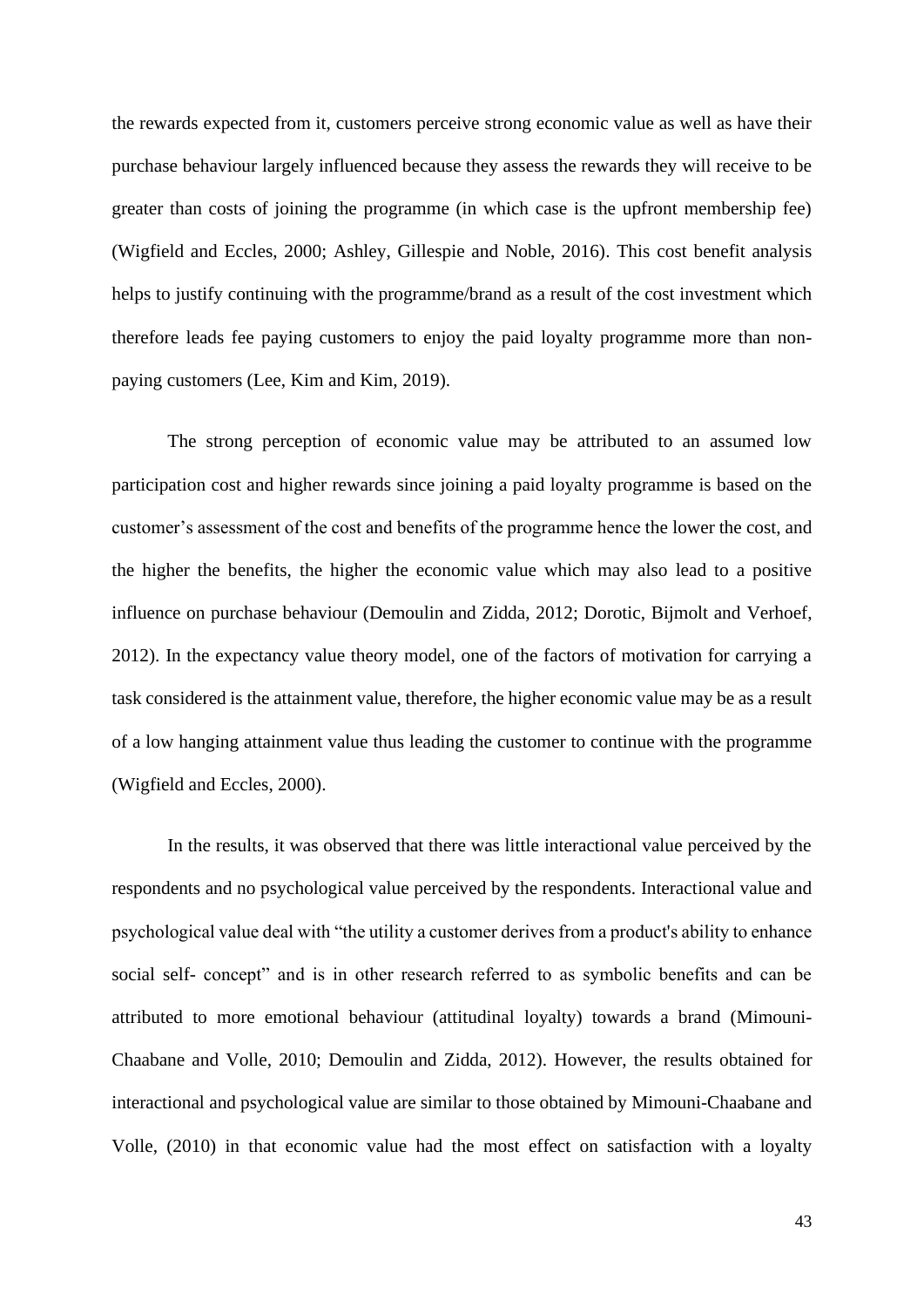programme while interactional and psychological values had no effect on it (Mimouni-Chaabane and Volle, 2010; Demoulin and Zidda, 2012). The underlying factor behind it was explained by Demoulin and Zidda, (2012); where they noted that the source of the sample used in their research was 80% from the grocery retail industry; an industry in which such sociopsychological benefits from joining and using a loyalty programme were most likely rare or completely non-existent (Demoulin and Zidda, 2012). Given the similarity of the results, we may assume that since our sample consisted mainly of people aged  $18 - 27$  with an income level mostly ranging from  $\epsilon$ 0-15,000, there is a high chance that their experience of using a paid loyalty programme was associated with some retail industry (for example Amazon prime). According to Mimouni-Chaabane and Volle, (2010), this may also be a result of the paid loyalty programmes the respondents have had an experience with were not ones designed with an interactional and psychological focus in mind hence the perception of little or no symbolic benefits.

Having described the general results, there were other patterns observed in the results when the customer perception was analysed on the basis of income ranges. As earlier stated, the lowest income ranges agreed that they perceive more (economic, interactional as well as positive influence on purchase behaviour) value than the highest income range. This may be explained based on the motives for joining the loyalty programme which was described by Mimouni-Chaabane and Volle, (2010). In their research they stated that the influence of the motives of customers will be stronger on similar value constructs if the loyalty programme they join is designed to aim at the motives the customers have, therefore, when this happens, it results in increased perceive value of the brand/provider's offerings (Mimouni-Chaabane and Volle, 2010). Conversely, where the loyalty programme does not target the customer's motive then the perceived value from the programme would be low or completely absent (Mimouni-Chaabane and Volle, 2010). It can be suggested that the lower income ranges have utilitarian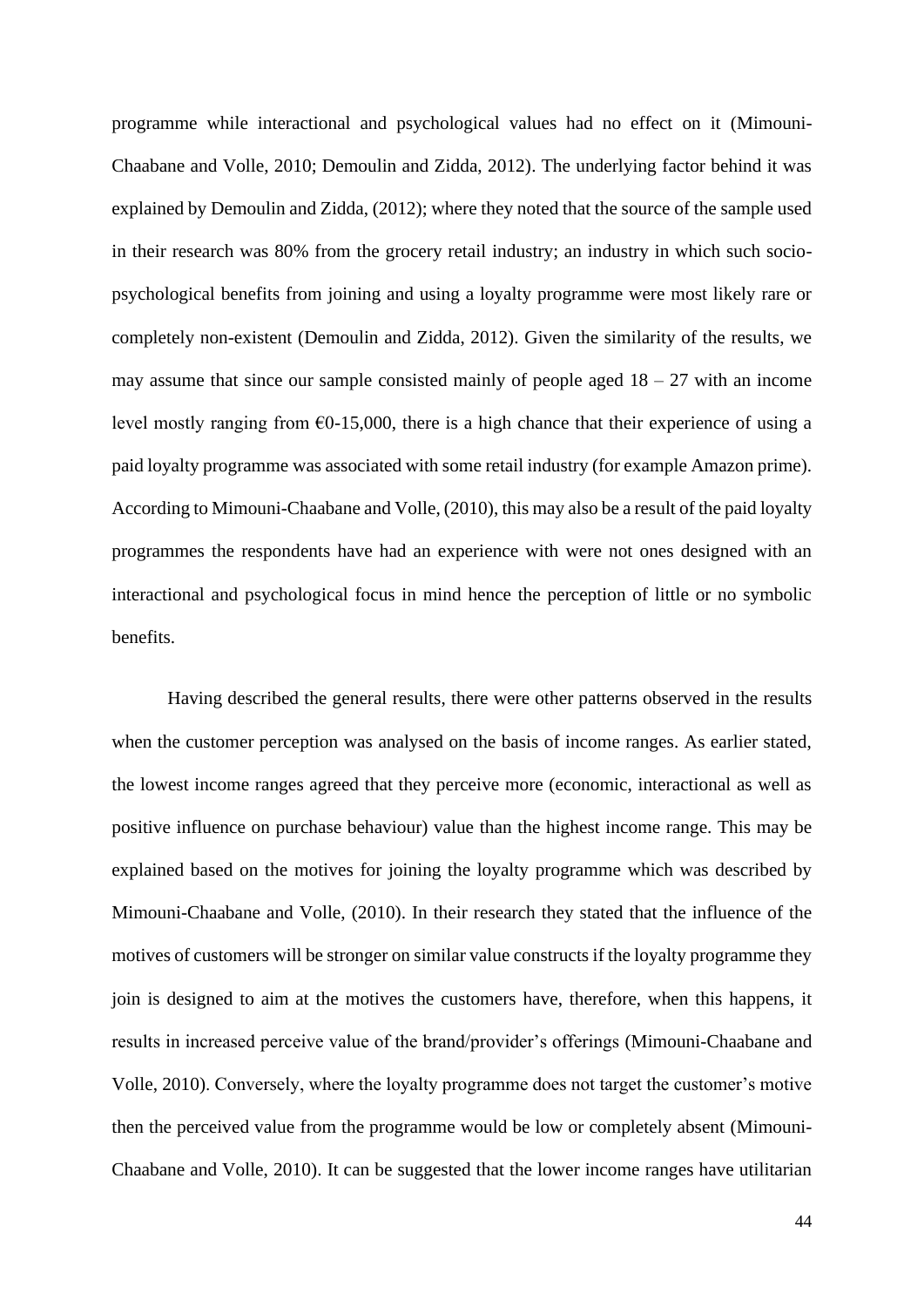motives (i.e. money savings or economic value) and that the paid loyalty programme they have joined also targets such motives thus leading to increase perceived value. This can also explain why the highest income ranges do not perceive much value save a change in their purchase behaviour, most likely because there is a mismatch between the motives of such high net-worth individuals and the underlying motive targeted when the loyalty programme was designed.

Another reason behind the above mentioned pattern, can be the design of the loyalty programme's structure. Multi-tiered loyalty programmes aid brands and firms to offer differentiated benefits or incentives which will more likely to increase customer loyalty better than generic rewards would, and by effect helping these brands to differentiate their loyalty programmes from others in the market (Demoulin and Zidda, 2012). Although being on higher tiers of the loyalty programme means that the customer has to spend more, it also means that the customers on such tiers are entitled to more rewards (Nunes and Drèze, 2006). Therefore, if multi-tiered loyalty programmes enable companies to offer a higher number as well as better quality rewards to members on the higher tiers, then such members would perceive more value than members on the lower tiers of the loyalty programme (Nunes and Drèze, 2006; Demoulin and Zidda, 2012). In their study of the relationship between multi-tiered structure of loyalty programmes and the customers' perception of status (i.e. social recognition and superiority), through the use of the theory of social comparison, Nunes and Drèze, (2006) found that the number of levels or tiers in addition to the size of the tier (i.e. the number of people on the tier) impact on customers' perception of status. They found that there was a feeling of 'superiority' experienced by members of the topmost tier if the number of people on the tier was smaller in size when compared to other tiers or lower tiers as well as customers who weren't in the programme as well (no-tier status) (Nunes and Drèze, 2006; Demoulin and Zidda, 2012). They also found that the feeling/perception of status was better enhanced by a 3-tiered loyalty programme than those with only 2 tiers, as companies actively contribute to the enhanced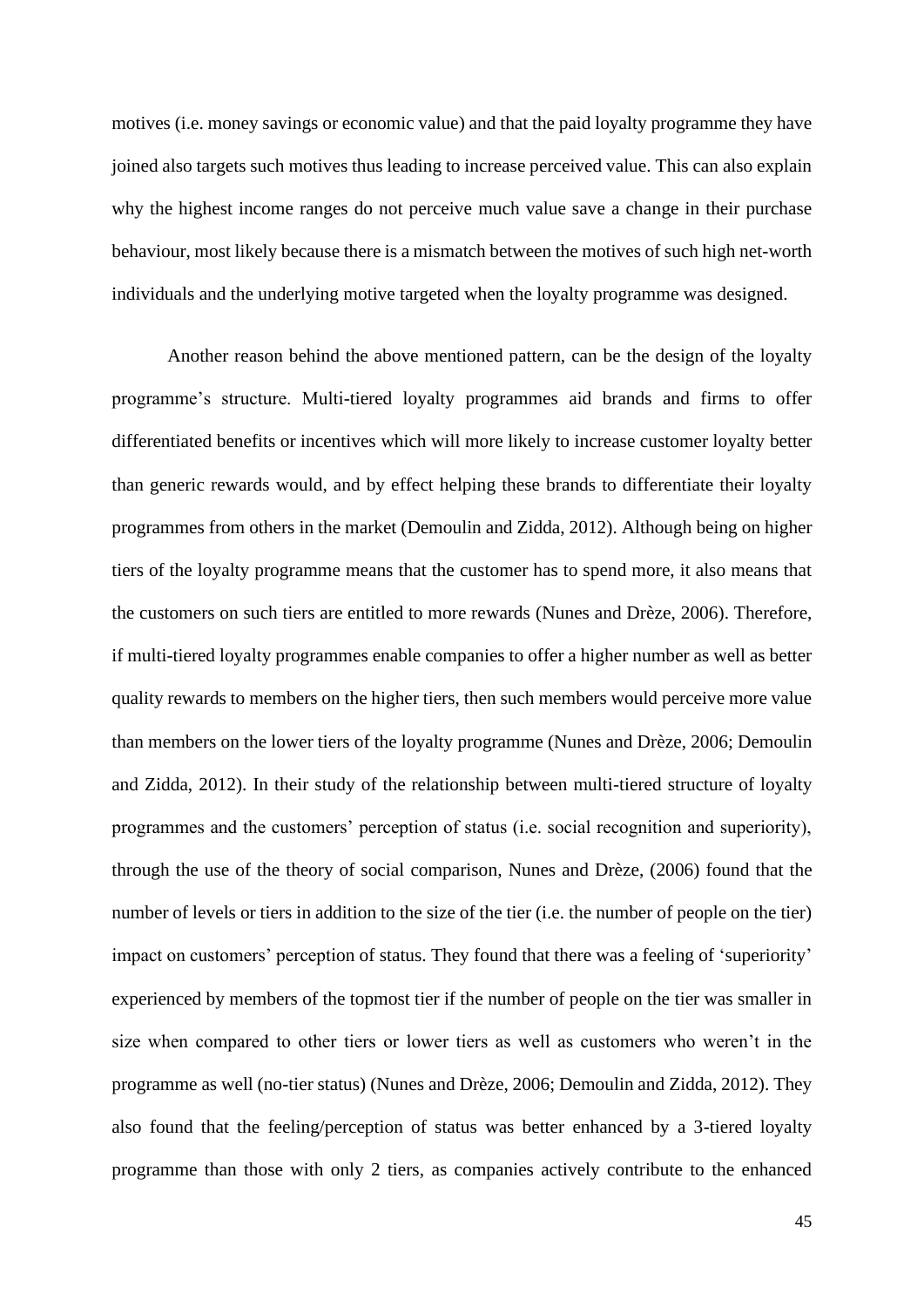feeling of superiority by offering more exclusive as well as highly personalised benefits which makes members of the topmost tiers believe that the benefits they receive are higher and more valuable in comparison to what others receive (Nunes and Drèze, 2006; Demoulin and Zidda, 2012). Bearing this in mind, it can be suggested that the reason there was little or no perception of interactional and psychological value is that the structure of the programme was most likely not tiered hence the rewards may have been generic to all customers despite their level of spend thus offering no incentive for perception of status to members in spite of the fact that they paid an upfront fee to join the programme.

The expectation analysis revealed that respondents thought that price was an important factor they would consider when joining a paid loyalty programme, they preferred cash rewards more than the other reward types and finally immediate rewards opposed to delayed rewards. A recent study on the effects of "the effect of loyalty program fees on program perceptions and engagement" carried out by Ashley, Gillespie and Noble, (2016) revealed that adding a fee, or members who paid to join a loyalty programme displayed more favourable behaviours and attitudes as opposed those who joined for free. They found that after enrolment, members of a paid loyalty programme had higher utilisation of and remained with the programme as a result of the commitment-consistency as well as the sunk cost effect (Ashley, Gillespie and Noble, 2016). However, they also discovered that intentions to join such a programme is a function of the customers' cost/benefit analysis of the programme. This corresponds with Demoulin and Zidda, (2012) as well as Dorotic, Bijmolt and Verhoef, (2012) who both noted that cost plays a part in influencing joining intentions. The results of this research follows the same pattern as respondents consider price to be the "most important" factor that would make them join.

The results revealed a significant deflection of the respondents towards cash rewards thus indicating that the respondents were mostly utilitarian (i.e. oriented towards economic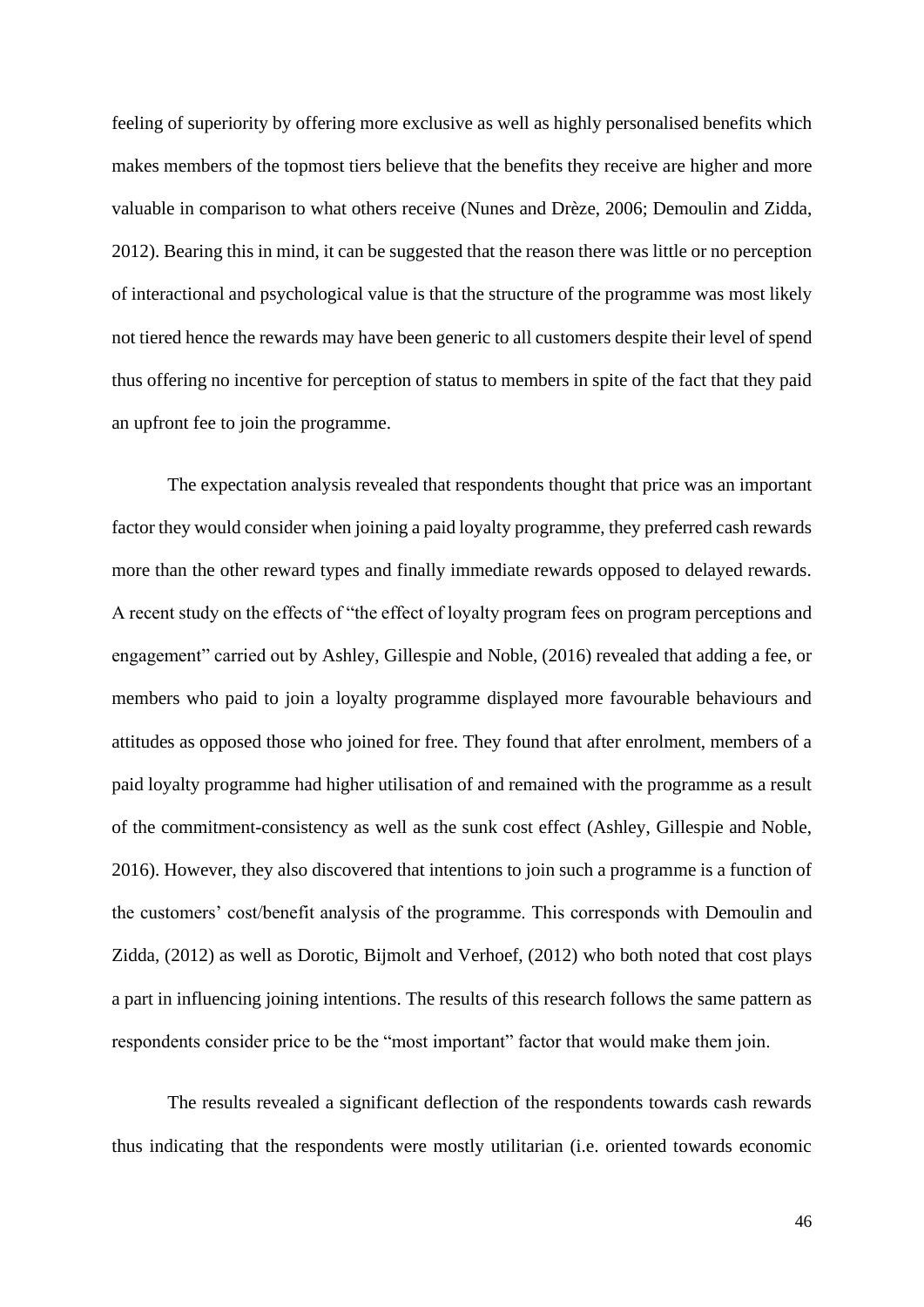value in the form of monetary savings, gifts etc) (Dorotic, Bijmolt and Verhoef, 2012). This corroborates extant research which states that the majority of consumers tend to attach greater importance to monetary savings or utilitarian rewards in general due to the fact that such rewards are physical and as such can be easily estimated than other reward types offered by loyalty programmes (Mimouni-Chaabane and Volle, 2010). This strong predilection towards utilitarian rewards drives customers who have strong economic/utilitarian motives or orientations to join loyalty programmes and as such are usually members of several different loyalty programmes which in turn makes them less loyal to any specific brand (Dorotic, Bijmolt and Verhoef, 2012). Hence in designing a loyalty programme, there is to be a careful balance of the types of rewards to offer in order to prevent 'polygamous' loyalty.

Reward timing is also an important factor that customers consider when joining loyalty programmes (Yi and Jeon, 2003). Research carried out by Lee, Kim and Kim, (2019) showed that immediate rewards were best suited to members of a paid loyalty programme as it helped to improve customer loyalty as a result of the sunk cost effect. This confirms our research results, in that the majority of the respondents opted for immediate rewards more than delayed rewards. It is also noteworthy that loyalty programmes where the brand/programme provider offers low-involvement products (such as retail) may need to offer immediate rewards as such customers need to be incentivised frequently (Melancon, Noble and Noble, 2010).

#### <span id="page-54-0"></span>**Implications & Applications**

Customer loyalty as well as loyalty programmes have studied extensively in academia and rightly so owing to the fact that business continuity depends on customer loyalty (Helgesen, 2006; Magatef and Tomalieh, 2013). While the bulk of these studies focus on free loyalty programmes, some have identified that the cost of free loyalty programmes are significant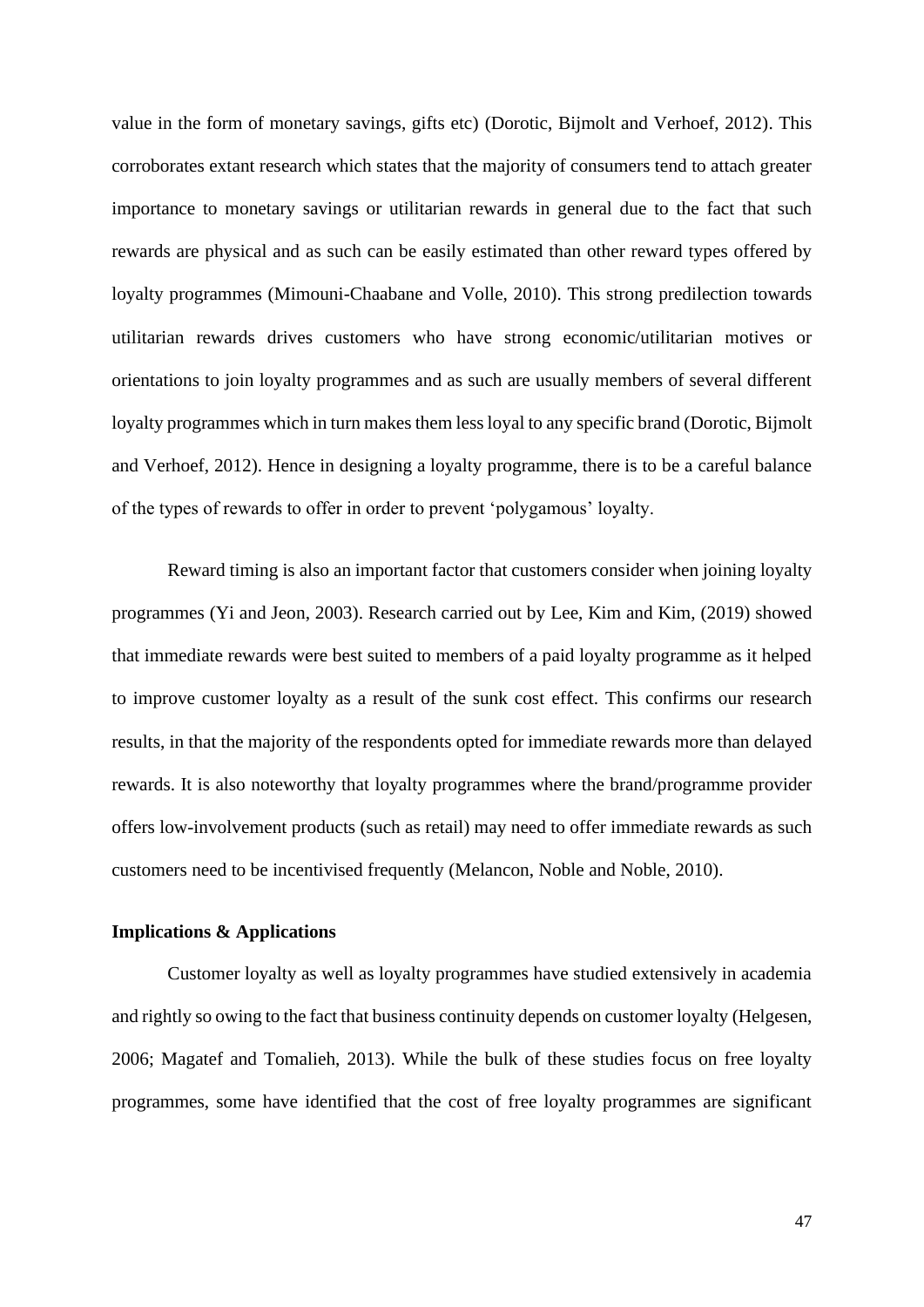(Chun, Iancu and Trichakis, 2018) hence the advent of the conversation where paid loyalty programmes are concerned.

Research into customer perception of loyalty programmes has been done on free programmes and very little on paid loyalty programme (Uncles, Dowling and Hammond, 2003; McCall and Voorhees, 2010; Dorotic, Bijmolt and Verhoef, 2012; Ashley, Gillespie and Noble, 2016), this research seeing this need, filled the gap by questioning the perception of customer who are enrolled in such paid loyalty programmes. The implications of the findings of this research are far reaching, extending both to academia as well as in business practice.

In academia, the results adds to the body of knowledge in this subject, detailing that the perception of members of a paid loyalty programme are somewhat similar in terms of economic value, influence on purchase behaviour, as well as preference of reward type and timing (Yi and Jeon, 2003; Mimouni-Chaabane and Volle, 2010; Dorotic, Bijmolt and Verhoef, 2012; Lee, Kim and Kim, 2019). The implication of these findings also opens up new areas of research to question why these perceptions are similar despite the upfront cost, what kinds of structures would work best for such programmes to elicit maximum customer loyalty etc.

In practice, the implications of this research are that companies can now identify that there is a need for a mix of reward types when offering a paid loyalty programme since only cash rewards may be best for pre-enrolment advertising, customers with an utilitarian motives and may not be well suited to the long term purposes of customer loyalty and loyalty programmes and may not be of interest to customers seeking symbolic benefits (Mimouni-Chaabane and Volle, 2010; Demoulin and Zidda, 2012; Dorotic, Bijmolt and Verhoef, 2012). Secondly, it may also be of interest to businesses with an intention to design a paid loyalty programme to pay attention to using multi-tiered structure in addition to the mixed reward type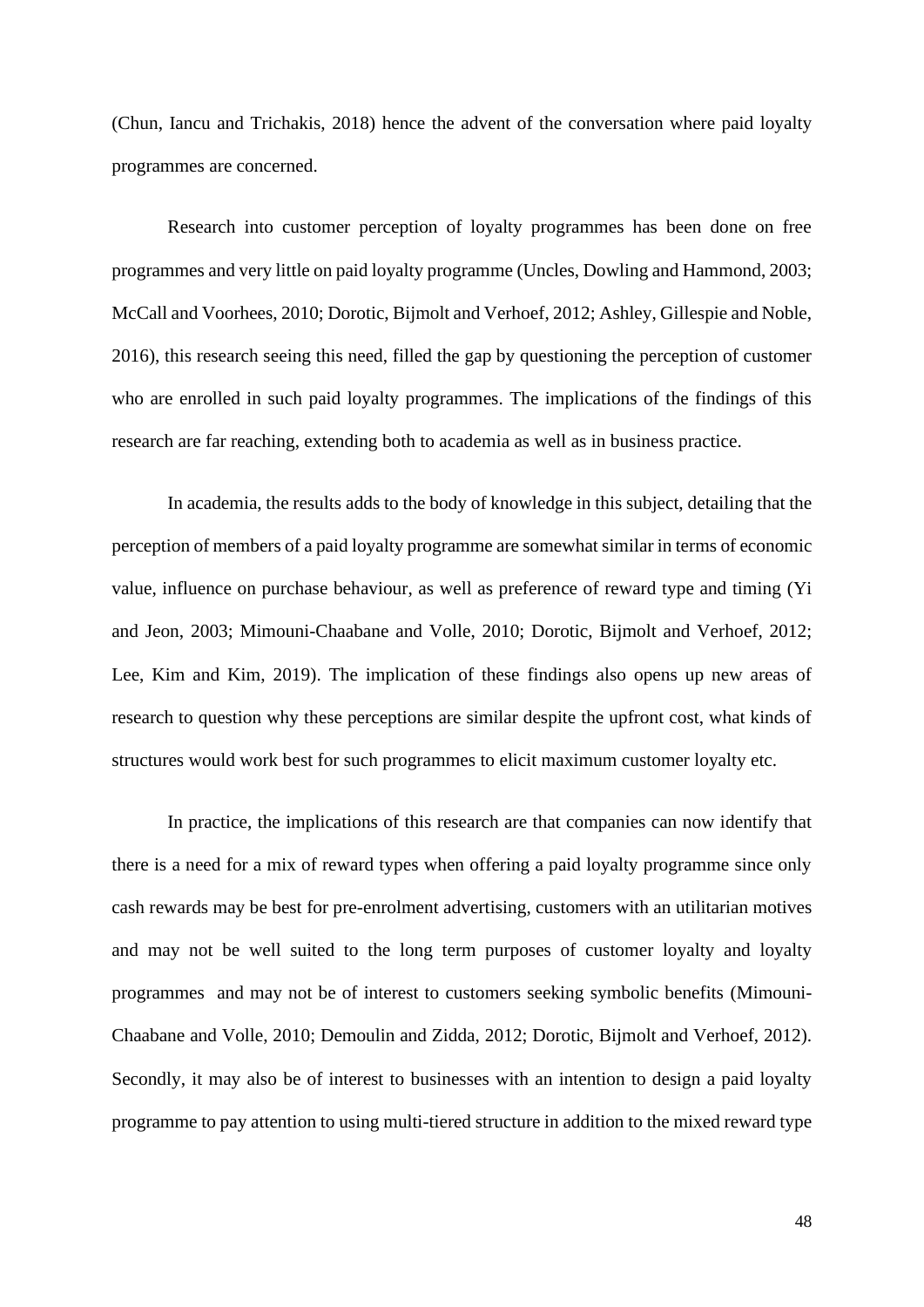in order to ensure better programme loyalty and ultimately brand loyalty (Nunes and Drèze, 2006; Gupta, Gupta and Shainesh, 2018).

#### **Problems of the Research**

There was no specificity of the industry where the paid loyalty programme was used hence the result may be a combination of different industries thus assumptions as to the industry was used in the analysis. I attempted to use a one-size-fits-all approach to the study to give a general idea of the perception of customers to paid loyalty programmes. The implication of such generalizations would be that there needs to further research to clarify reactions based on industries because different industries may elicit different reactions to paid loyalty programmes.

The sample suitable for a descriptive research is in the range of  $150 - 300$  responses (Saunders, Lewis and Adrian. Thornhill, 2009) and the convenience sampling method would have adequately gathered this amount of responses however, the advent of the global COVID-19 pandemic hindered the method of data collection I wanted to use thus limiting me to only emails which proved difficult to get responses from. Of the initially planned 150 responses which would have fit in adequately for this research, I was only able to gather 85, of which only 44 were usable given the inclusion criteria of the research detailed in the methodology. Therefore by implication, a similar research with a larger number of respondents would be required to confirm or refute the findings of this study.

There was a gender imbalance in the research, with over 50% of the respondents being male and the rest being female. This may have had an effect on the results shown as well given that there has been research which show that males are more likely to perceive or display loyalty than female. As reported in Chapter 4, there was no perceived psychological value from the respondents, while this is a general result including both males and females, there is reason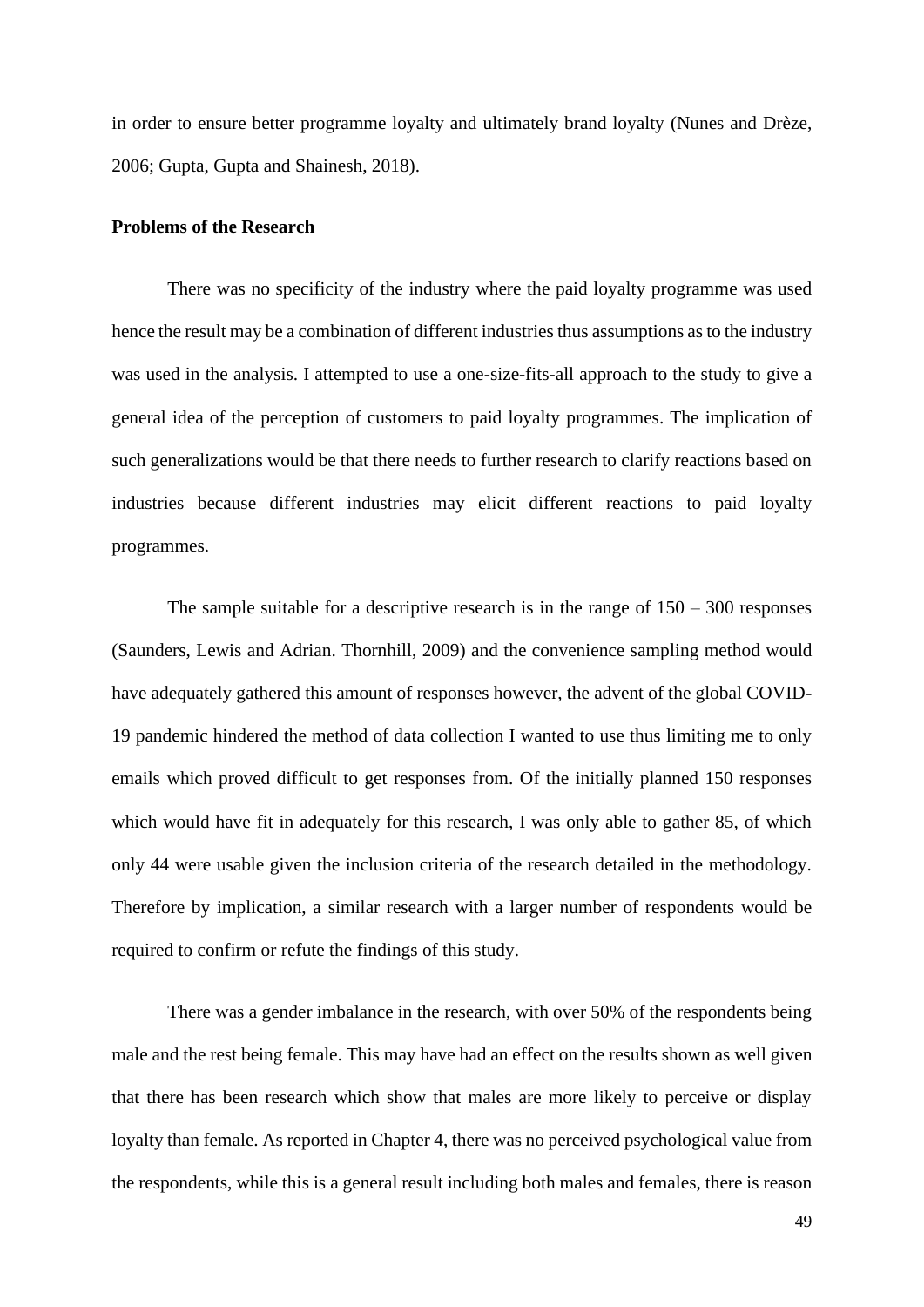to believe that the results may have been different if there was a gender balance in the research. A research on the effect of gender on customer loyalty showed that male customers had a tendency to enjoy loyalty programmes which offer symbolic benefits more than female customers (Melnyk and van Osselaer, 2012).

#### <span id="page-57-0"></span>**Weakness of the Research**

The research design had a weakness common to descriptive research in general. The fact that the research did not have to statistically test or find a relationship between variables while only reporting the responses of the participants of the research and trying to explaining them using already established theories in academic literature forces it to require a follow-up explanatory research to explain the underlying mechanisms which elicited the reactions reported in the research (Saunders, Lewis and Adrian. Thornhill, 2009).

#### <span id="page-57-1"></span>**Strengths of the Research**

Descriptive research has the advantage of being easy to carry out and can be less of a burden when there is a specified timeframe to complete such a research. Given the fact that it is an accurate account of people, events or situations, it has plentiful use in business and management research (Saunders, Lewis and Adrian. Thornhill, 2009). In the case of this research, using descriptive research helped to provide baseline information which other researchers can use (since it used a survey method for data collection which is considered authoritative – see Chapter 3) and by so doing have added to the body of knowledge in this subject area.

Furthermore, to prove its usefulness as a source of baseline data for further studies on paid loyalty programmes, the scale used had reasonable reliability scores, hence results/findings of the research, although descriptive, are reliable and the scale itself can be adapted for further specific research in future.

50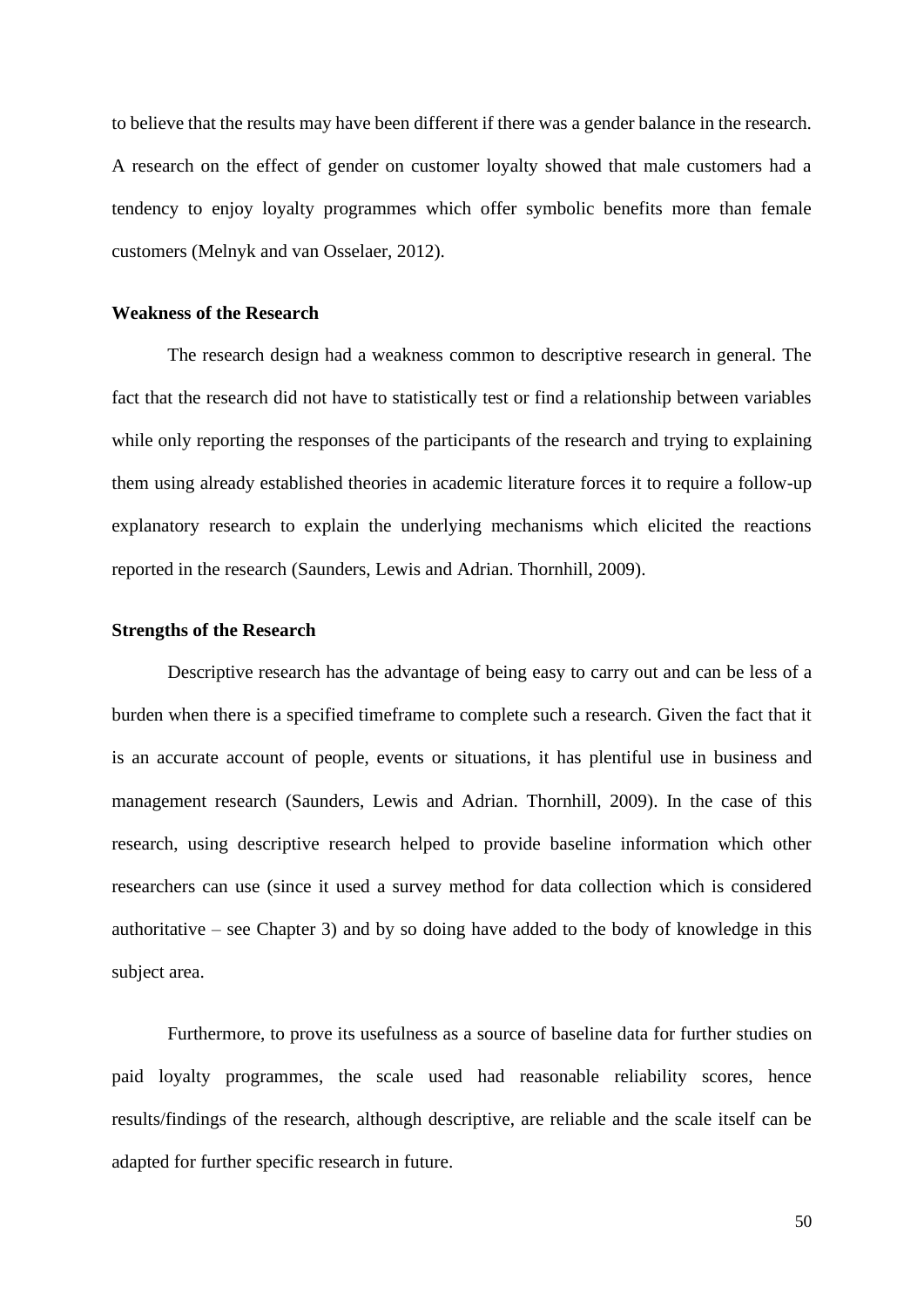#### <span id="page-58-0"></span>**Ideas for future Research**

Customer perception of loyalty programme is mostly a function of the perceived value of the programme (Nunes and Drèze, 2006; McCall and Voorhees, 2010; Dorotic, Bijmolt and Verhoef, 2012). Having identified the various value dimensions which were easily perceived (i.e. economic value and purchase behaviour), it leaves questions about other value dimensions such as interactional (social/affiliation) and psychological (status) value dimensions. Even though there was an initial investment to join the programme, respondents did not perceive any psychological value from using the programme which earlier stated could be as a result of the design of the loyalty programme. Therefore further research can answer the question of what paid loyalty programme structure are best to elicit these two value dimensions from customers.

Another interesting find was that the income ranges had different perception of value and as the ranges increased, the perception of value decreased. Further research into this would be useful in order to understand why there would be such a response and whether such decrease perception of value would have any effect on the loyalty of such customers. One limitation however, is that since the research was mostly concerned about customer perception, other variables and their relationships were not considered, for example, age range and the perception of value, income range and the reward type. These two examples are ideas which can be researched further.

## <span id="page-58-1"></span>**Conclusion**

In conclusion, the study found that respondents mostly perceived economic value as well as a positive influence on their purchase behaviours as a result of using or enrolling in a paid loyalty programme. They however, perceived little and no interactional value and psychological values respectively. It was also discovered that the different income ranges perceived values differently. These responses were attributed to the sunk cost effect, the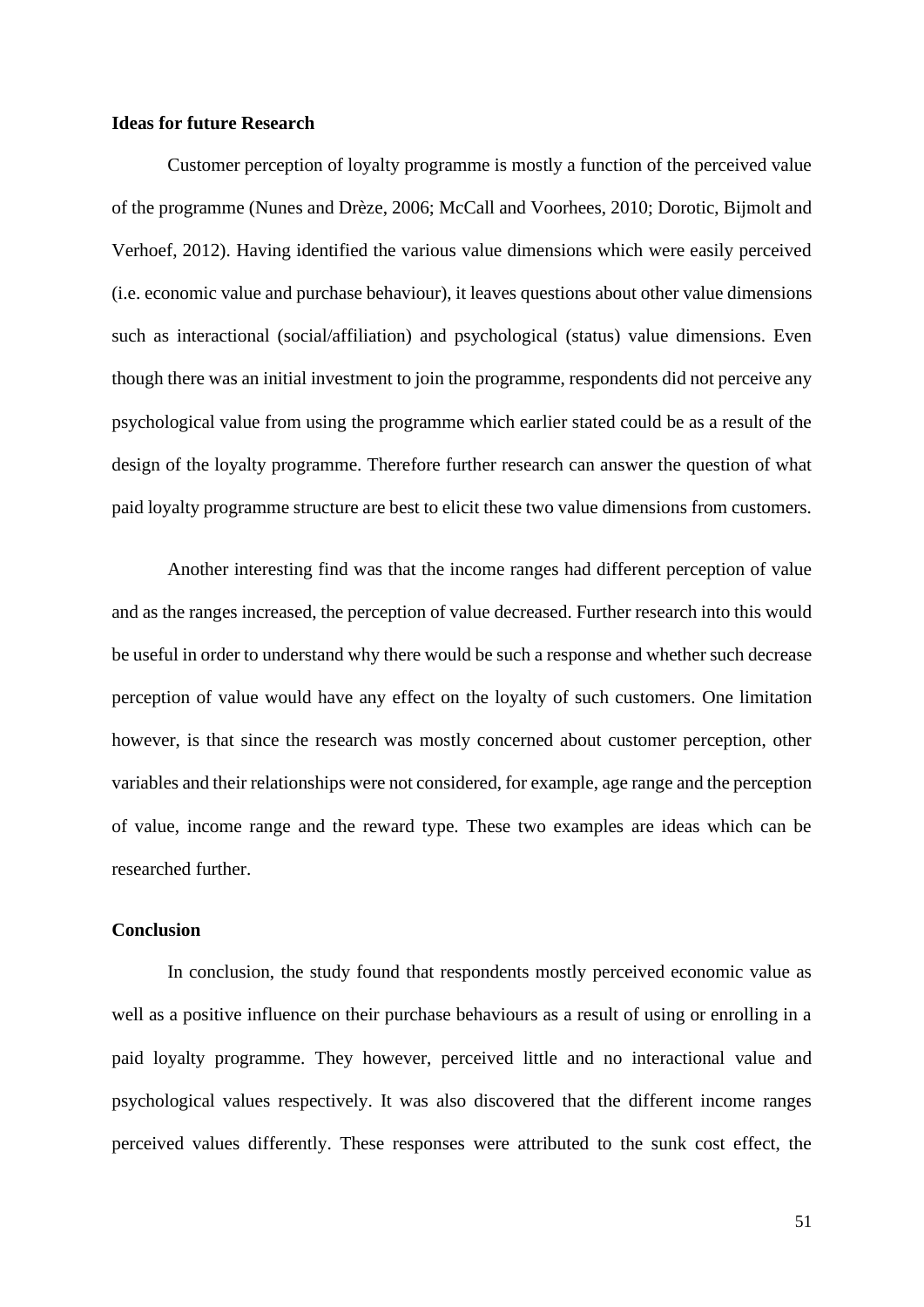expectancy-value theory, and the motives behind the programme's design as well as the structure of the programme. Respondents also indicated the importance of price as a factor that has an impact on enrolment intentions, while also showing strong preference for cash rewards as against other reward type as well as preferring immediate reward timing to delayed rewards timing. These preferences were explained using the motives of the respondents and it was suggested that most of them had utilitarian/economic savings motives while also noting that immediate rewards are best for paid loyalty programmes due to the sunk cost effect.

By implication, these findings point to new areas identified in the study which can be further researched in order to expand the knowledge of the subject being studied while also pointing areas of application of the findings in business practice such as in the choice of reward types and timing as well as the structure of the programme. It is also noteworthy that the study should be seen as an invitation to furthering the research on paid loyalty programme as it gives the baseline knowledge of the perception of customers towards such programmes. While there were some weaknesses with the research which can be improved upon by further research, it also had strengths which makes it useful to the academic community as well in business practice.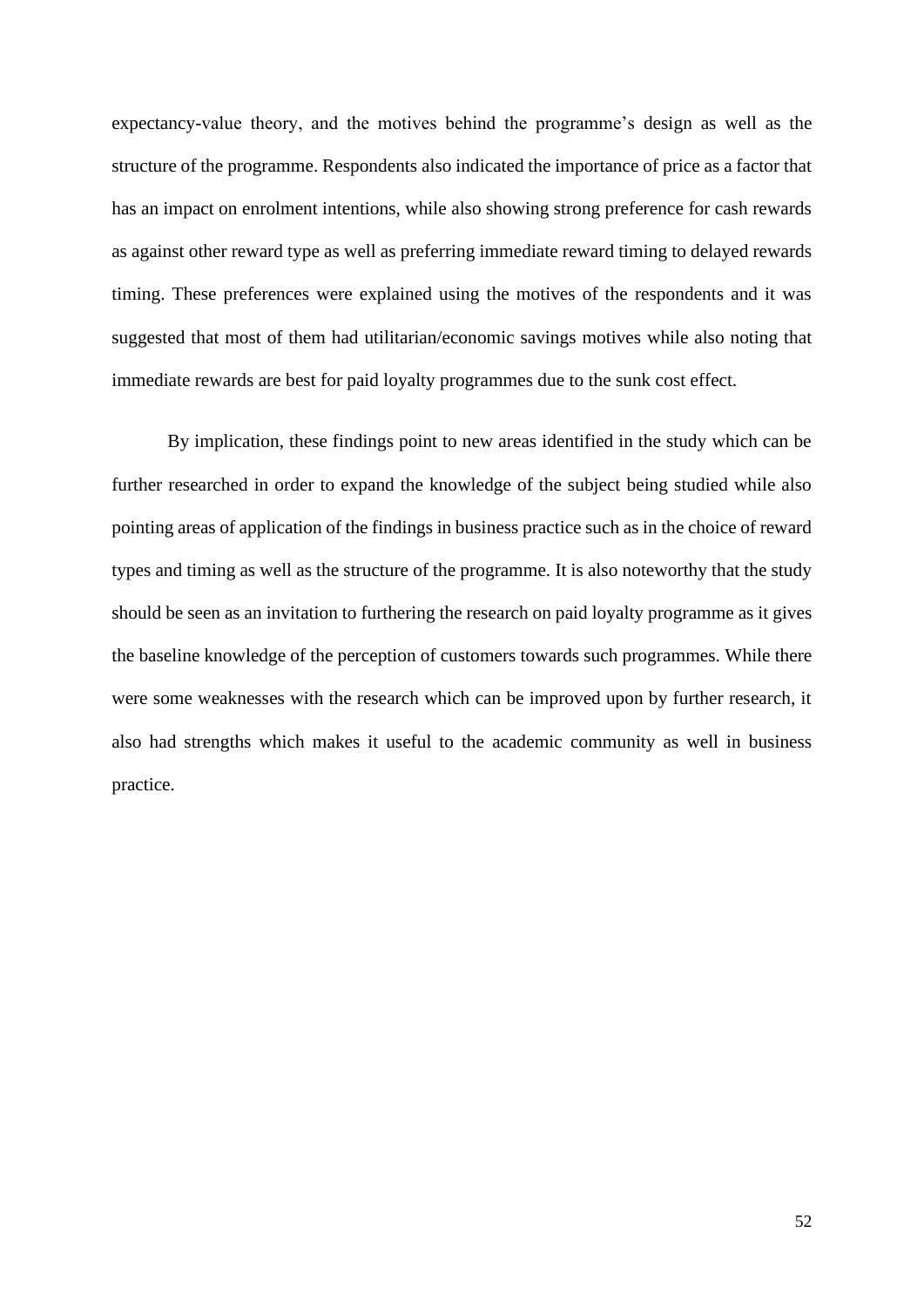#### **REFERENCES**

<span id="page-60-0"></span>Aggarwal, P. and Shi, M. (2018) 'Monogamous versus Polygamous Brand Relationships', *Journal of the Association for Consumer Research*, 3(2), pp. 188–201. doi: 10.1086/697078.

Alazzam, F. and Bach, C. (2014) 'Loyalty Program Factors and How do they affect Customer Behavior', *International Journal of Business and Social Science*, 5(6), pp. 276–283.

Anderson, R. E. and Hair, J. F. (1972) 'Consumerism , Consumer Expectations , and Perceived Product Performance', in Venkatesan, M. (ed.) *Third Annual Conference of the Association for Consumer Research*. Chicago, IL: Association for Consumer Research, pp. 67–69. Available at: https://www.acrwebsite.org/volumes/11992/volumes/sv02/SV-02.

Arantola, H. (2000) *Buying loyalty or building commitment? : an empirical study of customer loyalty programs*. Helsingfors: Swenska Handelshögskolan.

Arkes, H. R. and Blumer, C. (1985) 'The psychology of sunk cost', *Organizational Behavior and Human Decision Processes*, 35(1), pp. 124–140. doi: 10.1016/0749-5978(85)90049-4.

Ashley, C., Gillespie, E. A. and Noble, S. M. (2016) 'The effect of loyalty program fees on program perceptions and engagement', *Journal of Business Research*, 69(2), pp. 964–973. doi: 10.1016/j.jbusres.2015.09.001.

Benavent, C. and Meyer-Waarden, L. (2001) 'Loyalty programs: Strategies and practice', *Deauville, Proceedings of the AMF Congress. http:// …*, (January 2001). Available at: https://scholar.google.com/scholar?q=related:4mJWNx\_zkI0J:scholar.google.com/&hl=en&a s  $sdt=0.5#2$ .

Berman, B. (2006) 'Developing an Effective Customer Loyalty Program', *California Management Review*. SAGE Publications Inc, 49(1), pp. 123–148. doi: 10.2307/41166374.

Bose, S. (2011) 'Perceived benefits of customer loyalty programs: validating the scale in the Indian context', *Management şi marketing (Bucureşti)*, 6(4).

Chun, S. Y., Iancu, D. and Trichakis, N. (2018) 'Loyalty Program Liabilities and Point Values', *SSRN Electronic Journal*. doi: 10.2139/ssrn.2924480.

Demoulin, N. and Zidda, P. (2012) 'Do customers ' perceived benefits with loyalty programs influence their store loyalty ? The case of hierarchical loyalty programs', *Actes du 28ème congrès de l'Association Française de Marketing*, pp. 1–27.

Dickinson, J. B. (2013) 'Customer loyalty : a multi-attribute approach', *Research in Business and Economic Journal*, 9(1), pp. 1–18.

Donio', J., Massari, P. and Passiante, G. (2006) 'Customer satisfaction and loyalty in a digital environment: An empirical test', *Journal of Consumer Marketing*, 23(7), pp. 445–457. doi: 10.1108/07363760610712993.

Dorotic, M., Bijmolt, T. H. A. and Verhoef, P. C. (2012) 'Loyalty Programmes: Current Knowledge and Research Directions', *International Journal of Management Reviews*, 14(3), pp. 217–237. doi: 10.1111/j.1468-2370.2011.00314.x.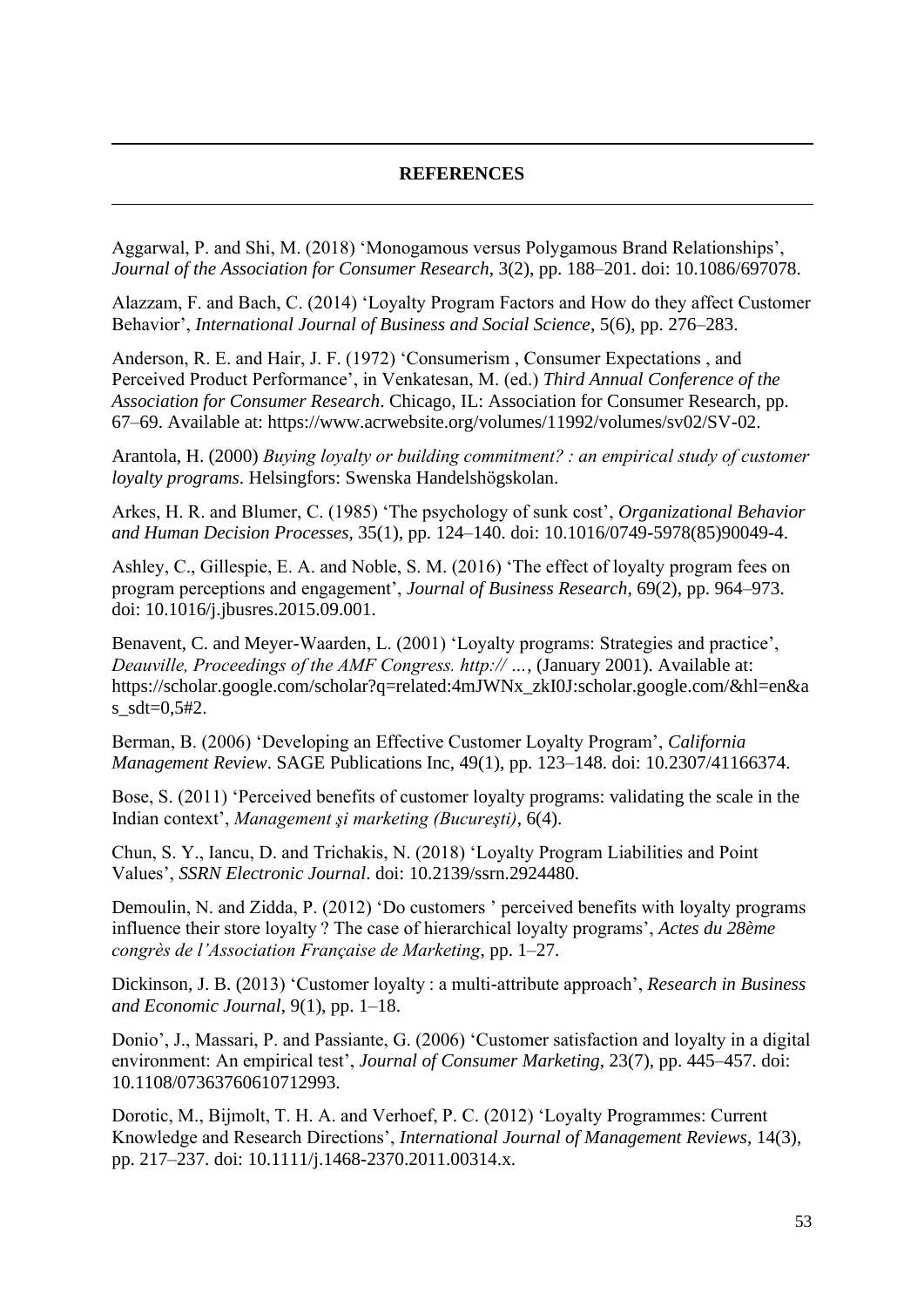Dowling, G. and Uncles, M. (1997) 'Do Customer Loyalty Programs Really Work?', *Sloan management review*, 38(4), pp. 71–82.

Durmaz, Y. and Dİyarbakirlioğlu, I. (2011) 'A Theoritical Approach To The Role Of Perceptıon On The Consumer Buyıng Decision Process', *Business Management Dynamics*, 1(3), pp. 17–21. Available at: http://bmdynamics.com/issue\_pdf/bmd110135\_17\_21.pdf.

Fournier, S. and Yao, J. L. (1997) 'Reviving brand loyalty: A reconceptualization within the framework of consumer-brand relationships', *International Journal of Research in Marketing*, 14(5), pp. 451–472. doi: 10.1016/s0167-8116(97)00021-9.

Gómez, B. G., Arranz, A. G. and Cillán, J. G. (2006) 'The role of loyalty programs in behavioral and affective loyalty', *Journal of Consumer Marketing*, 23(7), pp. 387–396. doi: 10.1108/07363760610712920.

Gupta, S., Gupta, T. and Shainesh, G. (2018) 'Navigating from programme loyalty to company loyalty', *IIMB Management Review*. Elsevier Ltd, 30(3), pp. 196–206. doi: 10.1016/j.iimb.2018.01.009.

Helgesen, Ø. (2006) 'Are Loyal Customers Profitable', *Journal of Marketing Management*, 22(Iim), pp. 245–266. doi: 10.1362/026725706776861226.

Hoffmann, N. (2013) *Loyalty schemes in retailing : a comparison of stand-alone and multipartner programs*, *Loyalty schemes in retailing :*

Hoogenberg, M., Juchnowicz, S. and Ruiter, F. (2010) 'Customer Centric Loyalty Programs as Key to High Performance Retailing', *Accenture Global Services Ltd*.

Išoraitė, M. (2016) 'Customer Loyalty Theoretical Aspects', *Ecoforum*, 5(2).

Kahneman, D. and Tversky, A. (1979) 'Prospect Theory: An Analysis of Decision under Risk', *Econometrica*, 47(2), pp. 263–291. Available at: https://econpapers.repec.org/RePEc:ecm:emetrp:v:47:y:1979:i:2:p:263-91.

Khan, M. T. (2013) 'Customers Loyalty: Concept & Definition (A Review)', *International Journal of Information, Business and Management*, 5(3), pp. 168–191. doi: http://dx.doi.org/10.1108/17506200710779521.

Krafft, M. and Mantrala, M. K. (2006) *Retailing in the 21st Century*. 1st edn, *Retailing in the 21st Century*. 1st edn. Edited by M. Krafft and M. K. Mantrala. New York: Springer. doi: 10.1007/978-3-540-72003-4.

Kreis, H. and Mafael, A. (2014) 'The influence of customer loyalty program design on the relationship between customer motives and value perception', *Journal of Retailing and Consumer Services*. Elsevier, 21(4), pp. 590–600. doi: 10.1016/j.jretconser.2014.04.006.

Lee, S. M., Kim, S. Y. and Kim, D. Y. (2019) 'Effect of program type and reward timing on customer loyalty: The role of the sunk cost effect', *Social Behavior and Personality*, 47(11). doi: 10.2224/sbp.8407.

Liu, Y. and Yang, R. (2009) 'Competing loyalty programs: Impact of market saturation, market share, and category expandability', *Journal of Marketing*, 73(1), pp. 93–108. doi: 10.1509/jmkg.73.1.93.

Magatef, S. G. and Tomalieh, E. F. (2013) 'The Impact of Customer Loyalty Programs on Customer Retention', *Heat Transfer Research*, 44(5), pp. 409–415. doi: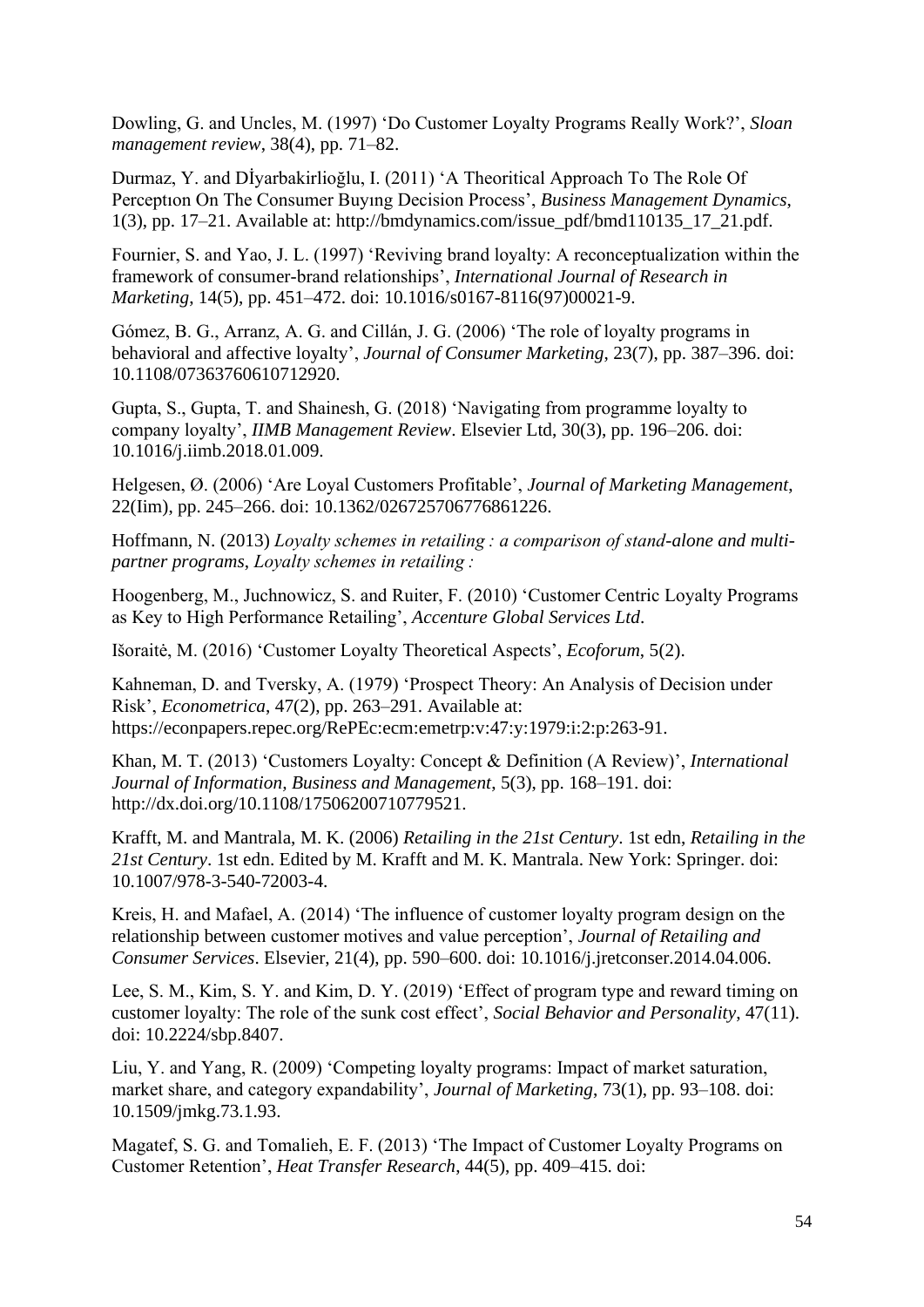10.1615/HeatTransRes.2013005645.

Marques, S. H., Cardoso, M. G. M. S. and Lindeza, A. C. A. (2017) 'Do Loyalty Cards Enhance Loyalty in the Pharmaceutical Sector?', *Journal of Relationship Marketing*, 16(2), pp. 143–162. doi: 10.1080/15332667.2016.1242398.

McCall, M. and Voorhees, C. (2010) 'The drivers of loyalty program success: An organizing framework and research agenda', *Cornell Hospitality Quarterly*, 51(1), pp. 35–52. doi: 10.1177/1938965509355395.

Melancon, J. P., Noble, S. M. and Noble, C. H. (2010) 'Managing rewards to enhance relational worth', *Journal of the Academy of Marketing Science*, 38(3), pp. 341–362. doi: 10.1007/s11747-010-0206-5.

Melnyk, V. and van Osselaer, S. M. J. (2012) 'Make me special: Gender differences in consumers' responses to loyalty programs', *Marketing Letters*, 23(3), pp. 545–559. doi: 10.1007/s11002-011-9160-3.

Meyer-Waarden, L. and Benavent, C. (2009) 'Grocery retail loyalty program effects: Selfselection or purchase behavior change?', *Journal of the Academy of Marketing Science*, 37(3), pp. 345–358. doi: 10.1007/s11747-008-0123-z.

Mimouni-Chaabane, A. and Volle, P. (2010) 'Perceived benefits of loyalty programs: Scale development and implications for relational strategies', *Journal of Business Research*. Elsevier Inc., 63(1), pp. 32–37. doi: 10.1016/j.jbusres.2009.01.008.

Moretta Tartaglione, A. *et al.* (2019) 'A Systematic Mapping Study on Customer Loyalty and Brand Management', *Administrative Sciences*, 9(1), p. 8. doi: 10.3390/admsci9010008.

Nielsen (2016) 'Global Retail Loyalty Sentiment Report', (November), pp. 1–42.

Noordhoff, C., Pauwels, P. and Odekerken-Schröder, G. (2004) 'The effect of customer card programs: A comparative study in Singapore and The Netherlands', *International Journal of Service Industry Management*, 15(4), pp. 351–364. doi: 10.1108/09564230410552040.

Nunes, J. C. and Drèze, X. (2006) 'Your loyalty program is betraying you', *Harvard Business Review*, 84(4).

Oliverio, T. (2019) *Is a subscription-based program right for your loyalty program?*, *Epsilon*. Available at: https://us.epsilon.com/blog/is-a-subscription-based-program-the-rightmove-for-your-loyalty-program (Accessed: 12 December 2019).

Pearson, B. (2019) *Is 2019 The Year Of Paid Loyalty? Lululemon, CVS And Loblaw Are Game To Find Out*, *Forbes*. Available at:

https://www.forbes.com/sites/bryanpearson/2019/01/04/is-2019-the-year-of-paid-loyaltylululemon-cvs-and-loblaw-are-game-to-find-out/#3e2324bb4276 (Accessed: 22 July 2020).

Robinson, D. (2011) 'Customer Loyalty Programs : Best Practices', *Haas School of Business, University of California, Berkeley*, pp. 1–8. Available at: http://faculty.haas.berkeley.edu/robinson/papers dor/customer loyalty programs.pdf.

Saunders, M., Lewis, P. and Thornhill, Adrian (2009) *Research methods for business students*. 5th edn, *Pearson Education Limited*. 5th edn. doi: 10.1080/09523367.2012.743996.

Saunders, M., Lewis, P. and Thornhill, Adrian. (2009) *Research methods for business students*. Harlow: Financial Times Prentice Hall.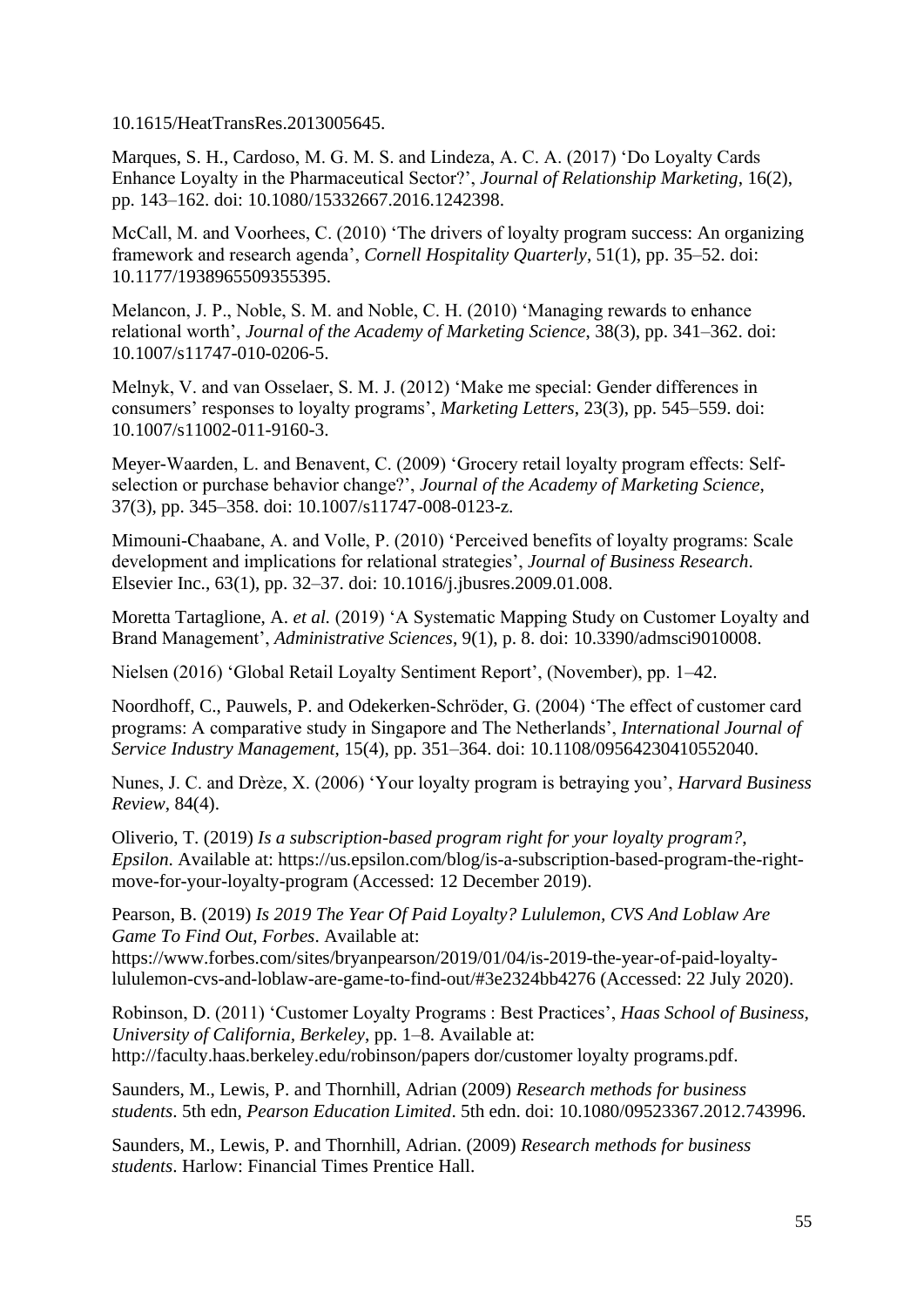Sharp, B. and Sharp, A. (1997) 'Loyalty programs impact on repeat purchase loyalty patterns', *International Journal of Research in Marketing*, 14, pp. 473–486.

Steinhoff, L. and Palmatier, R. W. (2016) 'Understanding loyalty program effectiveness: managing target and bystander effects', *Journal of the Academy of Marketing Science*, 44(1), pp. 88–107. doi: 10.1007/s11747-014-0405-6.

Sungirirai, A., Chiguvi, D. and Sungirirai, L. (2017) 'The Effect of Customer Loyalty Programs on Customer Satisfaction in the Mobile Telecommunications Sector in Botswana', *International Journal of Science and Research (IJSR)*, 6(2), pp. 1815–1824. doi: 10.21275/ART20164139.

Taber, K. S. (2018) 'The Use of Cronbach's Alpha When Developing and Reporting Research Instruments in Science Education', *Research in Science Education*. Research in Science Education, 48(6), pp. 1273–1296. doi: 10.1007/s11165-016-9602-2.

Thaler, R. (1980) 'Toward a positive theory of consumer choice', *Journal of Economic Behavior and Organization*, 1(1), pp. 39–60. doi: 10.1016/0167-2681(80)90051-7.

Tversky, A. and Kahneman, D. (1991) 'Loss Aversion in Riskless Choice: A Reference-Dependent Model\*', *The Quarterly Journal of Economics*, 106(4), pp. 1039–1061. doi: 10.2307/2937956.

Uncles, M. D., Dowling, G. R. and Hammond, K. (2003) 'Customer loyalty and customer loyalty programs', *Journal of Consumer Marketing*, 20(4–5), pp. 294–316. doi: 10.1108/07363760310483676.

Wang, H. and Yang, B. Z. (2010) 'The sunk-cost effect and optimal two-part pricing', *Journal of Economics*, 101(2), pp. 133–148.

Wigfield, A. and Eccles, J. S. (2000) 'Expectancy-value theory of achievement motivation', *Contemporary Educational Psychology*, 25(1), pp. 68–81. doi: 10.1006/ceps.1999.1015.

Wulf, K. *et al.* (2003) 'What drives consumer participation to loyalty programs? A conjoint analytical approach Einflussfaktoren der Kundenteilnahme an Treueprogrammen', *Journal of Relationship Marketing*, 2(1/2), pp. 69–83. doi: 10.1300/J366v02n01.

Yi, Y. and Jeon, H. (2003) 'Effects of Loyalty Programs on Value Perception, Program Loyalty, and Brand Loyalty', *Journal of the Academy of Marketing Science*, 31, pp. 229–240. doi: 10.1177/0092070303031003002.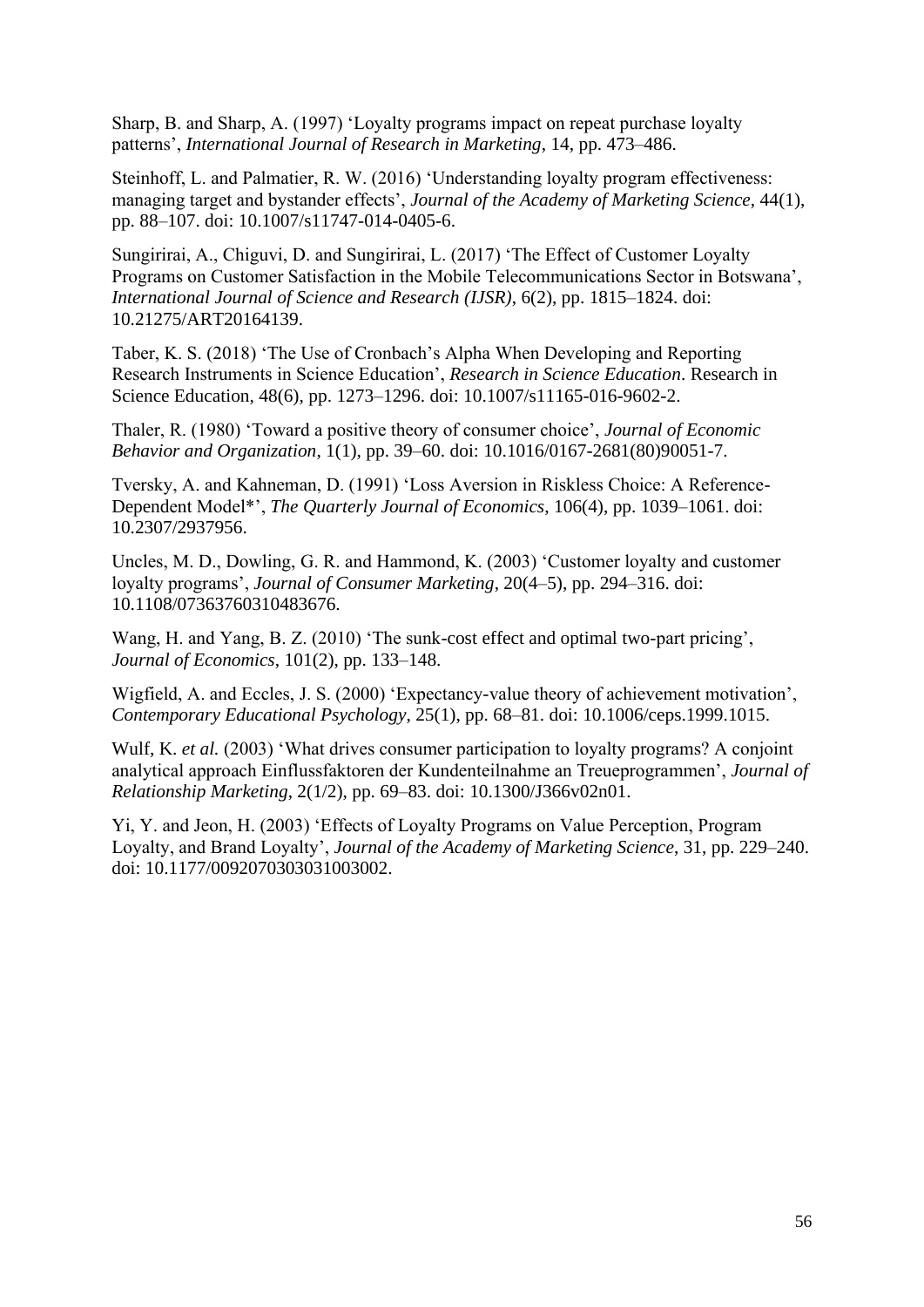## **APPENDICES**

## **APPENDIX 1**

## <span id="page-64-0"></span>**QUESTIONNAIRE ON CUSTOMER PERCEPTION OF SUBSCRIPTION BASED LOYALTY PROGRAMMES**

## **https://forms.gle/Pg4mRAF6XGUuUBGa6**

## **A. DEMOGRAPHY** Gender Male [ ] Female [ ] Other [ ] Prefer not to Say [ ] Age Profession Level of education Household income Length of time living in Dublin

## **B. LOYALTY PROGRAMME MEMBERSHIP**

|                                                                                                       |  | Yes | No | N/A |
|-------------------------------------------------------------------------------------------------------|--|-----|----|-----|
| Are you a member of any loyalty programme?                                                            |  |     |    |     |
| How many loyalty programmes are you a member of ?                                                     |  |     |    |     |
| Have used a paid loyalty programme in the last 12 months? e.g.                                        |  |     |    |     |
| Amazon Prime, Gamestop etc                                                                            |  |     |    |     |
| When last did you use the<br>1-3 months $[ ] 4$ -6 months $[ ] 7$ -9 months $[ ] 10$ -12 months $[ ]$ |  |     |    |     |
| programme?                                                                                            |  |     |    |     |

## **C. CUSTOMER PERCEPTION**

|                     | <b>Very</b><br><b>Strongly</b><br><b>Disagree</b> | <b>Strongly</b><br><b>Disagree</b> | <b>Disagree</b> | <b>Neither</b><br>agree or<br>disagree | Agree | <b>Strongly</b><br>Agree | <b>Very</b><br><b>Strongly</b><br>Agree |
|---------------------|---------------------------------------------------|------------------------------------|-----------------|----------------------------------------|-------|--------------------------|-----------------------------------------|
| I shop at a lower   |                                                   |                                    |                 |                                        |       |                          |                                         |
| cost                |                                                   |                                    |                 |                                        |       |                          |                                         |
| I spend less        |                                                   |                                    |                 |                                        |       |                          |                                         |
| I save money        |                                                   |                                    |                 |                                        |       |                          |                                         |
| I belong to a       |                                                   |                                    |                 |                                        |       |                          |                                         |
| community of        |                                                   |                                    |                 |                                        |       |                          |                                         |
| people who share    |                                                   |                                    |                 |                                        |       |                          |                                         |
| the same values     |                                                   |                                    |                 |                                        |       |                          |                                         |
| I feel close to the |                                                   |                                    |                 |                                        |       |                          |                                         |
| brand               |                                                   |                                    |                 |                                        |       |                          |                                         |
| I feel I share the  |                                                   |                                    |                 |                                        |       |                          |                                         |
| same values as      |                                                   |                                    |                 |                                        |       |                          |                                         |
| the brand           |                                                   |                                    |                 |                                        |       |                          |                                         |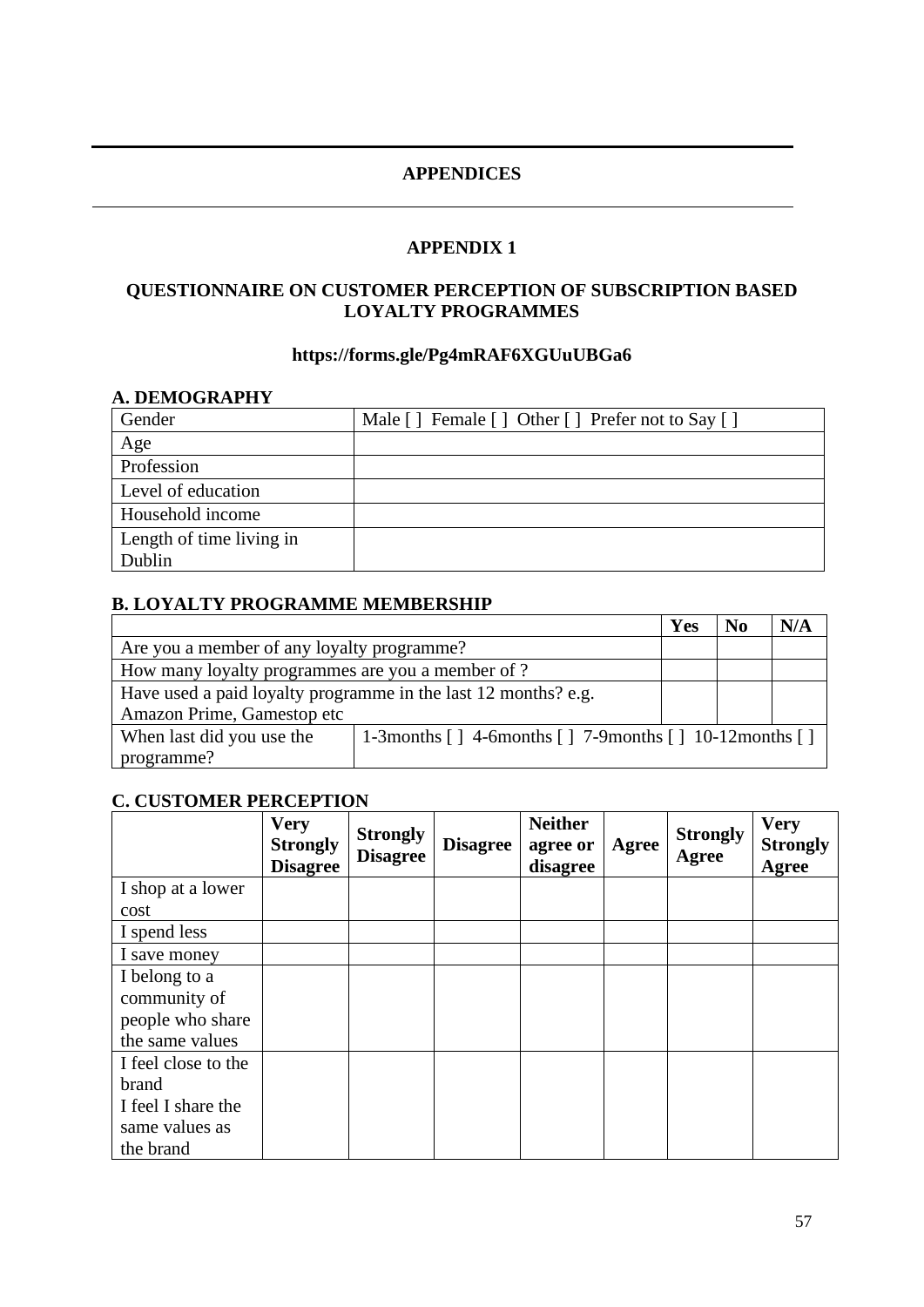| Being a member    |  |  |  |  |
|-------------------|--|--|--|--|
| makes me buy      |  |  |  |  |
| larger volumes    |  |  |  |  |
| than usual        |  |  |  |  |
| Being a member    |  |  |  |  |
| makes me visit    |  |  |  |  |
| the store more    |  |  |  |  |
| I recommend the   |  |  |  |  |
| programme/brand   |  |  |  |  |
| to others         |  |  |  |  |
| I am treated      |  |  |  |  |
| better than other |  |  |  |  |
| customers         |  |  |  |  |
| I am treated with |  |  |  |  |
| more respect than |  |  |  |  |
| other customers   |  |  |  |  |
| I feel I am more  |  |  |  |  |
| distinguished     |  |  |  |  |
| than other        |  |  |  |  |
| customer          |  |  |  |  |

## **D. EXPECTATIONS FROM A PAID LOYALTY PROGRAM**

What would make you join a paid loyalty programme and if you're already a member of one, what would make you stay?

|              | <b>Most Important</b> | <b>Undecided</b> | Least Important |
|--------------|-----------------------|------------------|-----------------|
| <b>Price</b> |                       |                  |                 |

## **Rewards**

Cash Rewards e.g discounts, cash vouchers etc.

Goods e.g. buy n and get x free

OServices e.g. preferential treatment, customized offerings etc.

O Redeemable Points

## **Timing of Rewards**

Immediate rewards e.g. getting a reward immediately you purchase

Delayed rewards e.g. loyalty points are redeemable at particular intervals of time in future O Other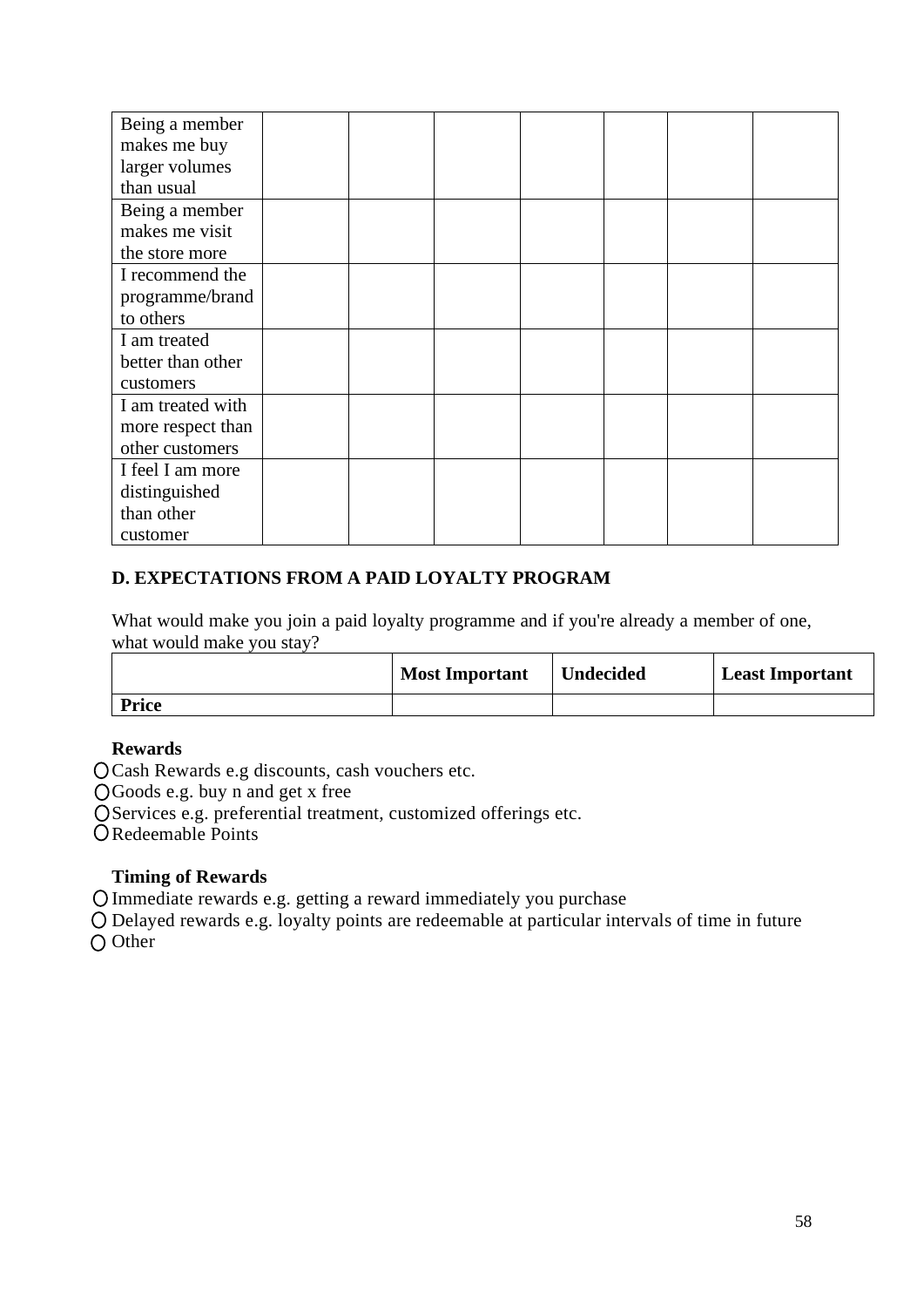## **APPENDIX 2**

## **INFORMATION SHEET FOR PARTICIPANTS**

| <b>Research project title:</b> | <b>Customer Perception of Subscription-based Loyalty</b> |  |  |  |
|--------------------------------|----------------------------------------------------------|--|--|--|
|                                | <b>Programmes</b>                                        |  |  |  |
| <b>Student Researcher:</b>     | Immanuel Tommy (10531074@mydbs.ie)                       |  |  |  |
| <b>Research Supervisor:</b>    | Ms. Keelin Lee                                           |  |  |  |

#### **About the Project**

I would like to invite you to participate in this research study. However, before you decide to participate, you would need to understand the purpose of conducting the research and the impact you can help create. Please take time to read the following information carefully and deliberate if you would like to take part in the study or not. Please feel free to reach out to me if any information provided is not clear.

**About the researcher and research topic:** My name is Immanuel Tommy and as a part of my postgraduate MBA programme at Dublin Business School, I am currently writing my thesis. My dissertation supervisor is Ms. Keelin Lee. My focus for this research is to identify customer perception of paid loyalty programmes in Ireland. Customer loyalty is important to businesses and the understanding that customers love to be rewarded for their patronage, has spurned the boom of loyalty programmes. However, loyalty programmes are expensive hence some companies are considering adding an upfront charge from customers who will like to be members and in return offer the customers more perks and benefits. As a participants, you can help me ascertain what customers feel about paid loyalty programmes as well as determine what you would expect the programme to have in order to be convinced to join one or remain with one.

**Participation:** The participation is completely voluntary and you have the right to refuse participation entirely by not clicking the 'Submit' button at the end of the questionnaire or refuse to answer a specific question by skipping the same without any consequence whatsoever.

**Risks and Benefits:** Given that the study involves your perception of paid loyalty programmes, it is seeking your opinion without direct reference to your professional life or personal information hence the study poses no direct risk to you as a participant. However, please feel free to contact Aware on 01 524 0361 for any concerns. The survey will take approximately 10-15 minutes to complete. The benefits are two-fold. For participants such as yourself, you get a chance to voice your opinion regarding how you feel about paid loyalty programmes and what your expectations are for such a programme. This can offer insights to the organisations to design paid loyalty programmes which offer better perks at reasonable upfront fees thus creating a win-win situation for the business and customers as yourself.

**Privacy and Confidentiality:** All steps are taken to ensure and maintain confidentiality. No information will be collected that can identify participants and by using software that prevents the tracking of IP addresses, anonymity has been facilitated. The data generated through the results will be accessed only by me and all files will be password protected and stored electronically to prevent access to any individual not allocated admission. The data collected will be retained for 1 year after graduation for safety measures in case asked to be presented for validity of the research at any time.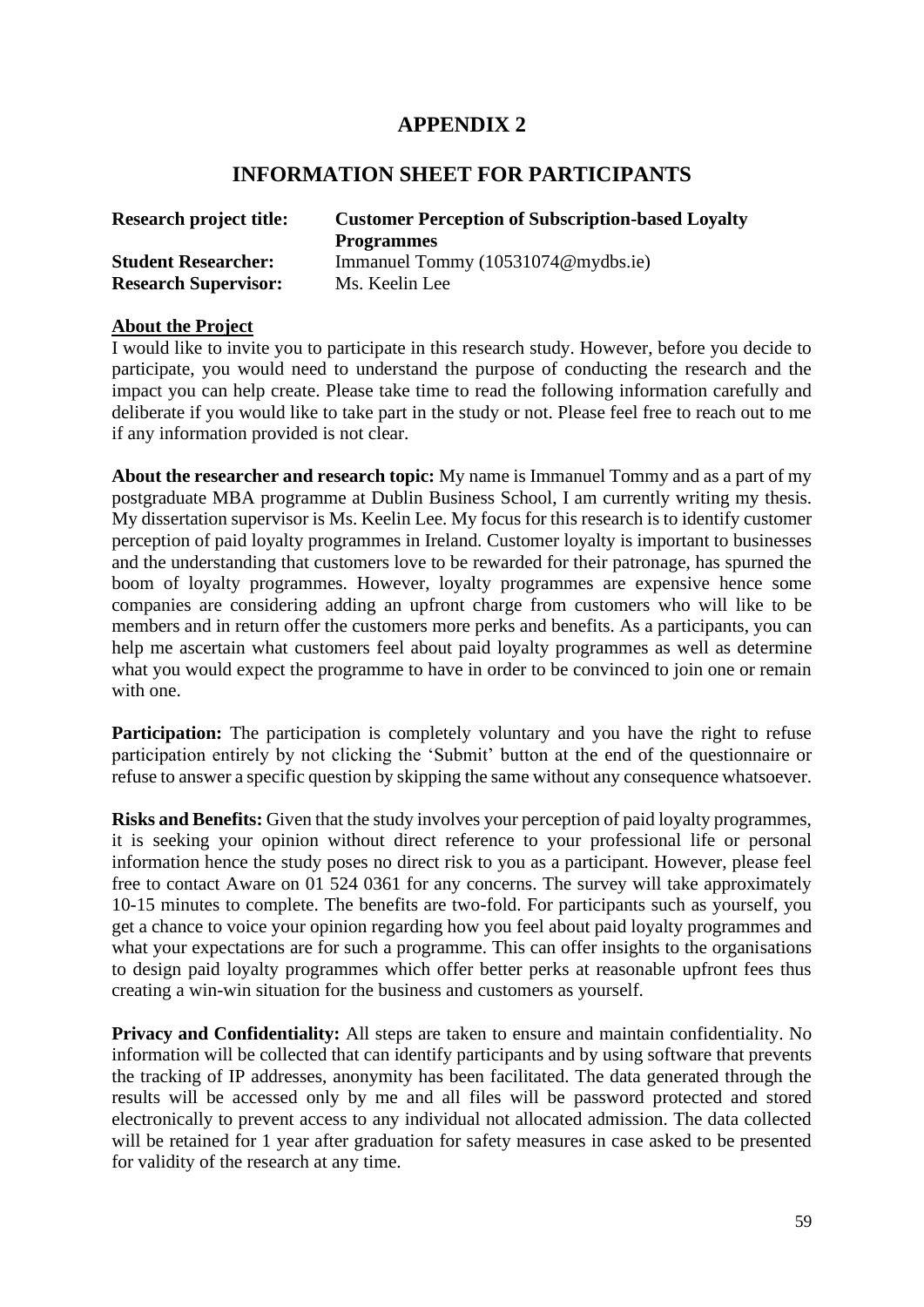**Contact Details:** In case of any queries or concerns, please reach out to me on 10531074@mydbs.ie and I will respond within 24 hours of receipt.

**Results of the Study:** The results will be utilized to validate and build credibility for my dissertation topic. Access to the results can be extended to organisations, conferences, publications and for teaching purposes if deemed necessary for knowledge sharing. In addition, the data collected from the entire research group will be presented to ascertain patterns and no individual responses will be presented.

## **If you are interested in taking part…**

If you are interested in taking part please review the information provided in the consent form and if you are happy to proceed with the study then please indicate your willingness to take part by signing your name where appropriate.